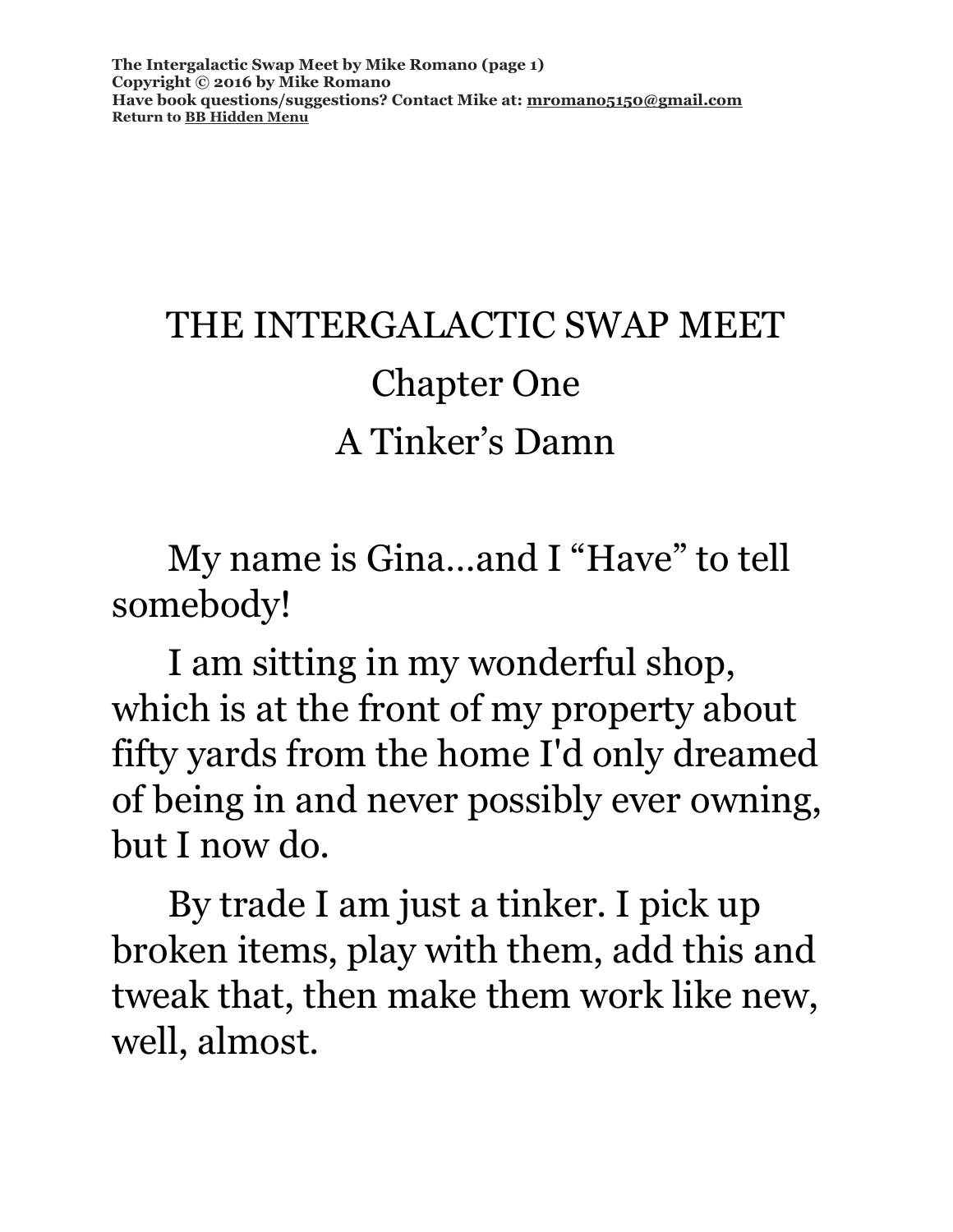Oh, to back up some. A year ago, today, I lived in a small basement home/workshop/ store. This was my state in life pertaining to my job not an up and coming position, any college graduate picks as their direction in life.

But, the rent was cheap, and folks seemed to have copious amounts of broken items needed fixing and I was the only one left, in existence it appeared, who knew how to fill that need. Everything, today, seemed disposable then replaced.

One day, I was going through my piles of defunct motors, appliances and whatnots for spare parts, when I came upon this curious round thing the shape of a stretched out baseball.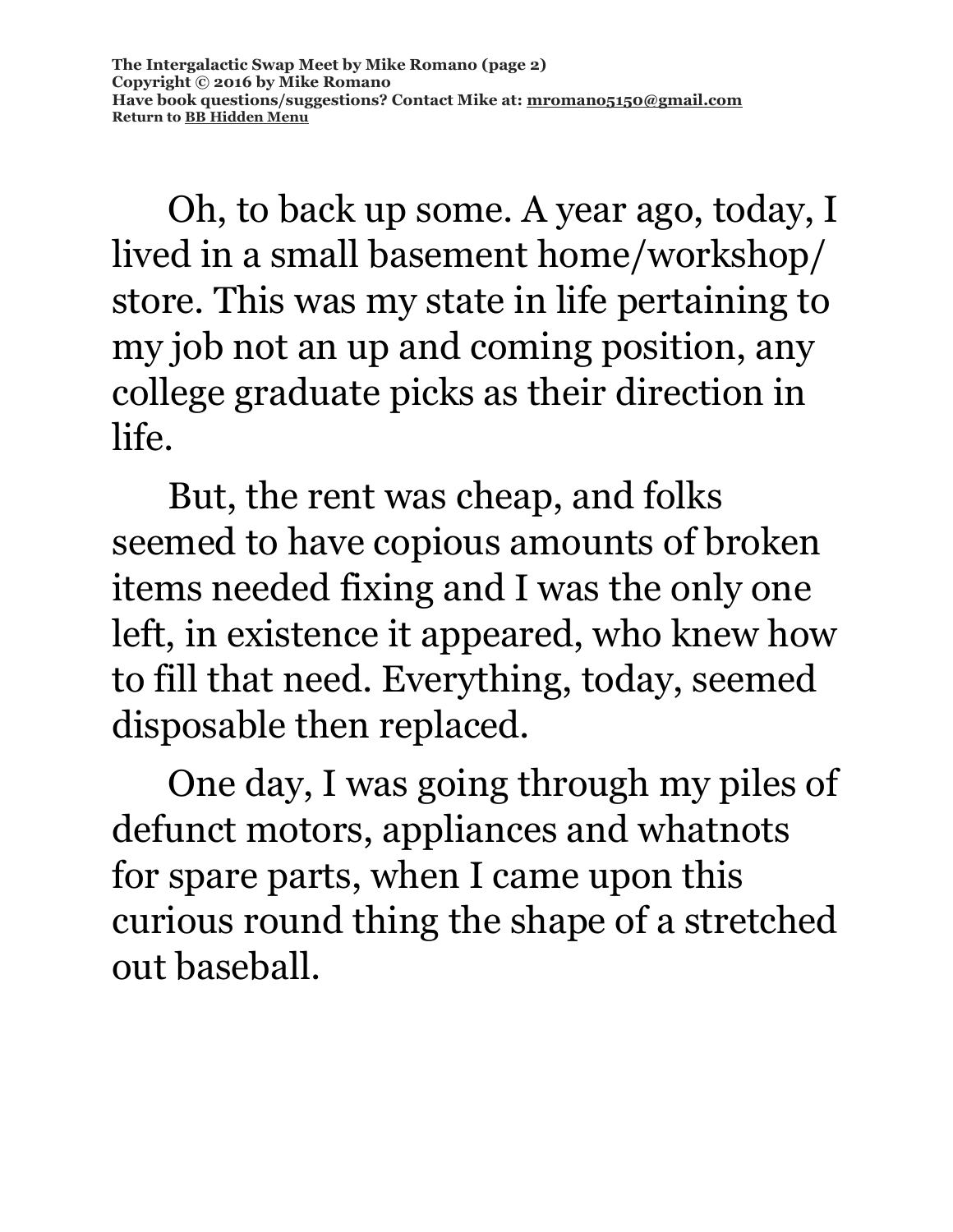Picked it up, "Hey it felt warm!" I noticed that outside it had four wedges of what looked like it could have been silver they were supposed to fit snugly together.

One of the petals was bent just ever so much and wouldn't close tightly. Tapping it carefully, I heard a snap and it went back into place. A low hum came out of it for just a moment.

"Well, fixed that, if I only knew what "That" was or did.

Figured the only thing left was to clean it up.

Grabbing my silver polish and a half wet rag, commenced to buff the heck out of it.

Spinning it around to get the other side, hooked the inside of my thumb on a pointy part sticking out. Its four petals opened up in my cupped hands as it whirred & spun.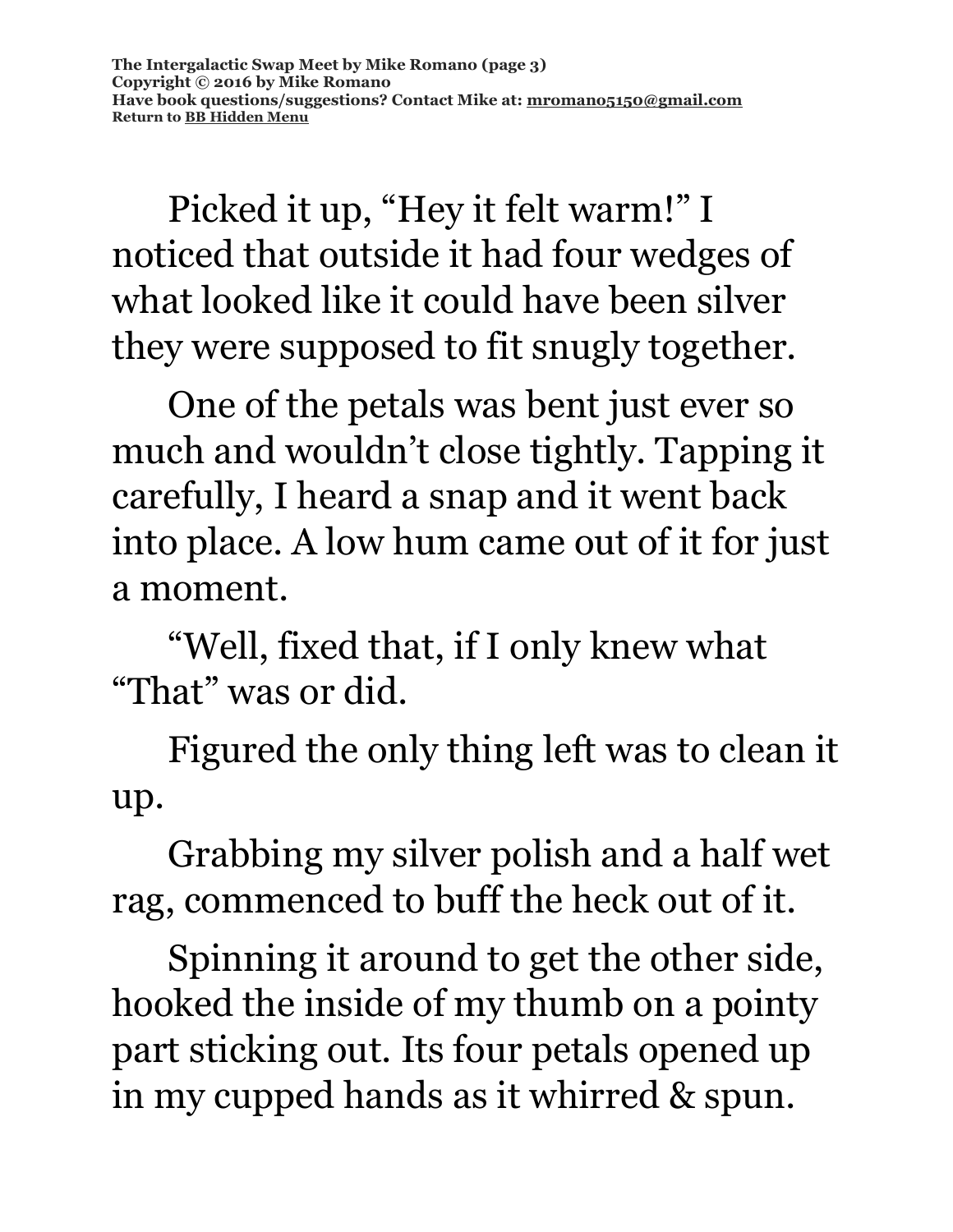Then there was the flash… and I found myself sitting on a wicker chair in… "where the heck was I!"

This scruffy looking, with hair all long and ratted, I think it was a girl, was looking me over.

"Who are you, I am Maddy, what do you want, where are you from?"

Before she could go on, I raised my finger to shush her.

"First off, where am I, not a clue?" "Second, I don't know how I got here, and my name is Gina."

She straightened up saying, "There was a flash, and here you were." "You are at my "House of fixing" outside the town of Tray."

Out of the back of my still addled (Confused by shock) brain, asked..."The name of this planet is what?"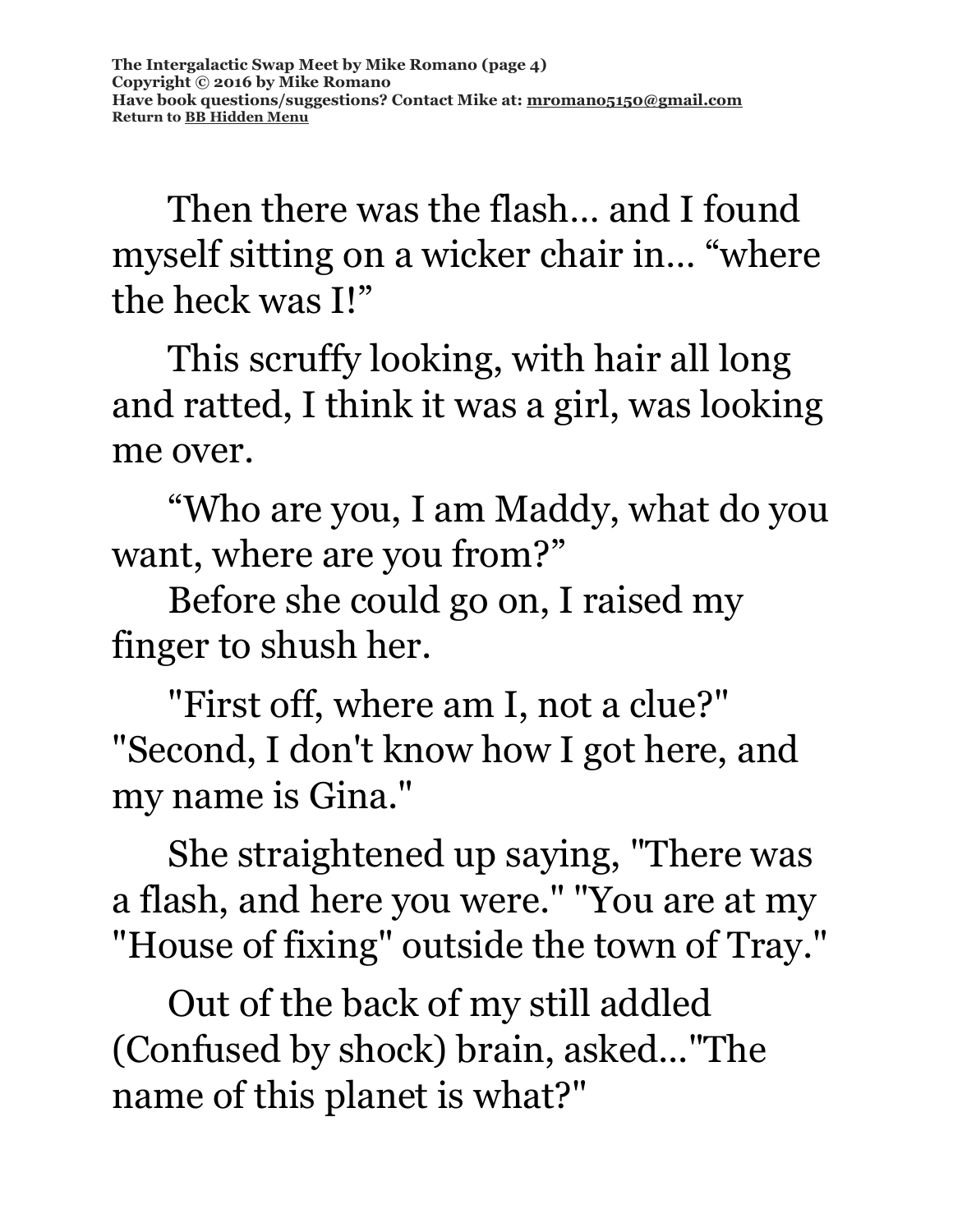Almost as if I grew a horn in front of her, she took two steps back saying, "Kaylar, the third planet from the twin suns," pointing up to them in the sky.

Looking up slowly, always keeping an eye on my quite odd hostess, I saw what stunned me.

"Two suns, "I exclaimed!!

"What did you expect, only one," she said a bit snottyish.

Pulling her down into the seat next to me, I explained "exactly" the happenings just before I landed here.

"A baser metal Transmitter, I had always heard stories of, but thought them a fairy tale" she said! Her eyes opened wide, I think, for all the hair blocking the facial view, asking me "Do you have it with you?"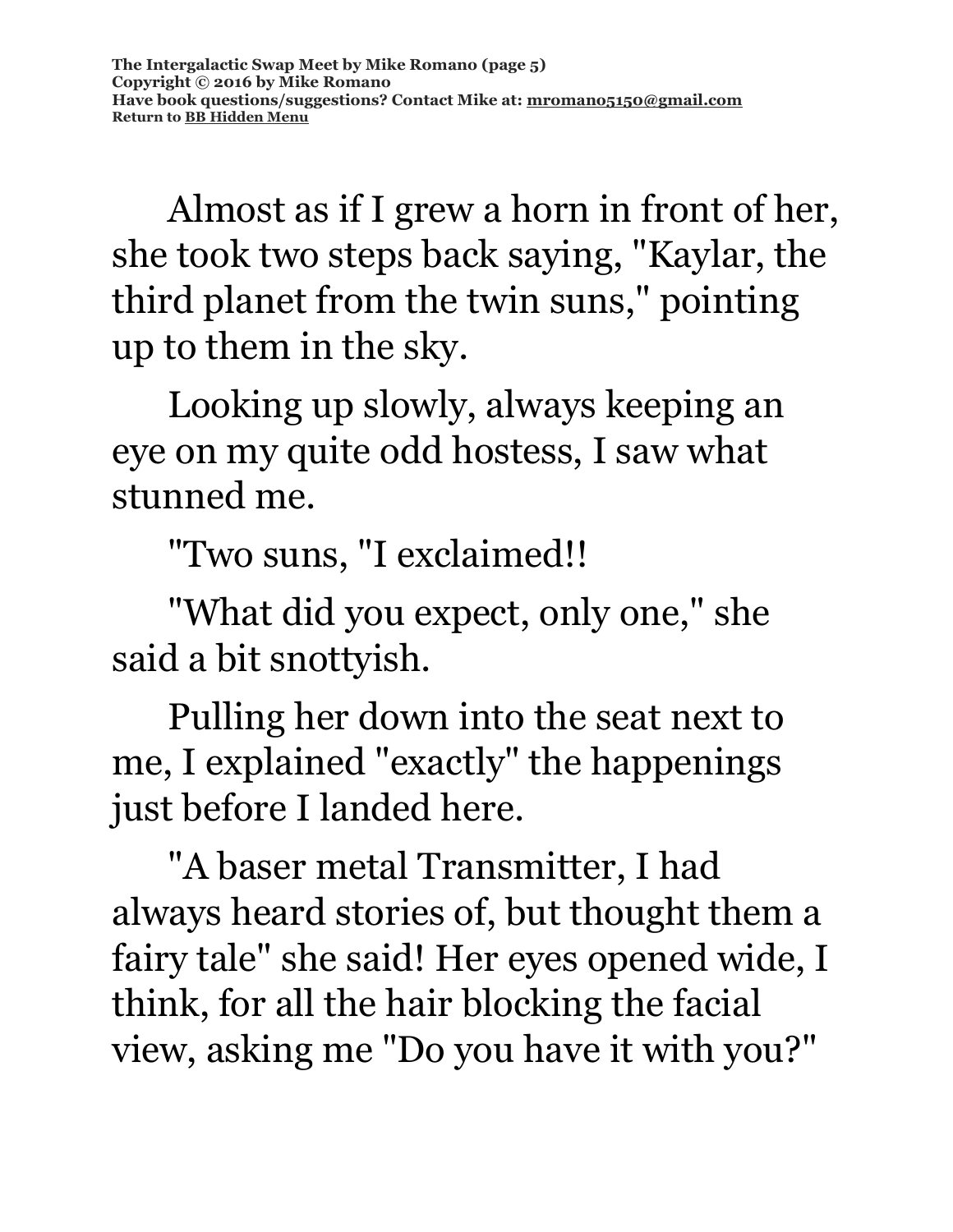"Here," I said holding it up.

"May I see it," she asked? "Oooh, it looks almost exactly like the old drawings in our children books." "Here...," as she handed it back to me as if it were fragile crystal.

Looking up, I said, "Well, as we are both here and I have no idea how to get back, perhaps you would like to show me your place?"

With a smile plus an out stretched hand. I got up and followed her around.

Maddy's place and property were huge compared to mine, but certainly not in any kind of order or, how would you say it, ahh clean, yeah that would be it.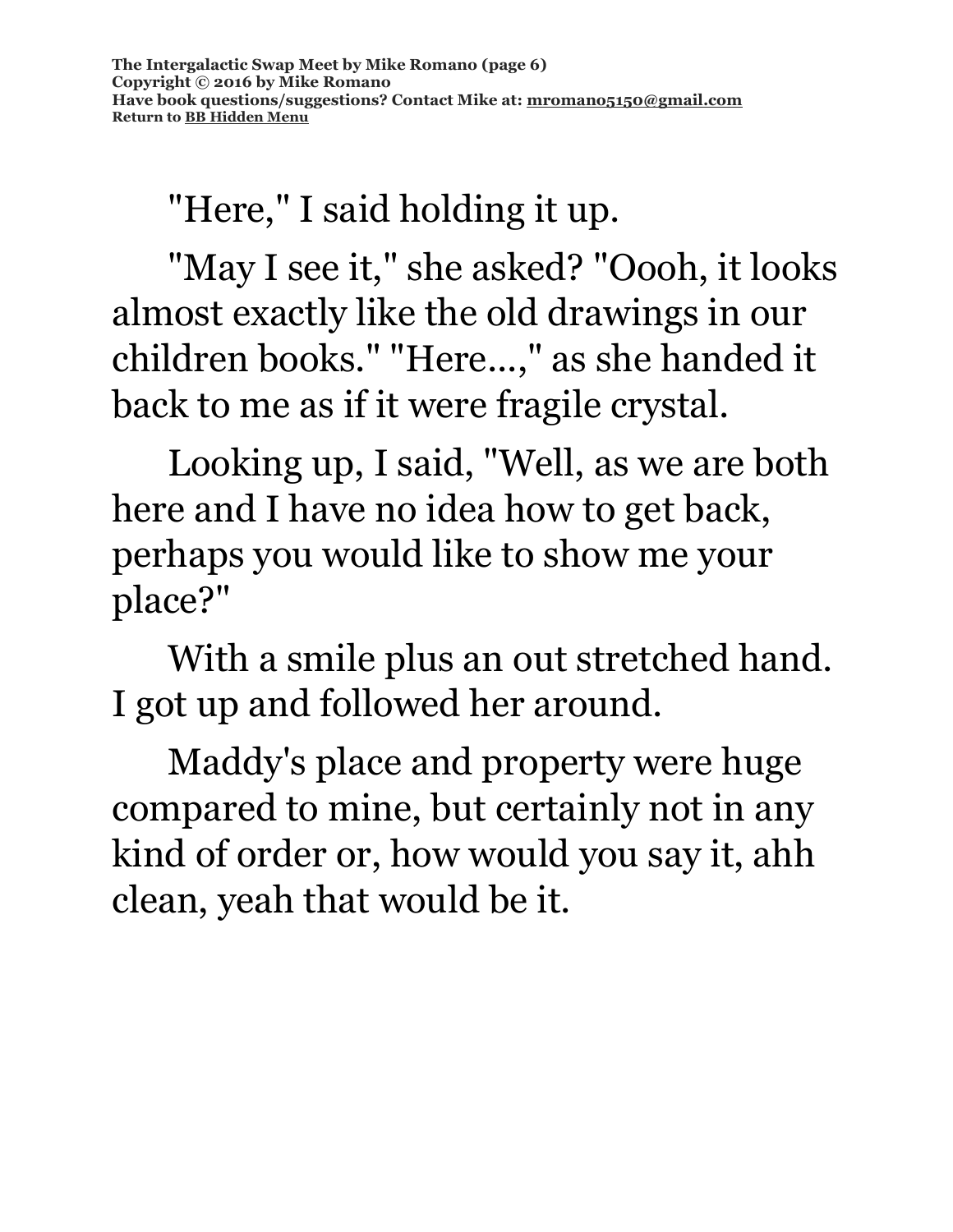"You know Maddy, I could help you itemize your parts into sections and help build some neat looking racks for you from parts you already have!"

"You'd do that for me," she asked?

"Get two hammers and some nails while I gather up the proper wood pieces, oh, bring a saw too," I yelled to her from deep in the pile.

Within minutes, we were sawing, nailing and building shelves like speed demons. Within a few hours, well more like five, the yard was racked with parts that had been strewn everywhere in a sort of logical place. "Heck, we freed up half the place," Maddy said!

Sitting down for a cool glass of, "Maddy, "What did you call this."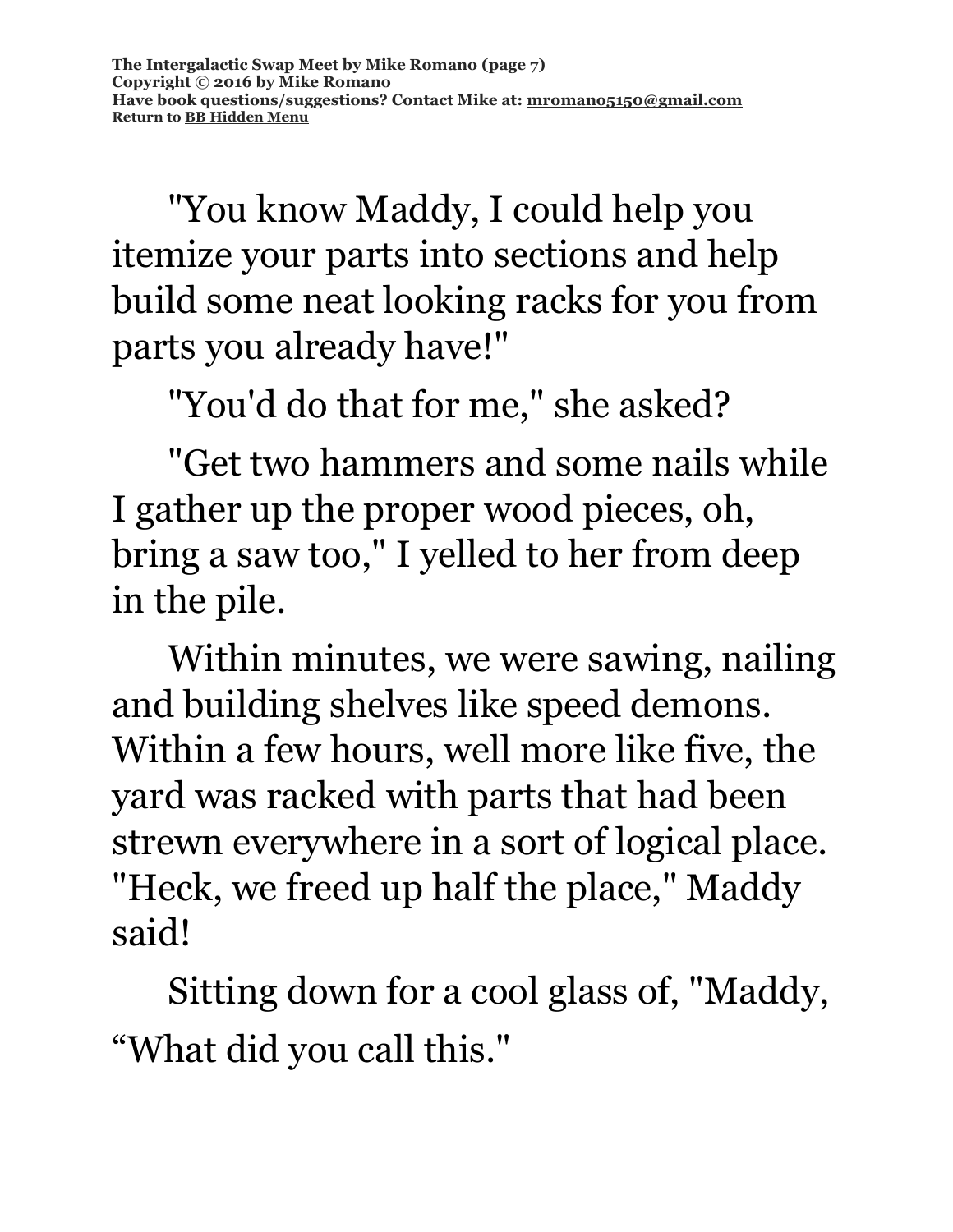"Sky free liquid," "Like it?" I smiled and raised my light blue glass to her.

Looking at her straight on, asked her if I may do a "make over" on her.

"What's that, does it hurt," she backed off while saying.

"Not at all." "When I'm done you will feel younger and fresher."

"I think I will like that, what's first?"

 "Body washing liquid, scissors," which I had to do hand gestures for, "and a comb," same thing I had to do.

Within minutes, she came back with everything.

"You have a tub room?" This took a bit of explaining.

Taking me on the other side of the house, I was stunned with the beauty of a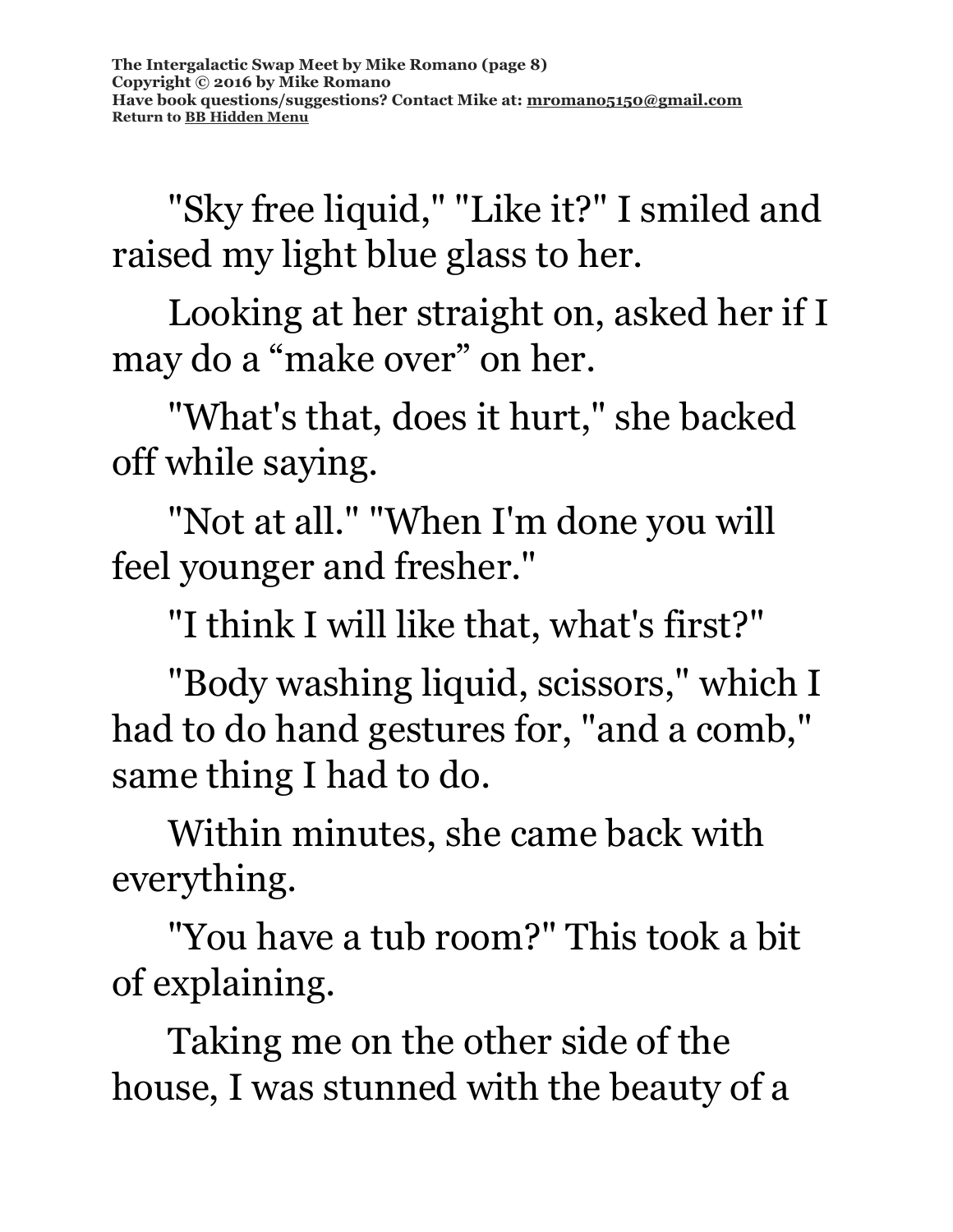garden and a small pool with a waterfall coming out of a rock wall into it, running off into a stream.

With a big smile, she pointed both hands at it and started to walk in.

"No, no, Maddy," I said. "Take off your clothes. At which she gave me a look of "Do What?!"

I showed her and turned around, to which she did it but not happily. Although once in, seemed to flop around like a happy puppy.

Slowly applying the soap to her hair and her to her other parts, she foamed up like a mad dog.

Taking a bucket to catch the waterfall and splash over her was the only way to get this crazy foaming soap off her.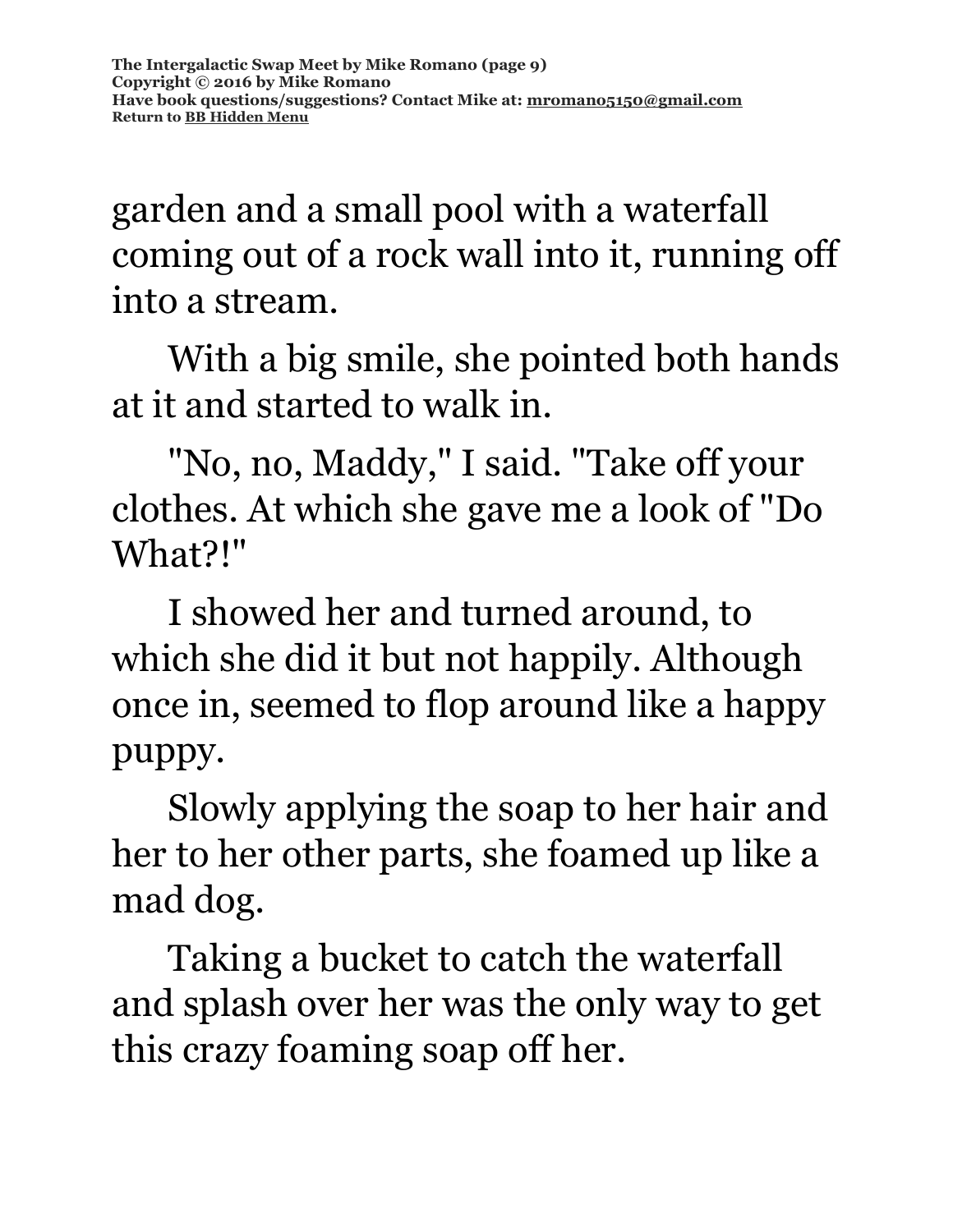When she was visible again, I was shocked at what appeared.

One beautiful red headed young lady with baby smooth skin and a knock out on either world.

Combing her hair was an adventure, but when we got it done, and into some clean clothes, she looked into a window and stopped. Running off into the house, brought back a mirror like object, hugged me and shed a single tear.

"This garden was made and kept by my Mother." "When she passed, I could not allow it to go also, so I have looked after it better than I have myself, where she stopped speaking for a moment.

"For as long as you are here, you will be as my sister and live with me." She then turned to me and took my hands.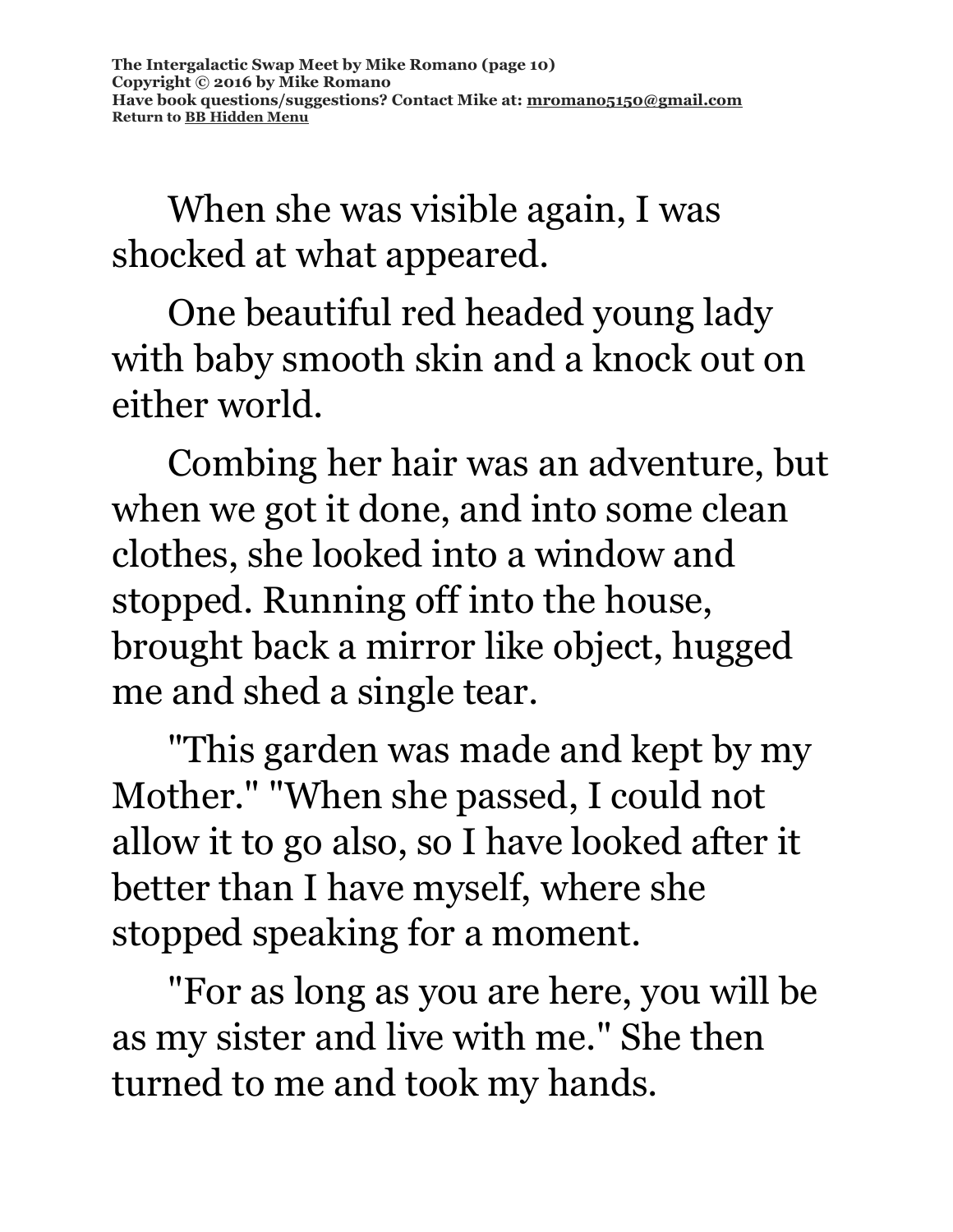**The Intergalactic Swap Meet by Mike Romano (page 11) Copyright © 2016 by Mike Romano Have book questions/suggestions? Contact Mike at: [mromano5150@gmail.com](mailto:mromano5150@gmail.com) Return t[o BB Hidden Menu](https://www.bartlettbiographies.com/hidden-menu)**

## "I could think of nothing more perfect," I said.

## END CHAPTER ONE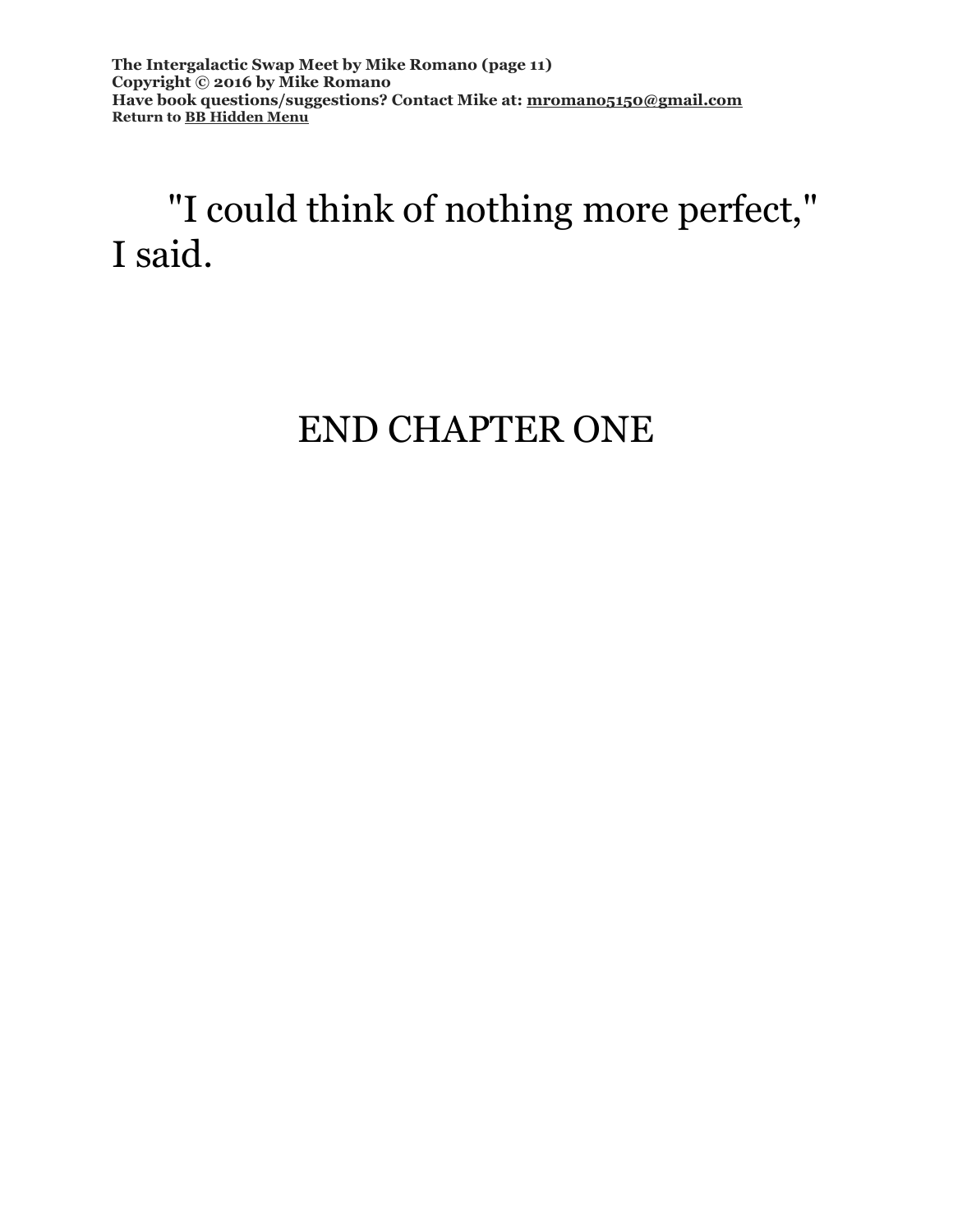**The Intergalactic Swap Meet by Mike Romano (page 12) Copyright © 2016 by Mike Romano Have book questions/suggestions? Contact Mike at: [mromano5150@gmail.com](mailto:mromano5150@gmail.com) Return t[o BB Hidden Menu](https://www.bartlettbiographies.com/hidden-menu)**

# CHAPTER TWO "Just What Were You Doing When the Flash Happened," Maddy asked?

"What's the last thing you remember before turning up here," Maddy asked?

"Well, I was shining up the silver thing, my thumb caught on a sharp hook of sorts, there was a flash, then here I was!"

Holding up the orb, we looked it over carefully for ever so long till Maddy, pointed to this tiny trigger atop the thing.

"Look here, I think "This" is the part that makes it work," she said.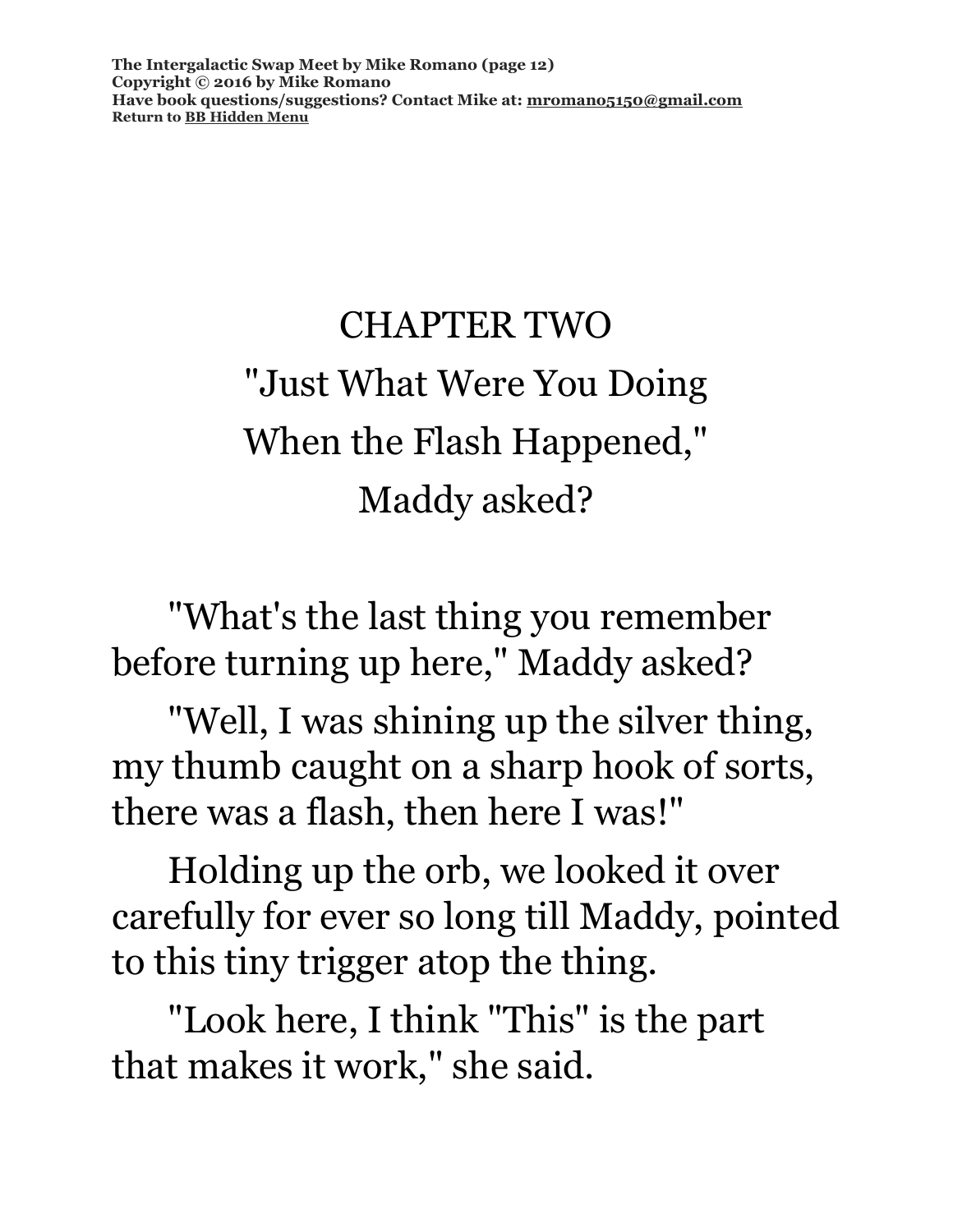"Don't touch it!" As I said it a second too late, as Maddy's finger already flicked it, annnnd "There" was the flash!

I had grabbed her as the very last moment sending us back to the starting point, "My" basement workshop, home, store.

Disoriented, Maddy was pretty spooked by the wild ride and backed away from me as if I were a demon.

"I had the very same reaction my first time," I told her. In a few moments, although still a bit stiff, calmed way down.

Looking around, then said, "There's some neat looking stuff here...what's that," pointing to a big bowl mixer, then a television?

Showing her what they did, luckily, she was looking in the "Fixed" section & was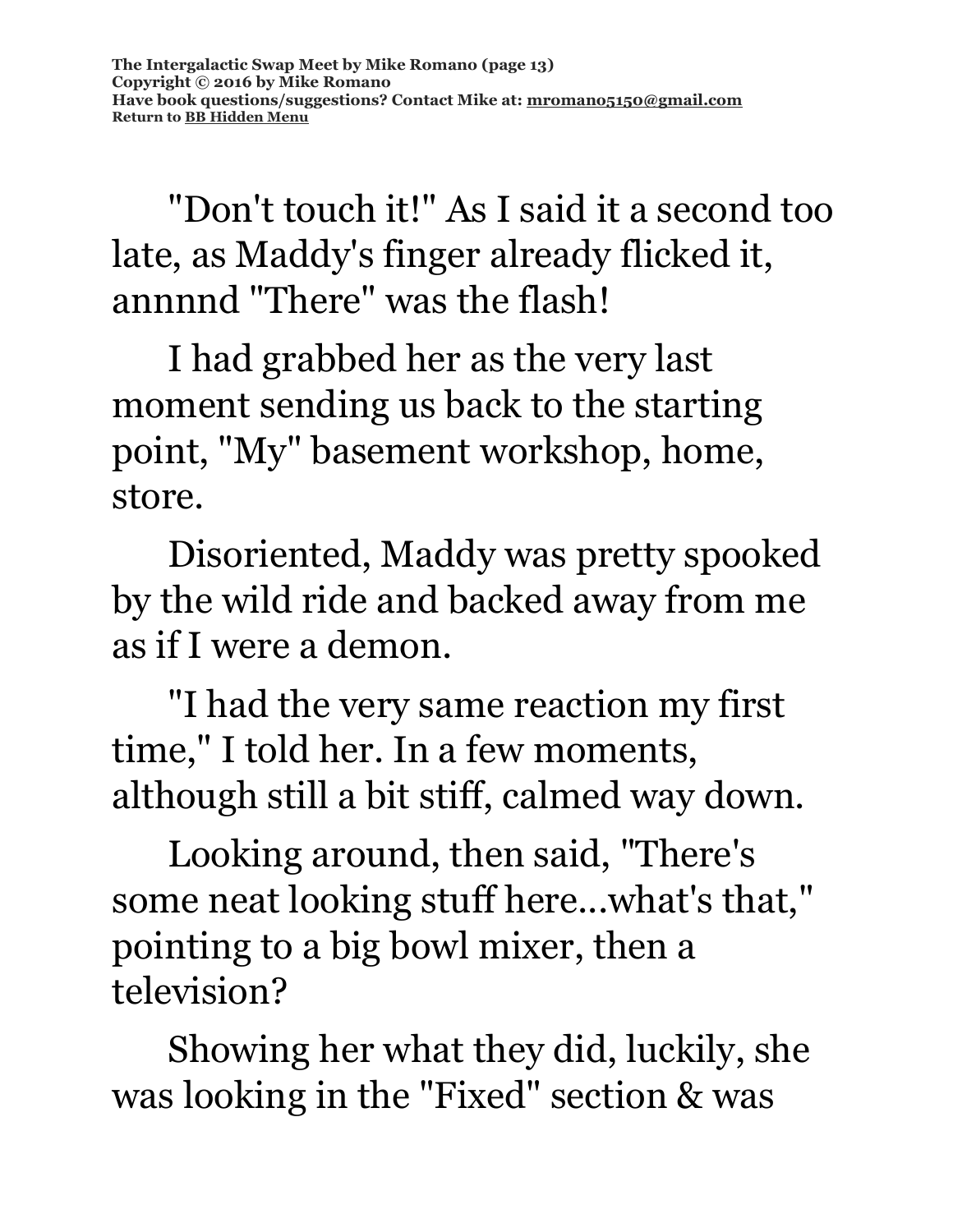curious about the things there that were totally alien to her, ha ha ha "Alien."

"Hey, Maddy, are you hungry?

"You know, I do believe I am," she said with a smile.

Not knowing if she ate meat or what, I brought over a bowl of mixed fruit and some sliced melons.

She gave them a "What the heck are these look" but followed my lead trying some sliced watermelon which must have made a hit, cause she slurped up three pieces before I could get her attention again.

"Try this," I asked, handing her some cantaloupe.

Glad I took my piece first!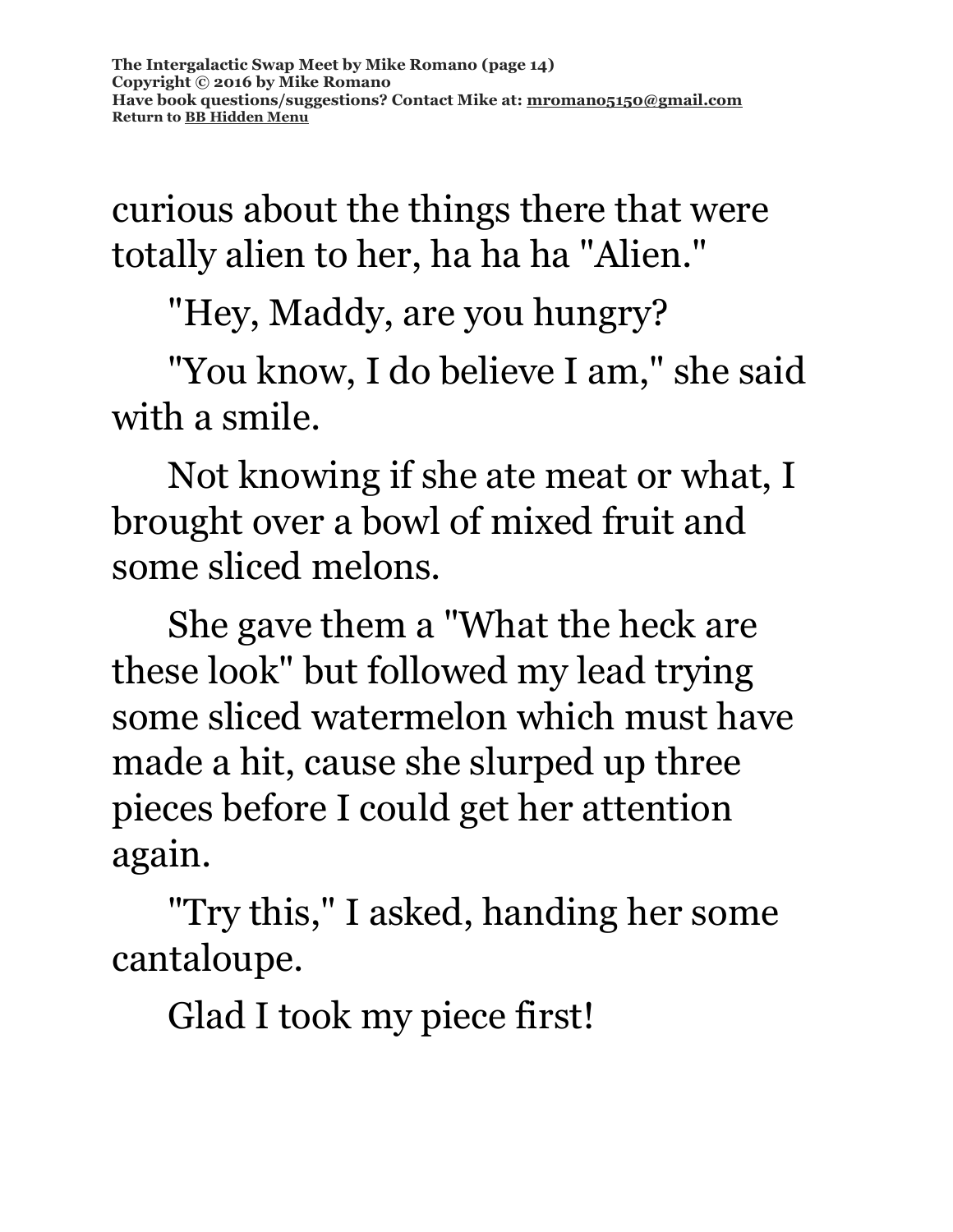Oranges and apples slid into her quite well, then she picked up a banana, looked at it and started to put the whole thing in her mouth as I yelled, "Wait!"

She looked at me peeling it quite amazed and I then handed it to her.

"Smells great," she said, then devoured it.

Full to the point of bursting, she sat back in her seat to rest from the feast of fruit she had just finished.

"Thanks so much, didn't know a single thing, but need to know their names as to be able to ask for them next time!"

We both laughed as I asked her if she'd like to take a ride through our world, starting with our town?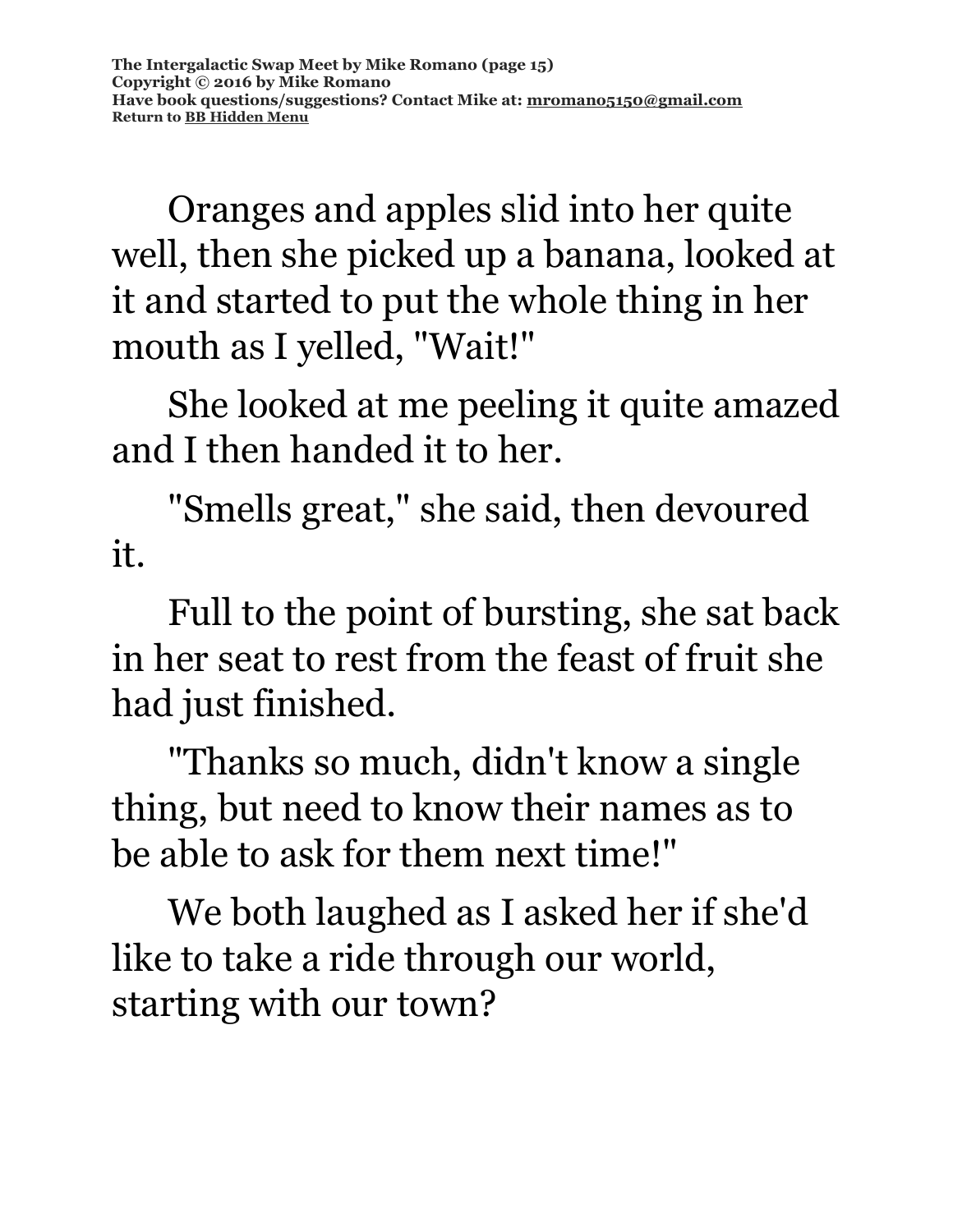With a smile and a wave, we grabbed a few pieces of fruit and went outside to make sure my old, but cherry (Great shape) 1965 Ford Falcon would start up as with two hundred and fifty plus thousand miles on her, no matter how good she looked… starting was always an adventure.

Showed her how to get in and out, Maddy sat high in the seat as I buckled her up then turned the key and said a silent prayer. Varoooom! My prayers were answered.

Off we went to town to see some big buildings and a store to get her a nicer set of clothes.

Stopping off firstly at the oldest establishment in town…Ye Olde Ice Creamery!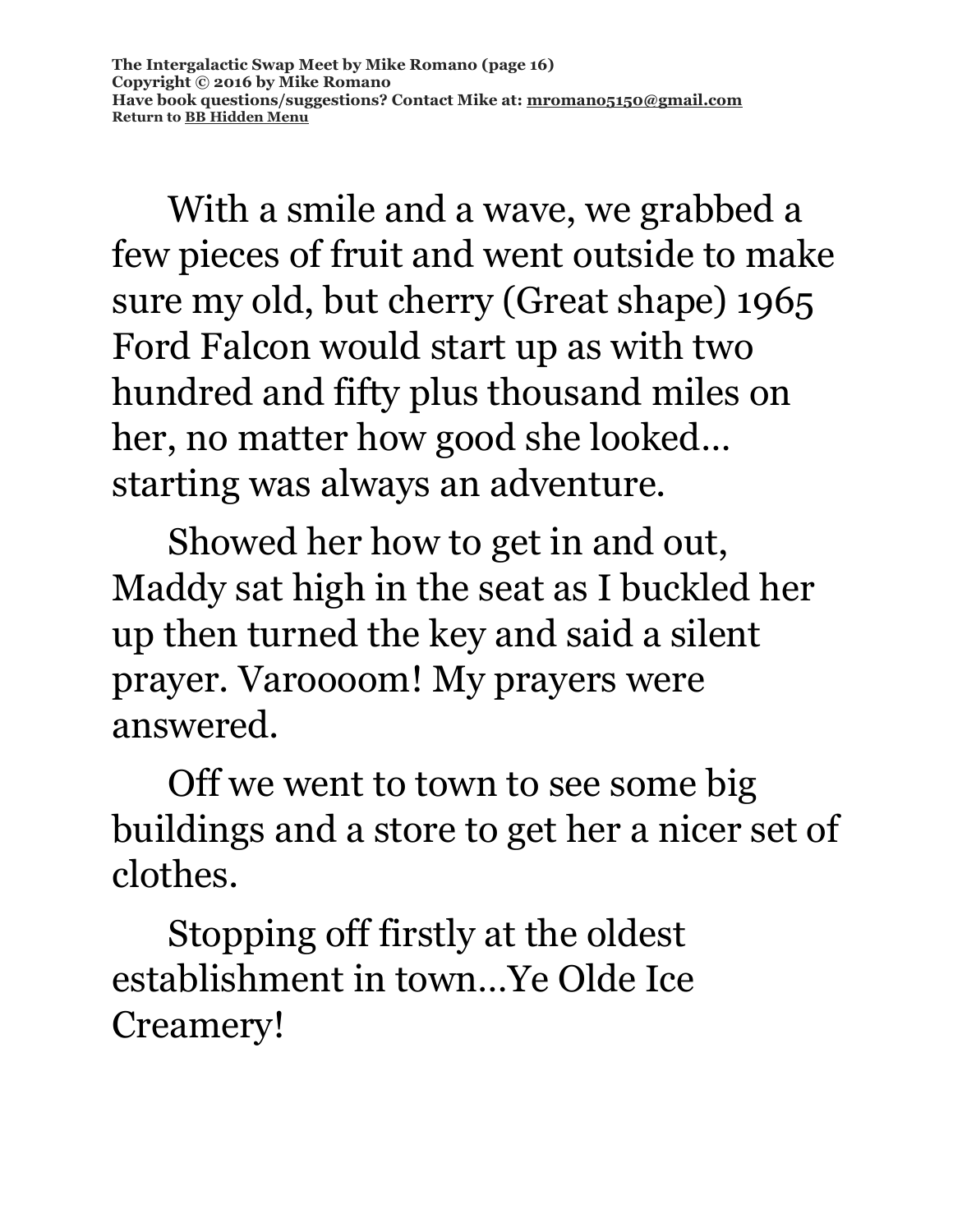Maddy looked at me as we entered with a question ready on her lips. I said to her, "Don't ask, just try and enjoy in blissful silence."

"Two Splits sir," was my request.

Within anxious minutes, they were delivered for Maddy's first religious experience on my planet.

"Do as I do," I showed her. Grabbing a large spoon, scooped some banana, nuts, whipped cream and ice cream, oh, don't forget the cherry and stuffed my mouth till excess squished from my mouth's corners.

Ahead she went. The moment it hit her tongue, a smile came all over her and she really "Squished," as we laughed and made "Yummy" sounds all the way to the bottom!

"Is everything as great tasting here," she asked between spoonfuls?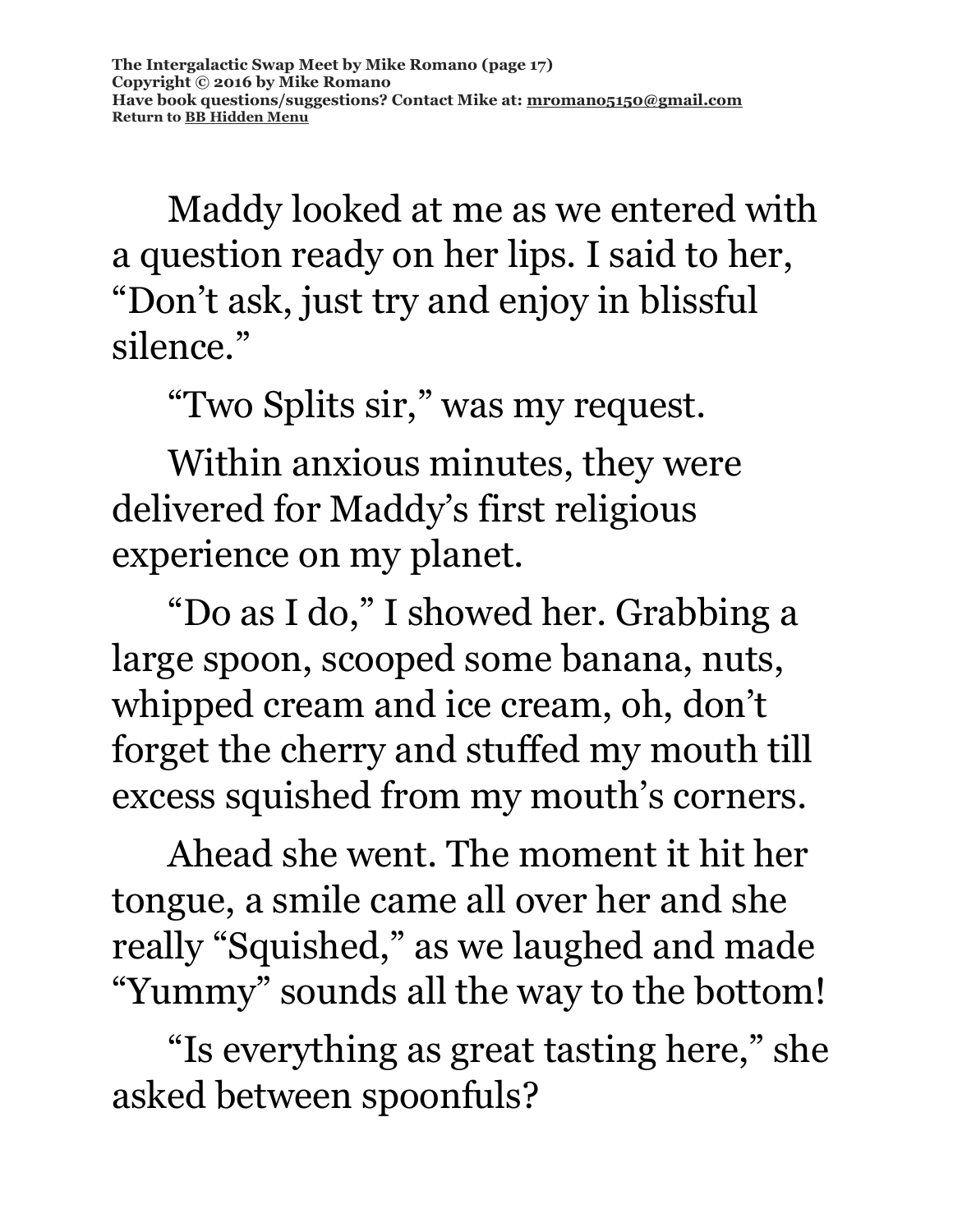"Almost always," I answered. "Let's take a spin around town to get some information into you about Earth and its wonders." She was all up for that and taking the last lick of her spoon, was out the door to my thunderous machine!

Spinning towards our biggest park and playground, I wanted her to see children at play interacting with their parents and care givers.

Stopping by the park's end, Maddy looked with a smile but sadness.

"What's on your mind," I asked.

"Never had parents." Was raised by many people…some really good. Then there were the others."

"Well, my new sister, you have family now," which gave way to a big hug.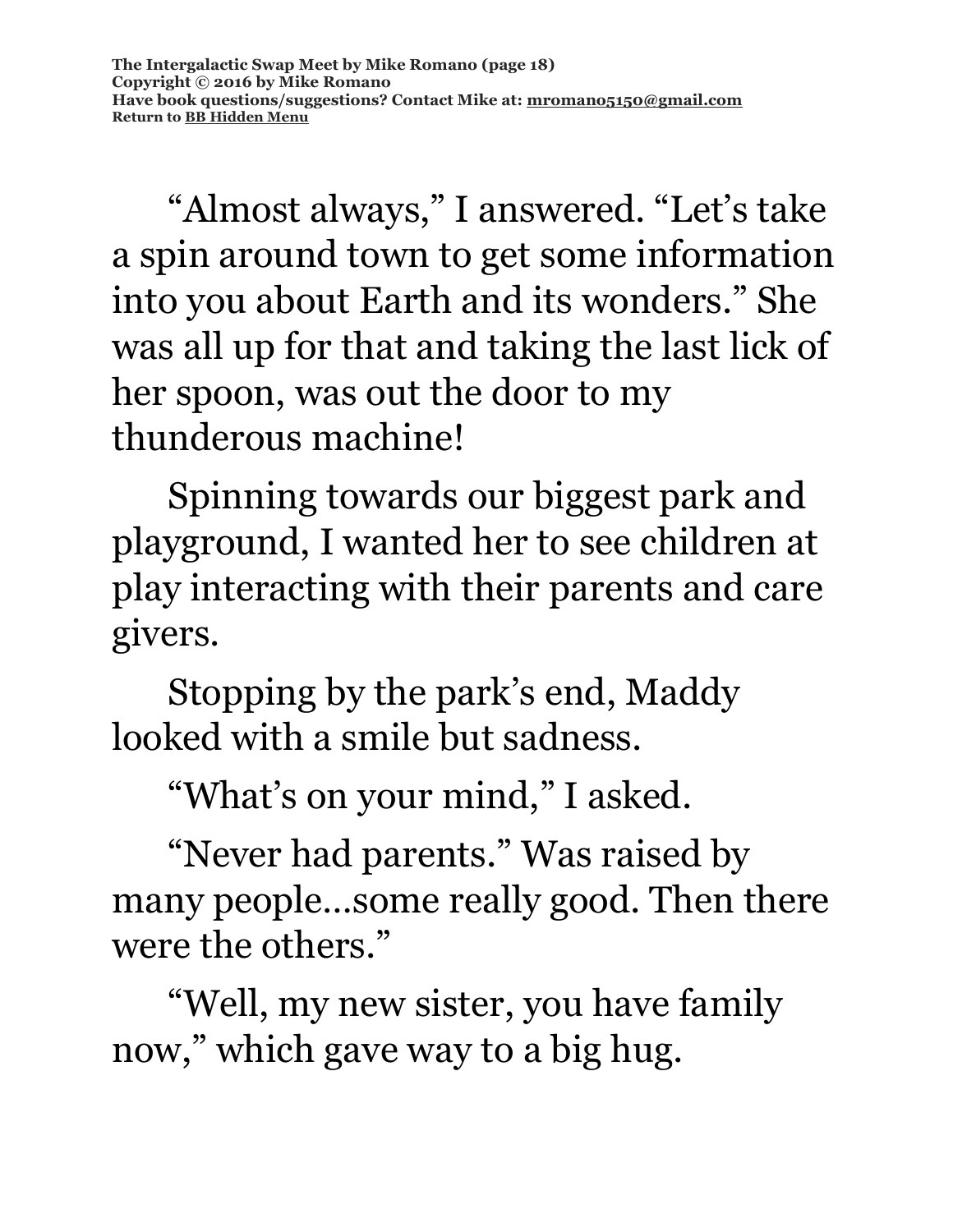"Now to a little league baseball game I noticed on the flyer at the Ice cream shop."

"Oh, by the way, when we are done with this game, might we stop back at the "Cream Place," Maddy asked?

"I have an even better place to take you, Papa Romano's Italian cuisine!"

She smiled answering "O.K." not even knowing but trusting me completely.

Watching me get crazy over some of the ball plays, she got into it and started yelling, in the right places too.

"Wow, that is an exercise in itself, Maddy laughed, puffing a bit from the excitement.

"Now to Mr. Papa Romano's," she asked?

"Papa Romano's and "Yes" we are!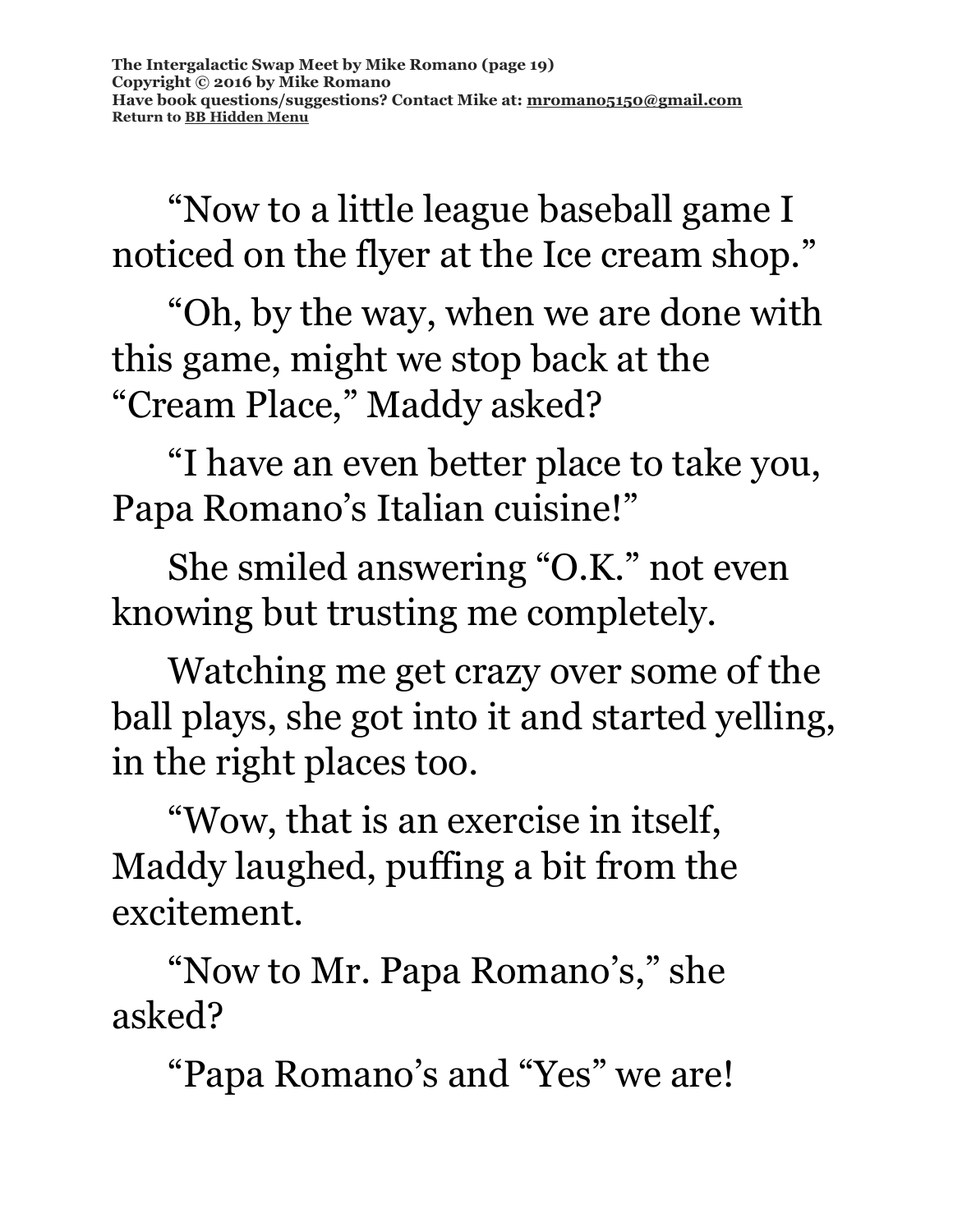## Around the block from our destination, Maddy asked, "What is that wonderful smell?"

"You're about to find out," I said, as her happy fingers squeezed my shoulders.

### END CHAPTER TWO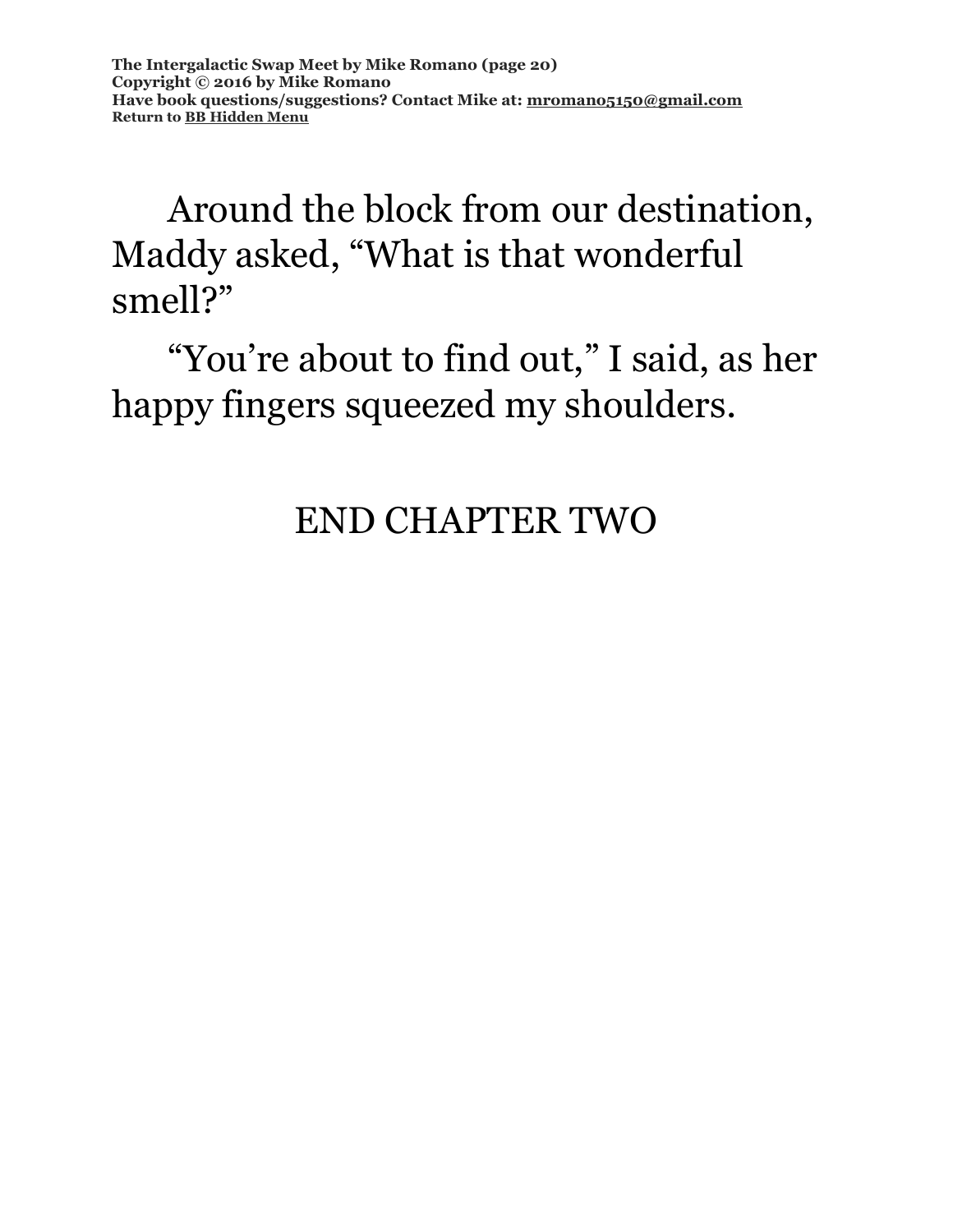**The Intergalactic Swap Meet by Mike Romano (page 21) Copyright © 2016 by Mike Romano Have book questions/suggestions? Contact Mike at: [mromano5150@gmail.com](mailto:mromano5150@gmail.com) Return t[o BB Hidden Menu](https://www.bartlettbiographies.com/hidden-menu)**

# CHAPTER THREE Now...Earth's Greatest Invention…Pizza!

As luck would have it, there was a spot right in front. Maddy seemed like a dog around bacon, almost eating the smells erupting from Romano's front door.

Sniffing, I led her into the front like a blood hound.

"Sit here, pointing to a red checkered booth table, as Mr. Romano, who loved me, immediately came over with a plate of cheeses and breads of Italy.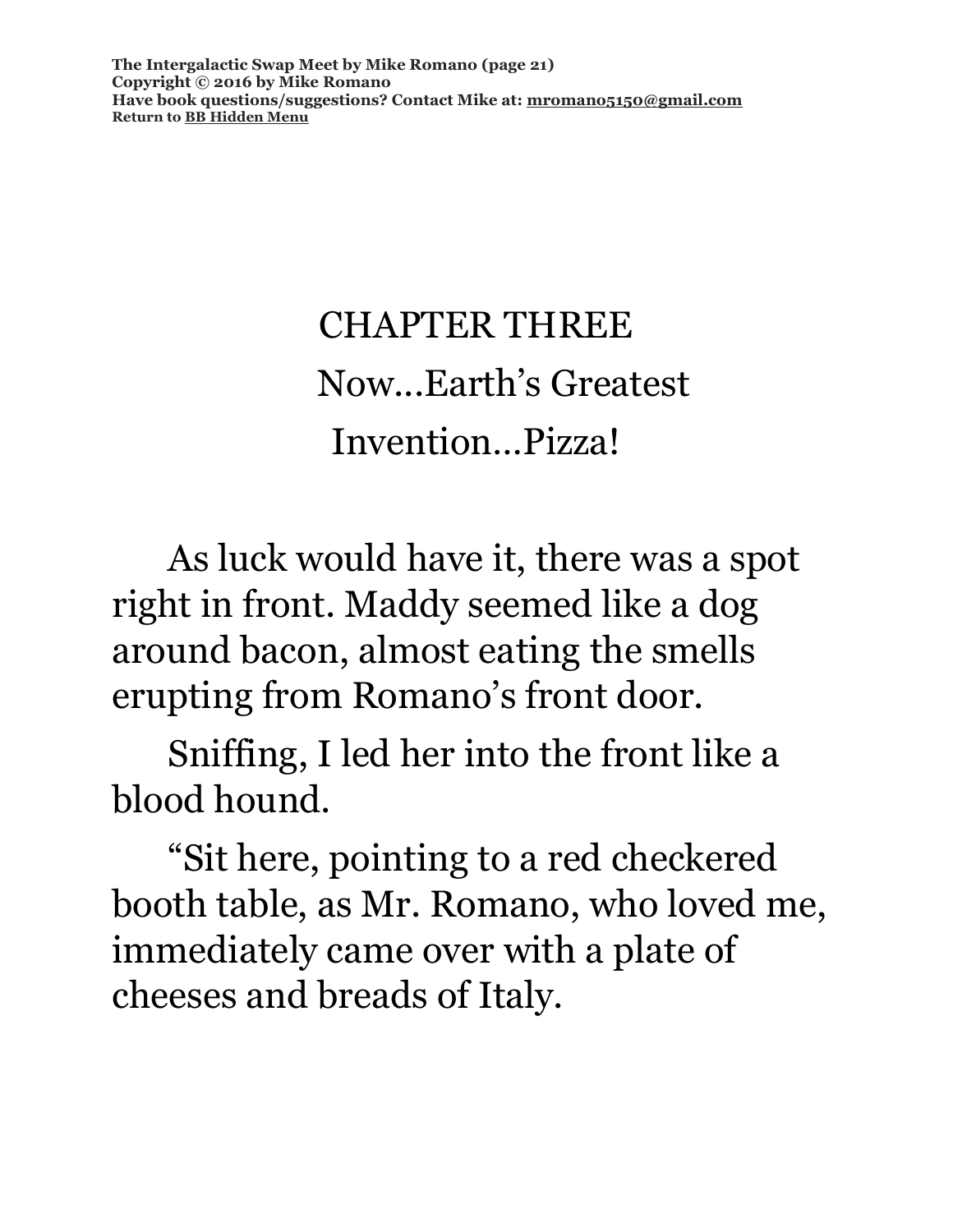Maddy gave me a fairly crazed look as if asking with her eyes, "Can I eat this?"

At the exact moment I nodded, she was on that plate like a puppy on a bone.

The textures and flavors were alien to her…but not enough to even slow her down.

Mr. Romano came back to take our order only minutes later, seeing the plate he had just dropped off empty to the point of not needing to be washed, asked if I'd like another?

Maddy smiled trying not to allow any cheese crumbs to fall out and said what sounded like "Yes!"

"Mushrooms and onions, "Extra Large," I do believe as I secretly pointed to Maddy.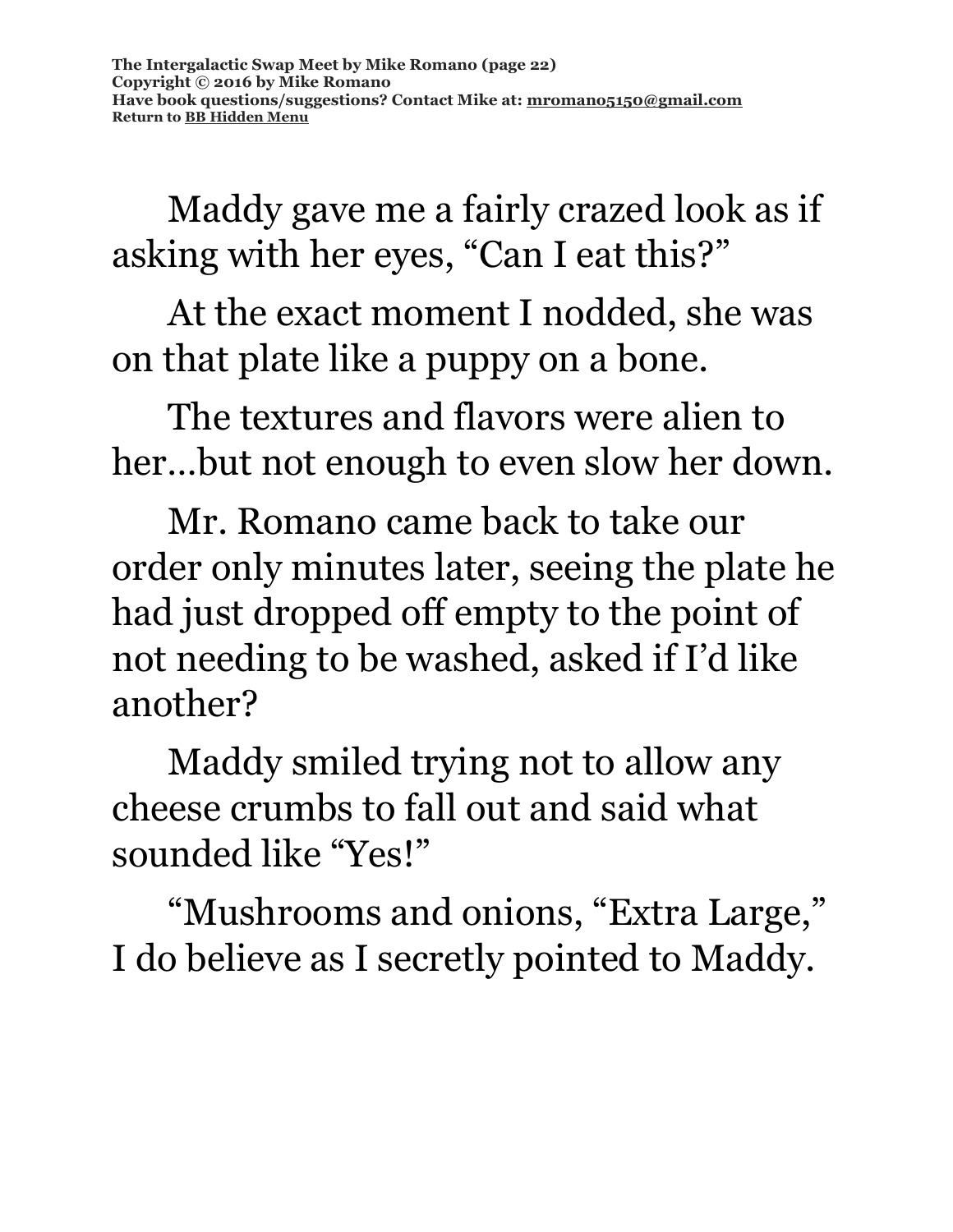Looked at us both, both bowed, snapped to attention saying, "Subido!" This means "immediately" in Italian.

He must have meant it as before Maddy was finished with the second dish of cheeses, the pizza arrived.

Quickly, I grabbed her hands warning of the infamous, "Pizza Cheese Flameout!"

"If you "Stuff" a piece into your mouth too quickly, most, if not all of the skin inside will burn away!"

Stopping on a dime, she pulled back waiting for my o.k. to pounce.

Not too long passed and I waved her on. I swear, her eyes rolled back in her head with her first bite. After that, it was off to the races.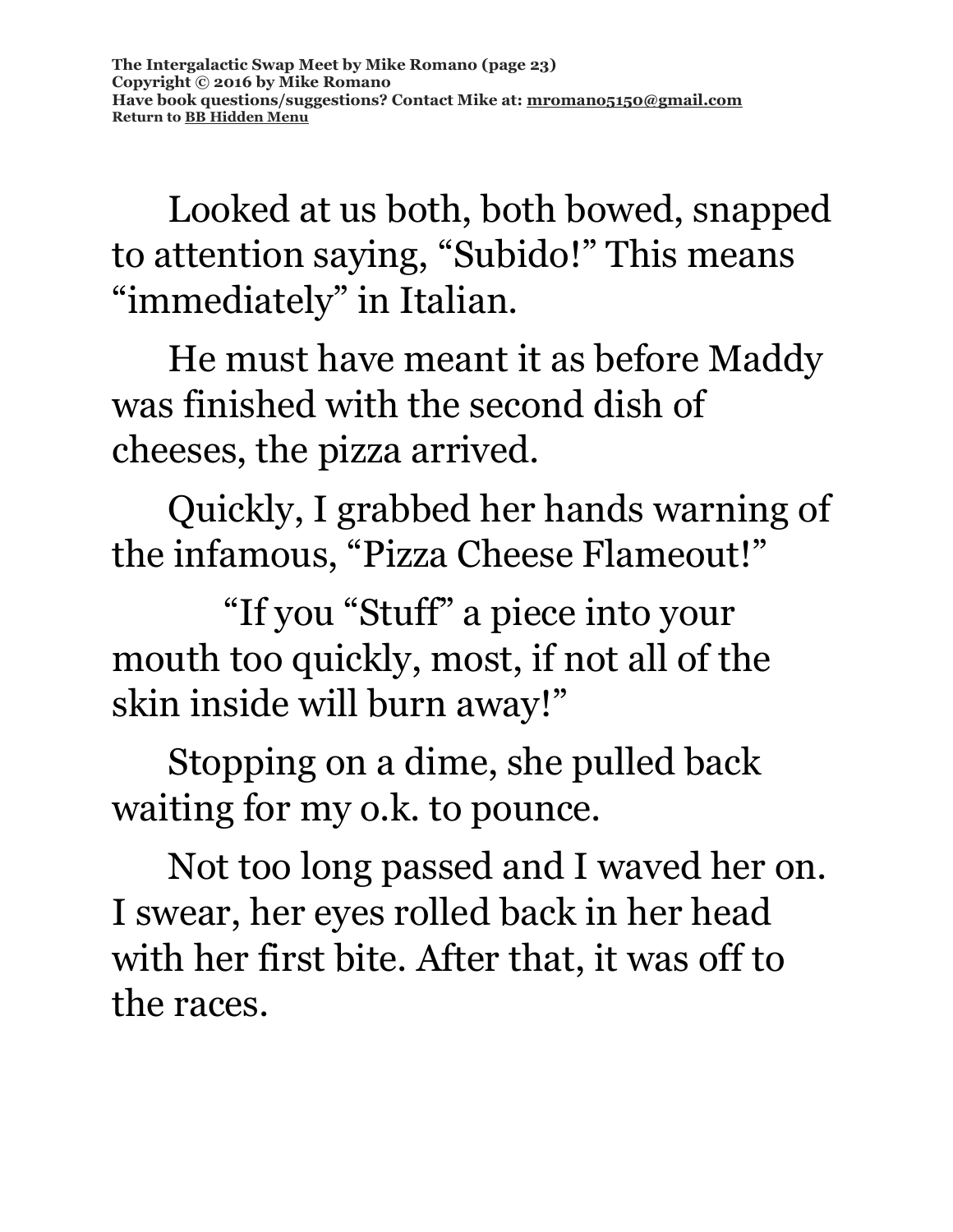I waved to Mr. Romano, asking quietly for another and two large glasses of cold milk. Yeah, I drink milk with pizza.

As she scarfed down the last piece of the first pie, I put my hand on hers saying, she needs to look around when coming into something new. That all things should fit the occasion.

Like eating a pizza. No one is going to steal any of it, so slow down, enjoy and for Heaven's sake, don't scare Mr. Romano when he brings the next one.

"There's going to be a "Next" one," she squealed?"

"You see, "That's what I mean!" "You need to calm down and enjoy," I told her.

"Sitting up straight from your hunched over stuffing position was a start. Not scratching Mr. Romano's hand when he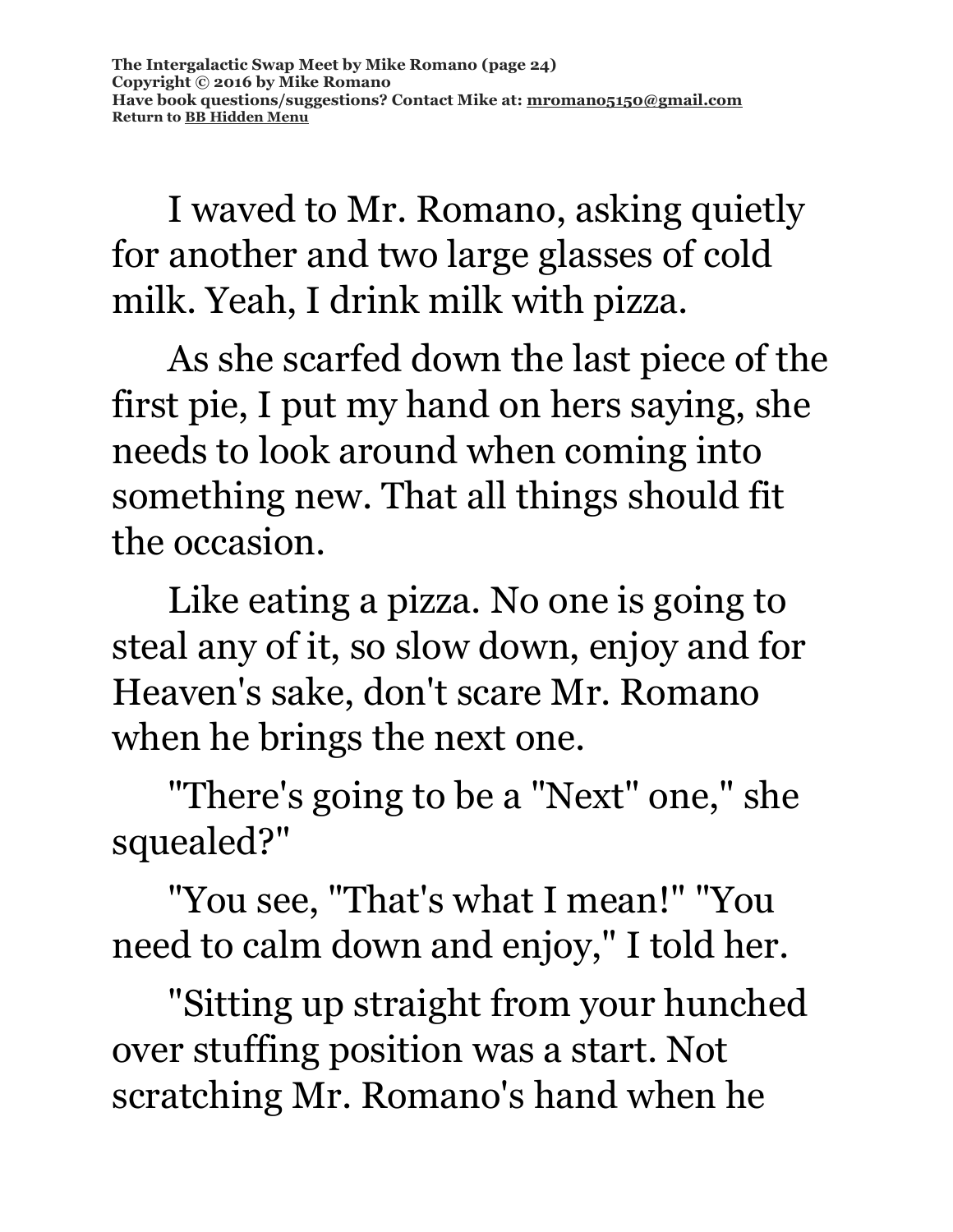attempts to put the next one on the table would be another."

"O.K., are you ready," I asked as I could see him carefully approaching.

Standing by the table for a few moments, he slid it in front of her. She was smiling calmly, while all the time I could feel her foot tapping underneath just waiting for me to start her off.

"Calm, and enjoy the flavor of the Pizza," I said. She slowed down to how teenage boys eat, which was as definite improvement.

At meals end, Mr. Romano brought Maddy a sparkling glass, all bubbly.

"Here, my little bambina, you truly will need this." It was an Italian drink for an upcoming indigestion.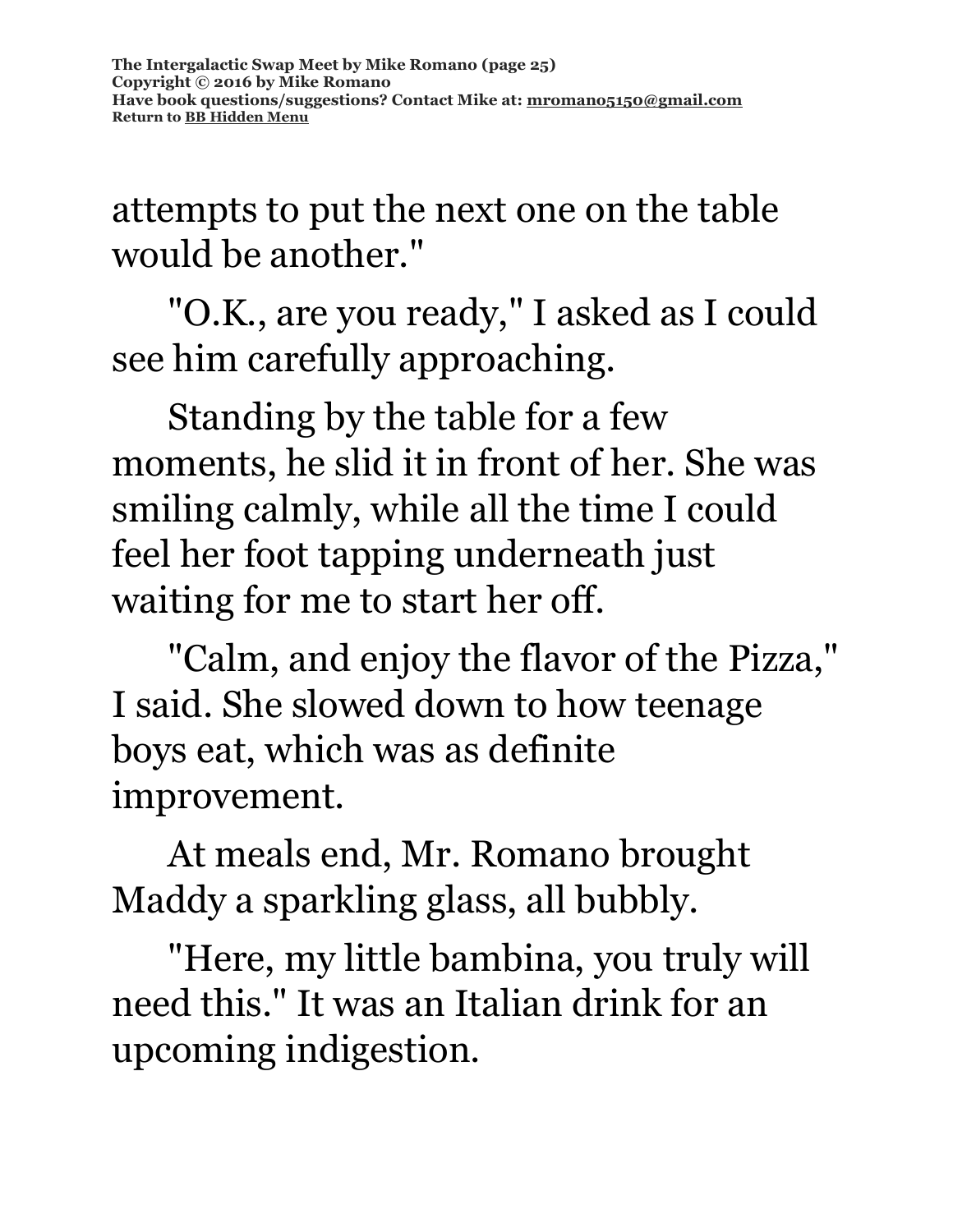## Maddy downed it in one slug to the amazement of Mr. Romano...gave a tilted really weird face and out it came!

#### BUUUUURRRRRP!!

"That's my girl," he said with a large mustachioed smile.

Paying the tab and getting a big hug from Maddy, I walked, and Maddy sort of waddled out to the car.

Now, to work that thing in your stomach off!

### END CHAPTER THREE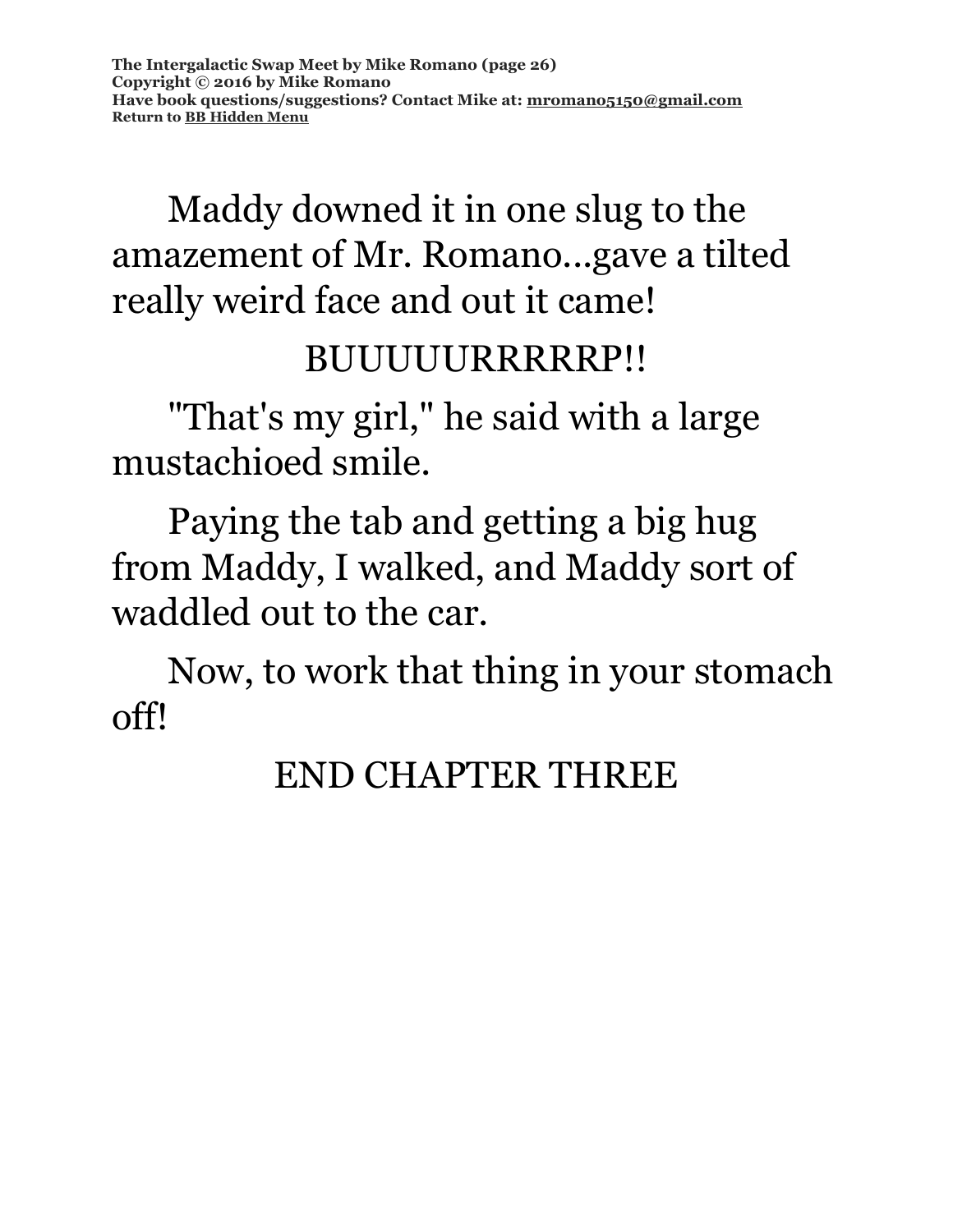**The Intergalactic Swap Meet by Mike Romano (page 27) Copyright © 2016 by Mike Romano Have book questions/suggestions? Contact Mike at: [mromano5150@gmail.com](mailto:mromano5150@gmail.com) Return t[o BB Hidden Menu](https://www.bartlettbiographies.com/hidden-menu)**

# CHAPTER FOUR What If We Swapped Stuff For A Yard Sale?

After a series of well rounded burps, we arrived back at home.

Maddy, being a super curious business girl, asked, "What does this do, and this, plus that over there?" For a moment I wondered what she was up to and then...it hit me.

These appliances and machines were completely alien in her world.

We looked at each other saying "Just maybe!!"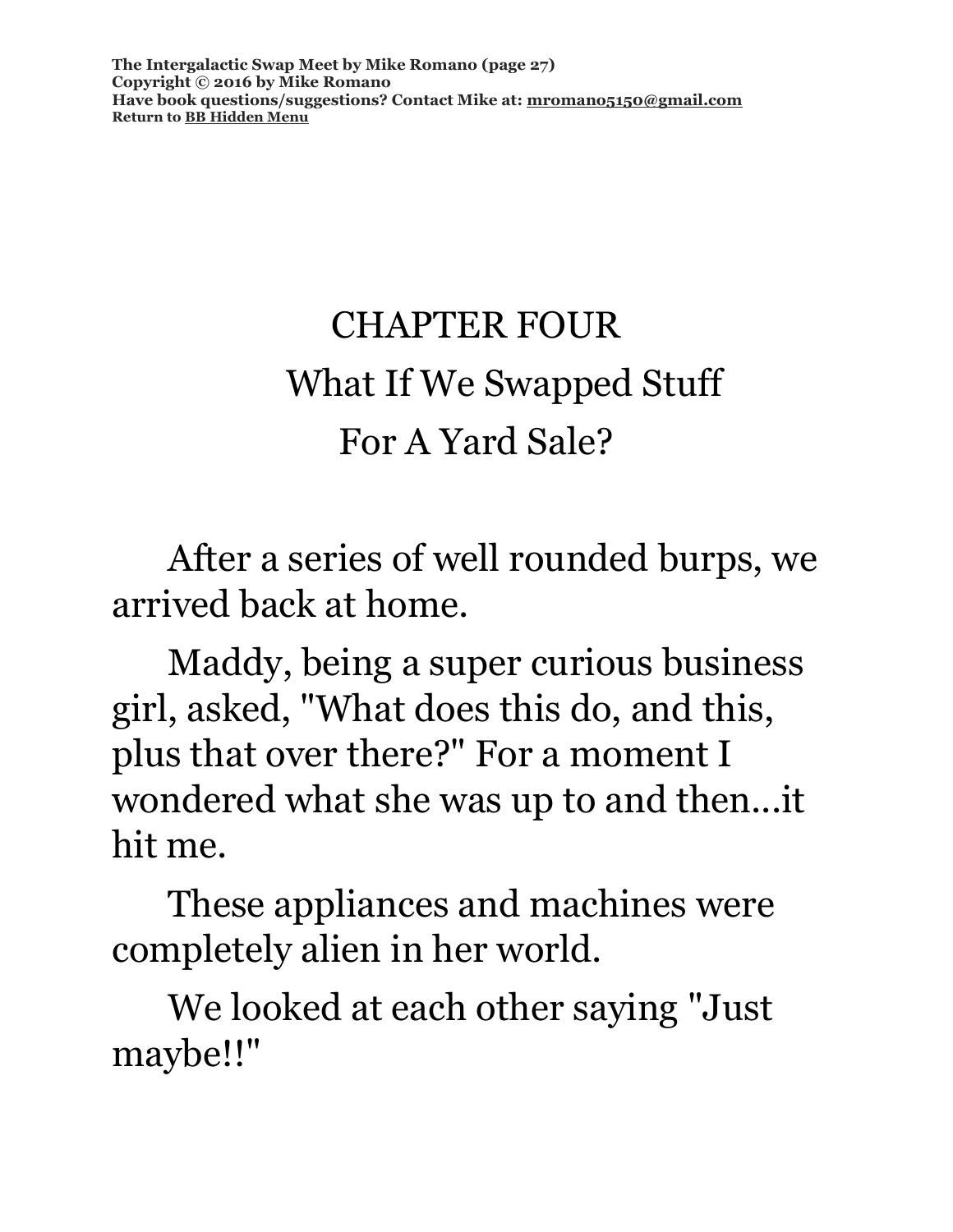Yes! A sale of these fixed machines that do many things most unheard of, like a "Waffle Maker!" There are no waffles where she comes from. "Batter too, "I said, as if she knew what the heck I was talking about.

She beckoned me to go ahead, point to neat things while she would out them by our "Take off point."

I had mixers, juicers, electric slicers, flashlights and ice cream makers...which I knew would go over like crazy. Better take three of them.

The pile started to get out of hand, so I said, "We'd better pick thirty, no forty things and take them back."

Piling them up, we leaned over them holding hands, still not completely knowing how this thing works, rubbed and snapped the lever.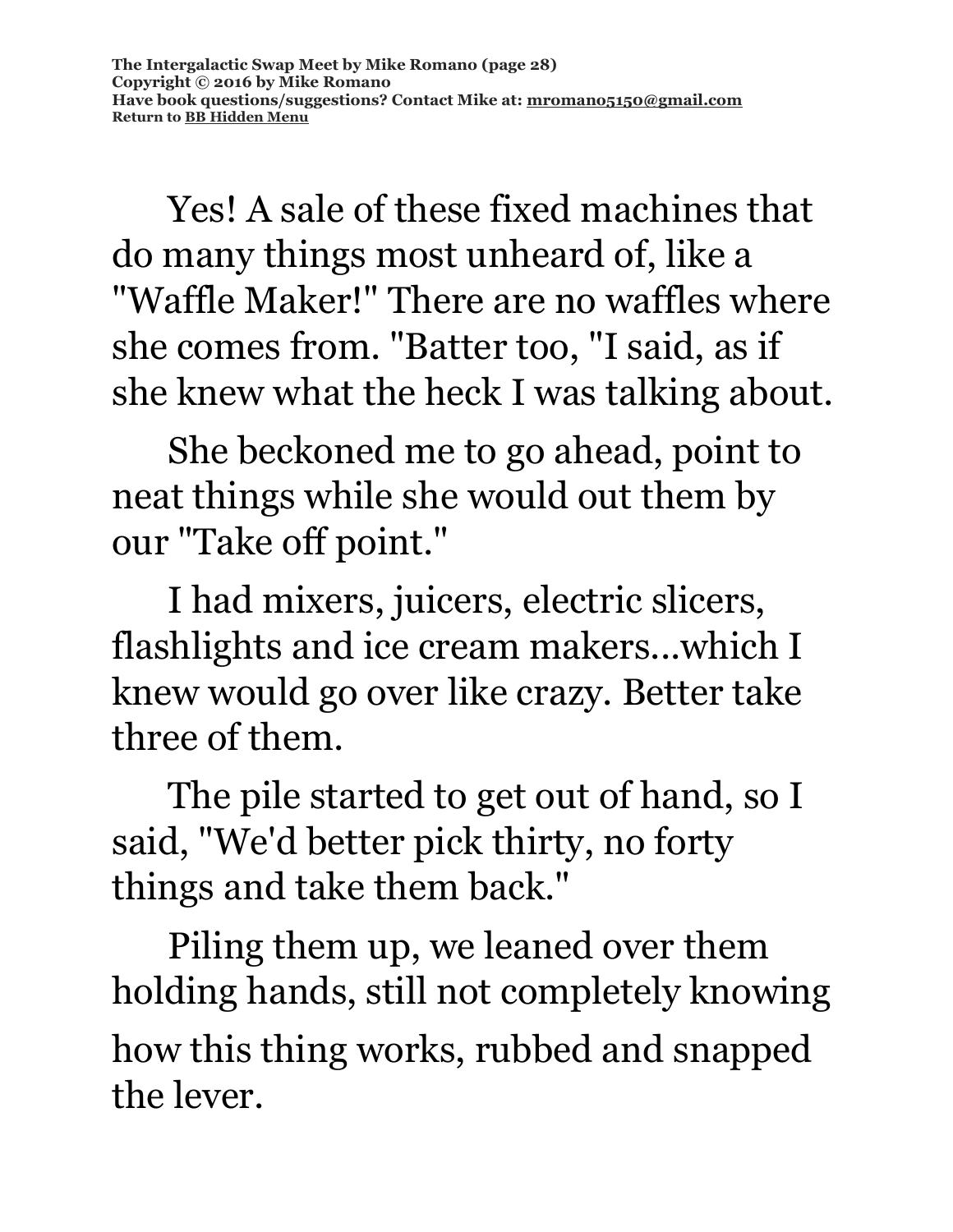The sparkle and we were there!

Setting all the items with a small sketch and name plus explanation went fast, as I do believe the excitement had something directly to do with it.

 With plenty of wood at hand, we made some really nifty racks. Some eight sided and a couple on a pyramid shape.

With all the treasures in their perfect place, the signs were tacked in their fronts.

All that was ready was advertisement. "Is there such a thing as a "Copy Machine" here, "I asked?

Maddy nodded quickly, taking me into a back room, showing me an antiquated (Old) type copier.

"Ok then, do you have paper?" She pulled this box on connected perforated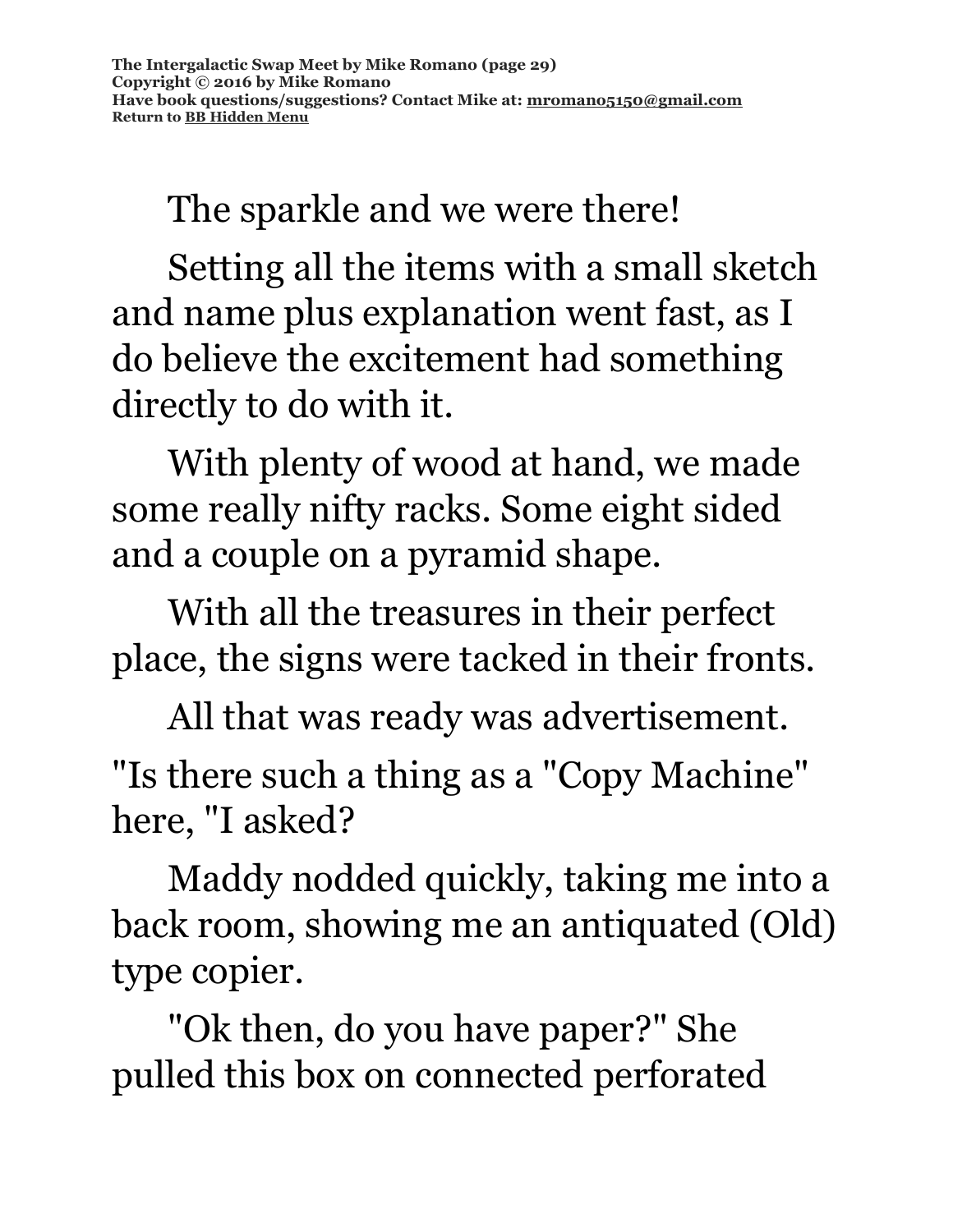**The Intergalactic Swap Meet by Mike Romano (page 30) Copyright © 2016 by Mike Romano Have book questions/suggestions? Contact Mike at: [mromano5150@gmail.com](mailto:mromano5150@gmail.com) Return t[o BB Hidden Menu](https://www.bartlettbiographies.com/hidden-menu)**

(connected at the end like toilet paper tear offs) "Great,"

Well, it printed a lot better than it looked so within half an hour, we had one hundred signs ready to place around town.

"How are we going to..." then she came wheeling from the back sitting on this bright electric blue motorized type bike with a banana seat for two.

She smiled so I did too and into her basket went the flyers as I hopped on behind her.

It started right up and sounded like something special but was getting the job done as we putted towards the town's center.

"I'll park in the middle and we can walk around asking to place them in stores.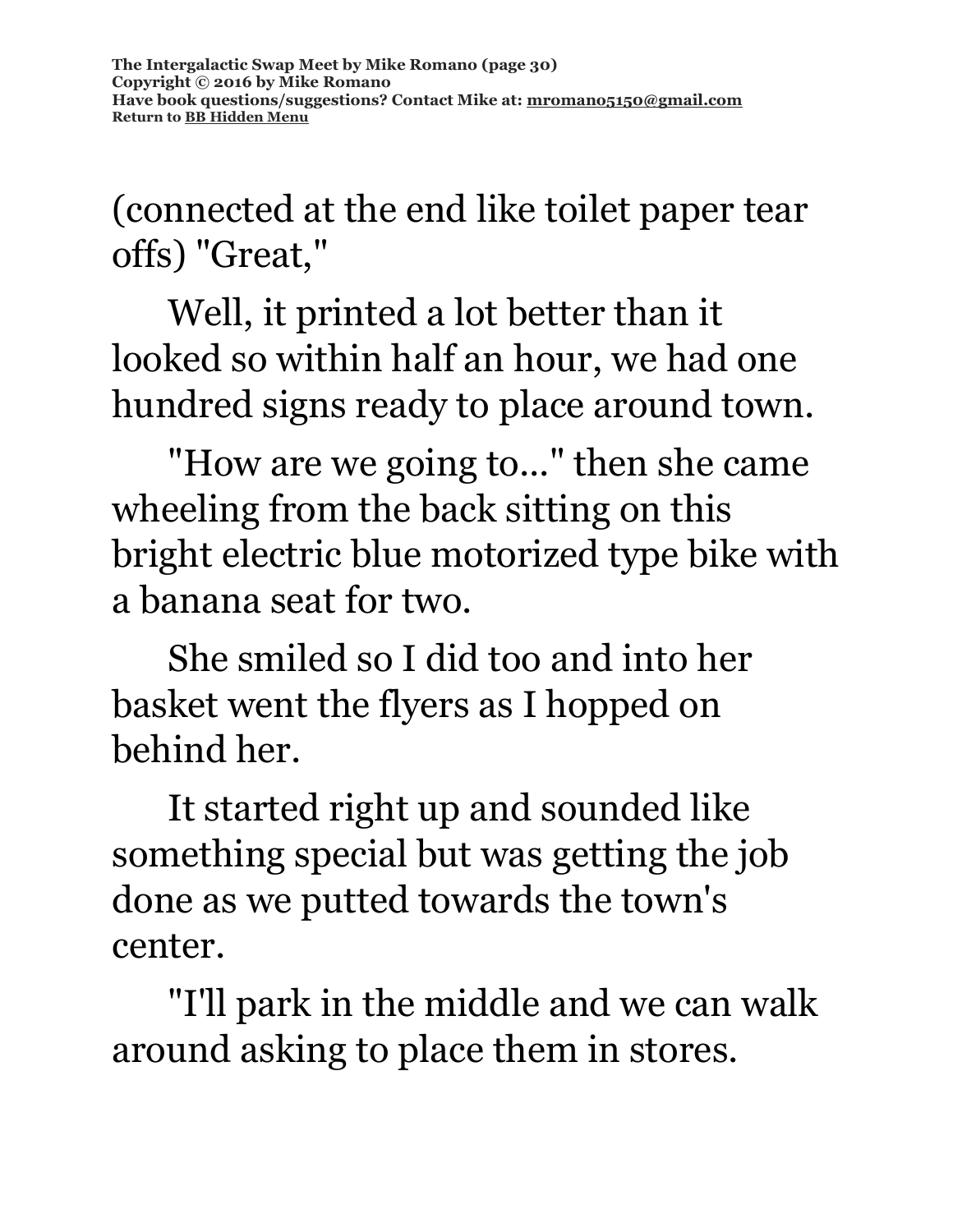Showing them to each store owner, they seemed more curious each place we stopped at.

The sign read................

# *WONDROUS NEW INVENTIONS TO MAKE YOUR KITCHEN EASIER TO COOK AND HAVE FUN IN! COME AND SEE, TASTE & BUY. GUARANTEED TO IMPRESS AND AMAZE YOU ALL! AT MADDY'S SHOP TOMORROW FROM MORNING TILL DINNER TIME*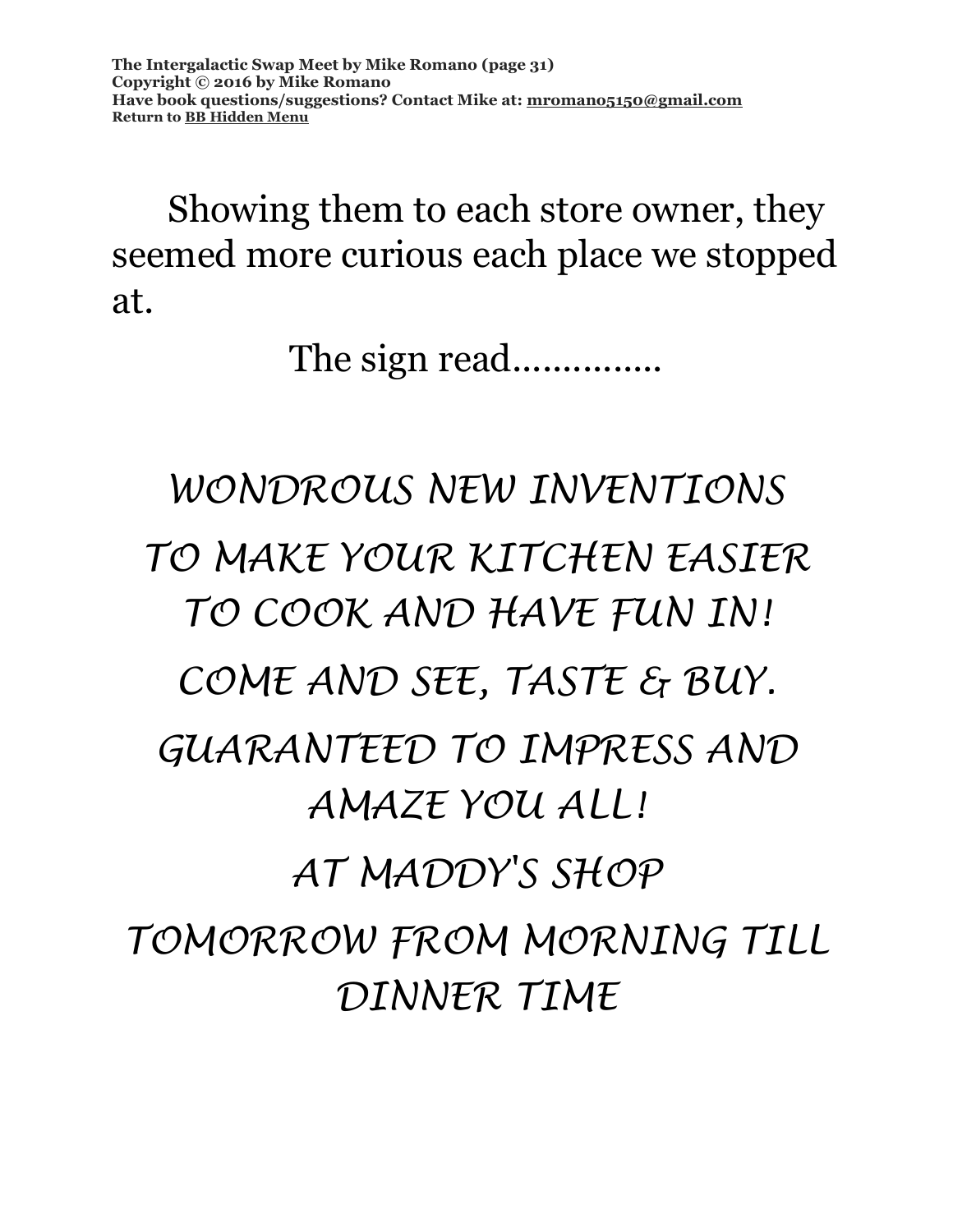My ad seemed to spark a great wonder in all who read it. Looking at Maddy asked, "Do you think we brought enough stuff?" She said, "How about one quick trip back?"

I nodded thinking it was a grand idea.

"Twinkle" and we were back, digging through the "Fixed" pile for good things.

"Do they have one of these, " I asked holding up a cordless rechargeable vacuum cleaner? She shook her head "No way!

Grabbing a mist facial kit with all the attachments, she lifted her shoulders saying, "I haven't got as clue!"

"Bring it," I yelled from across the lot.

Well...fifteen things later, we stopped believing that both our minds had left us, smiled, laughed, held hands over the pile and flicked the switch.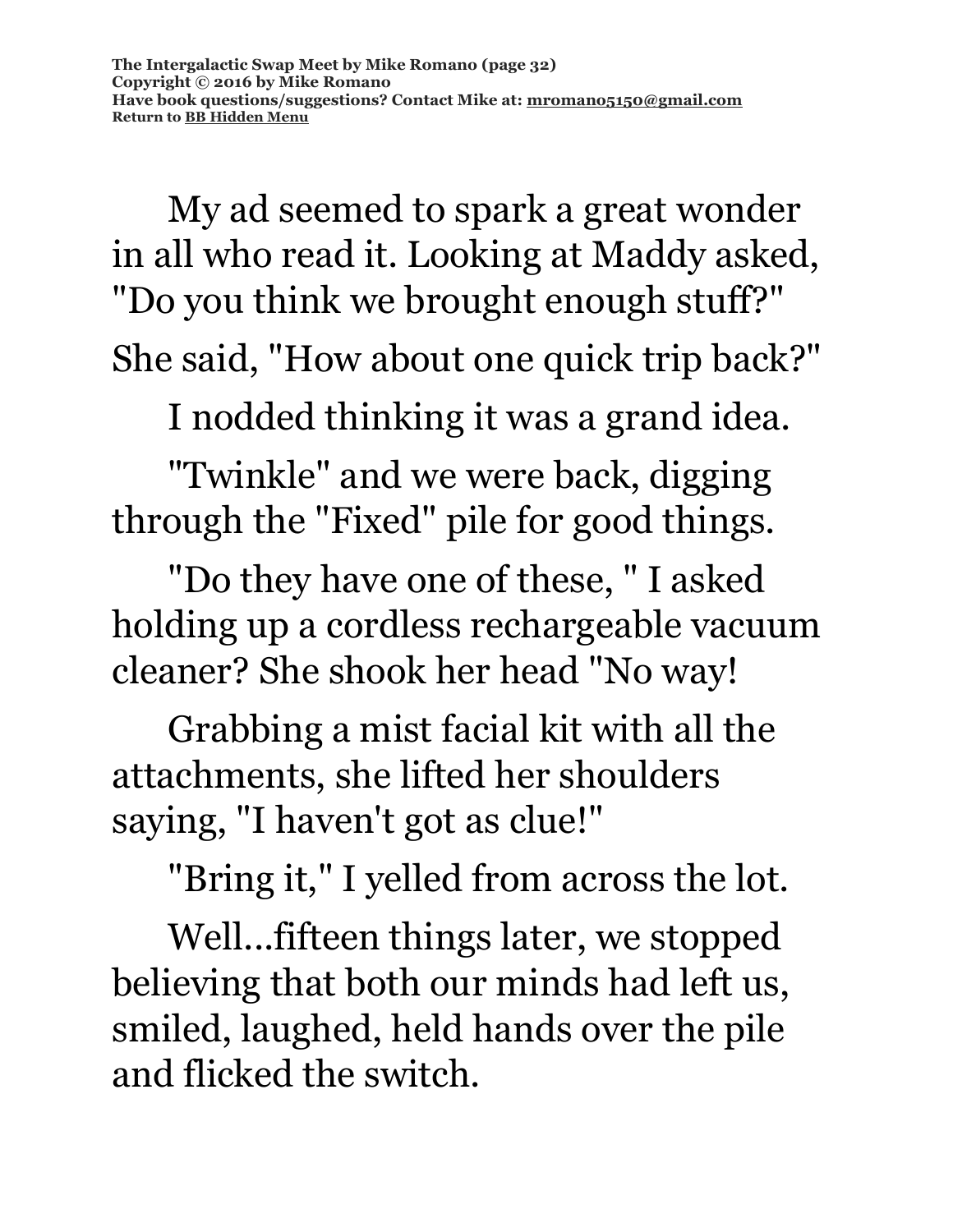Before the dawn, we had transformed a ramshackle fixit palace into "Wonders of the Future." Well that's what the sign said at least

"We need a nap Maddy, who as it turned out had sat down and was already sleeping.

Setting me cell phone's alarm for two hours, drifted off to some well deserved down time.

## END CHAPTER FOUR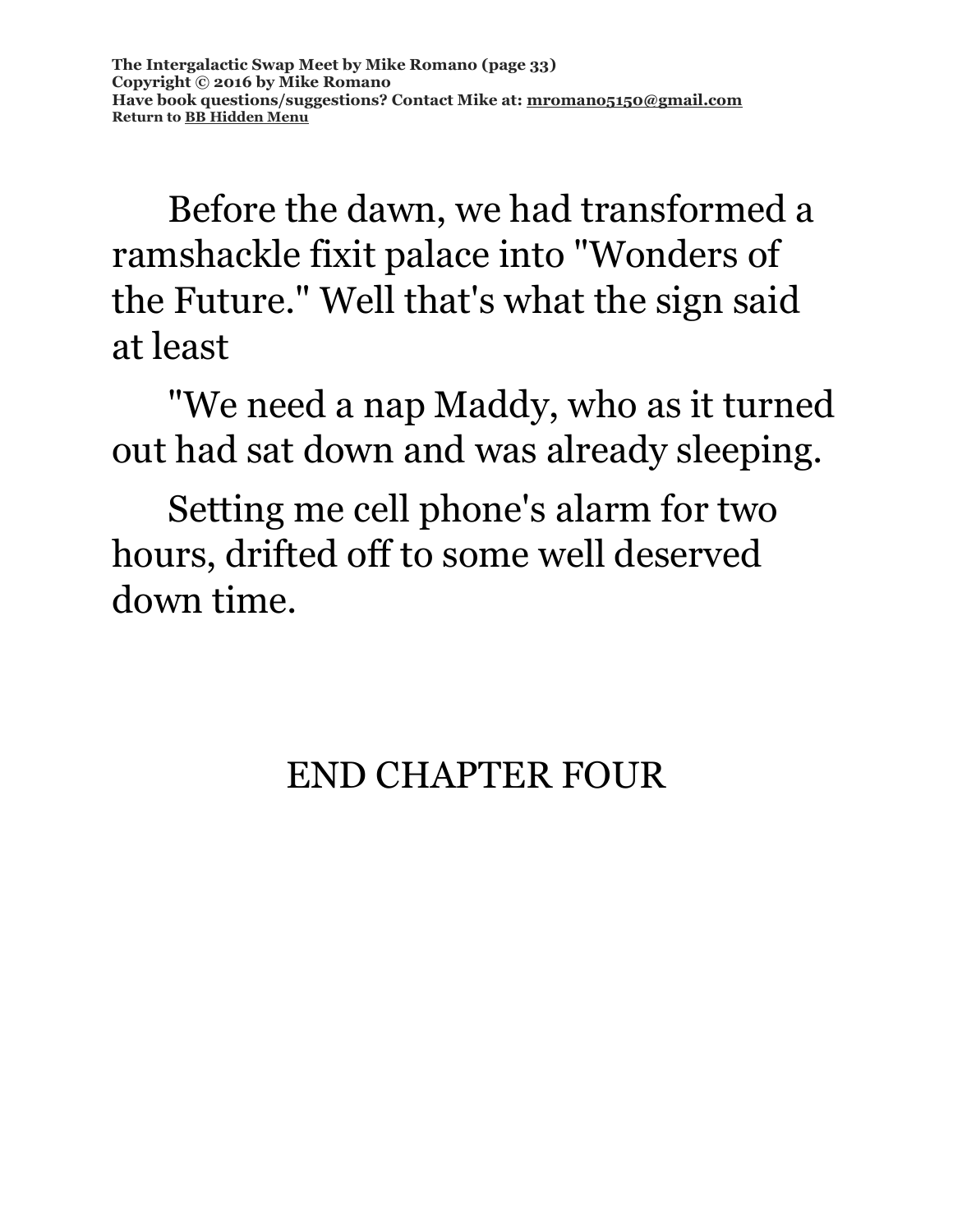**The Intergalactic Swap Meet by Mike Romano (page 34) Copyright © 2016 by Mike Romano Have book questions/suggestions? Contact Mike at: [mromano5150@gmail.com](mailto:mromano5150@gmail.com) Return t[o BB Hidden Menu](https://www.bartlettbiographies.com/hidden-menu)**

## CHAPTER FIVE We Weren't "Even" Ready For What Was to Happen

My alarm went off and I woke Maddy up, so we may look presentable, you know, business people!

At first, only three people wandered in. Oh, but that would soon change, immediately!

The lot was covered in business owners, looking with a keen eye at inventions and the most amazing things never before seen anywhere...well around here anyway.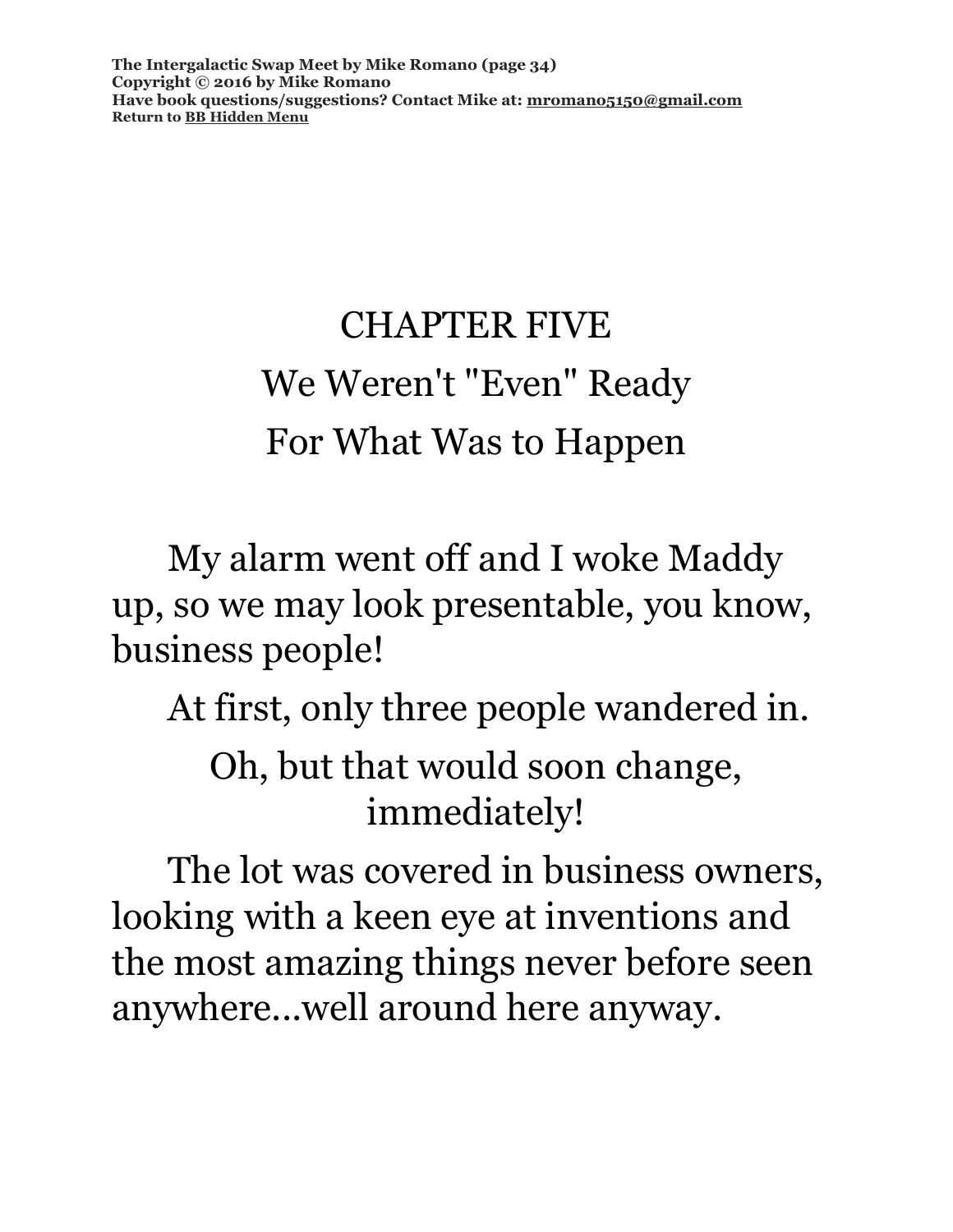People started holding up items in a "Mob" like disarray. So, I raised my hands yelling, "Stop!"

"I will take each item in turn showing how it works, then putting it up for auction."

The "Auction" idea came to me instantly and confused Maddy a bit, but she was rolling with it.

First, I quickly mixed up pancake batter with my handy mixer and half way through, had six bids.

Leaning over and whispering to Maddy, "I don't know your money, but hold out for the best price, take the money "Now" and we'll proceed on.

With the aroma of pancakes wafting everywhere we started giving tastes with powdered sugar generously sprinkled on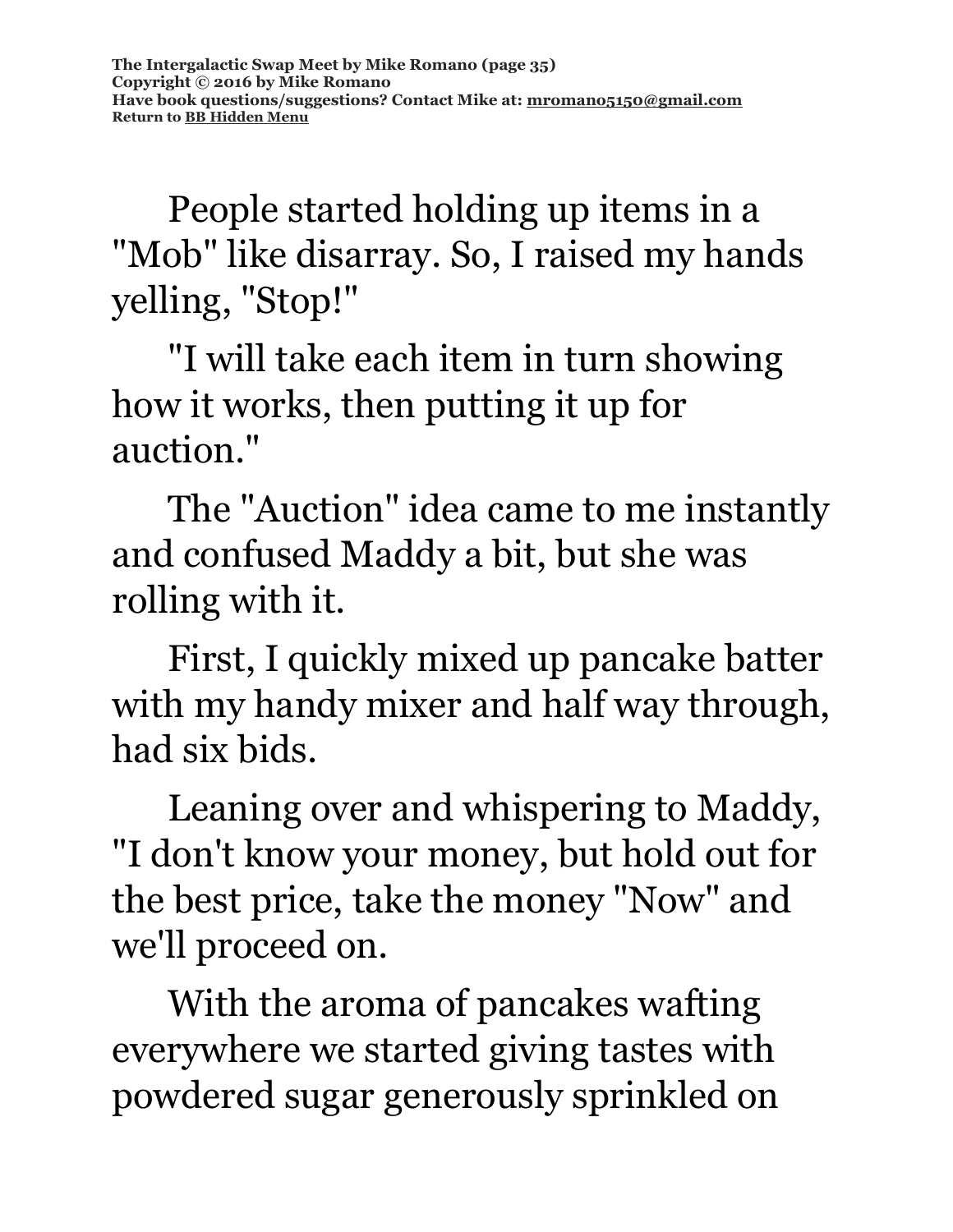them to the people gobbling them up in the crowd. We sold all in an instant and I told Maddy to take orders and a 25% deposit for any special wants.

Boy o' boy, did she ever take to capitalism in an instant!

Time began to fly and secondary sales, like packages of pancake batter, extension cords, batteries, oh and fixings for making ice cream.

I just can't imagine a civilization existing without ice cream! Well, all the time we were selling, we had the ice cream machines working at max, with the boxes of fixings we brought, and when I started giving out tablespoons of the heavenly sweet, we had fifty orders in almost faster than we could write them down.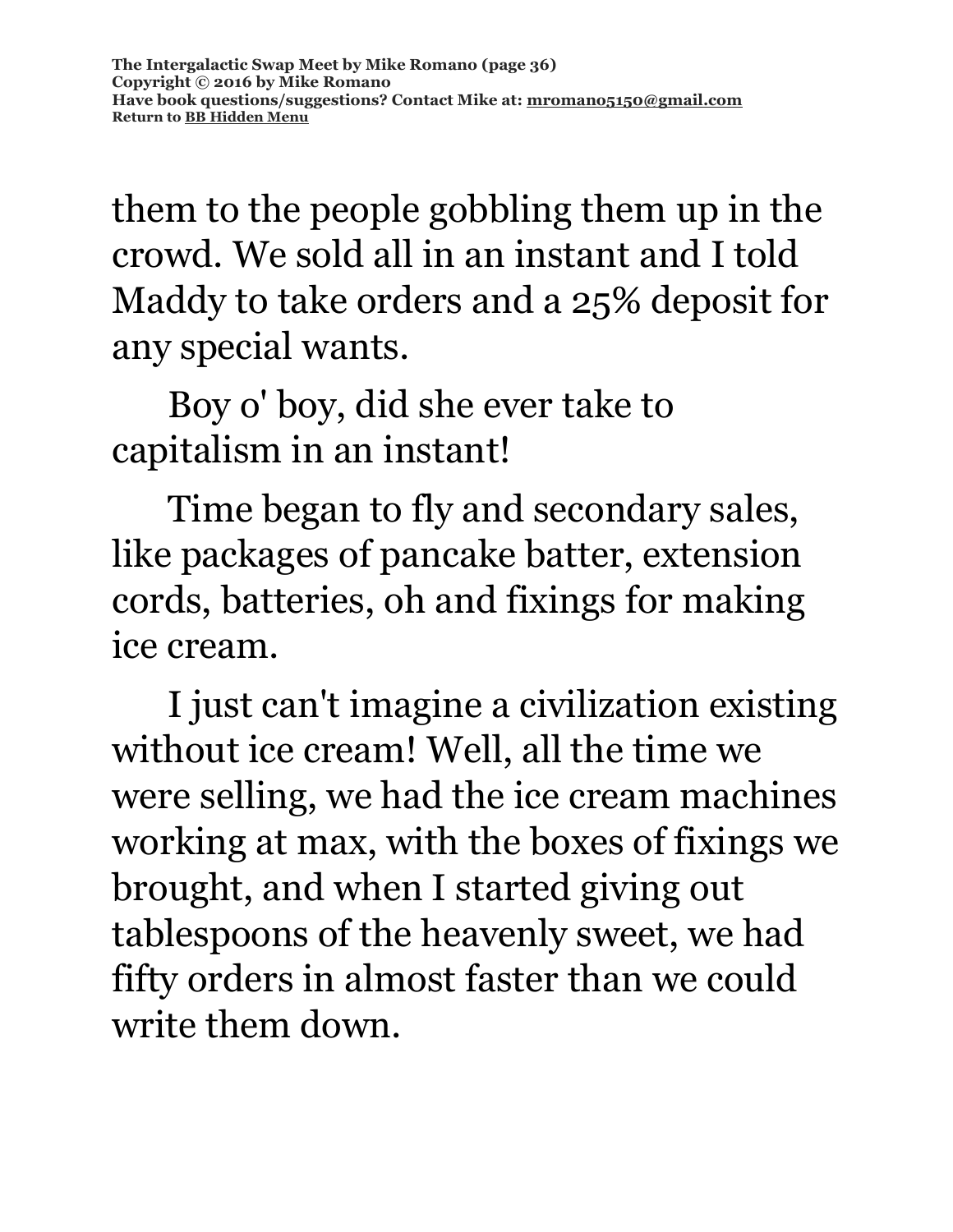As fast as it started, it was finished, well in a way.

All the people, women mostly, as it seemed to be a female run business peoples, asked the magic question we were so happy to hear.

"When will the "Next" sale be?!

Standing on a nearby stump, holding my hands high said, "In seven days, same place, same time! Please leave your orders with Maddy along with your deposit."

"Both of us held our hands up saying

"Thank You and Good Day!"

When all were gone, and the gates were locked, Maddy looked at me with a pizza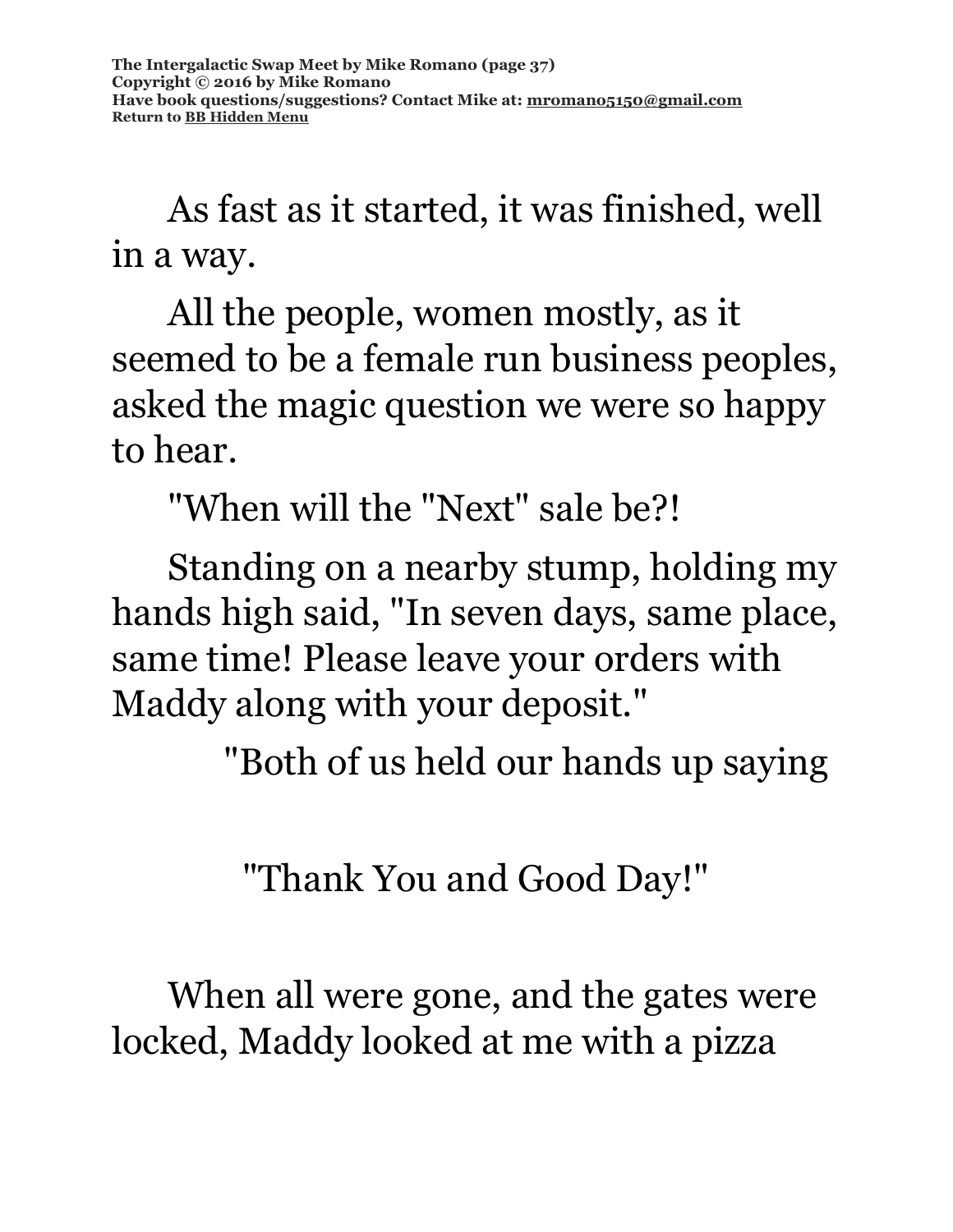eating grin, then dumped the cash on the table.

I was stunned. It's all "GOLD." Your money is gold? She shook her head yes.

Then asked, "What's gold?"

"In my place, this is worth soooo much. We'll be able to get many things to return with without even repairing stuff!

Still not quite sure what I was saying, only that I was beyond happy, she jumped up and down with me and cheered.

END CHAPTER FIVE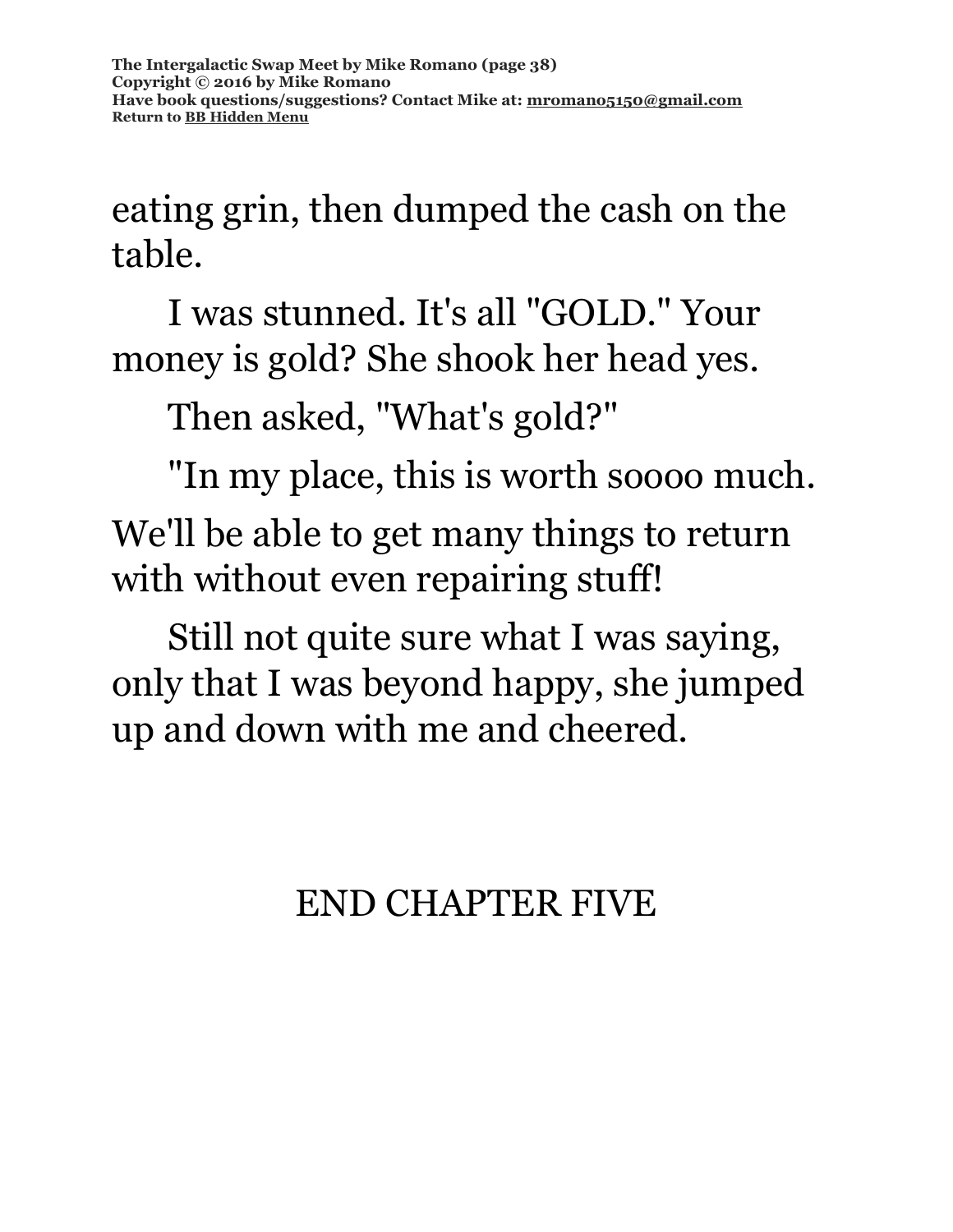**The Intergalactic Swap Meet by Mike Romano (page 39) Copyright © 2016 by Mike Romano Have book questions/suggestions? Contact Mike at: [mromano5150@gmail.com](mailto:mromano5150@gmail.com) Return t[o BB Hidden Menu](https://www.bartlettbiographies.com/hidden-menu)**

# CHAPTER SIX There's Always Some Person In the Crowd To Try and Spoil the Good Times

Inside, we began counting the coins.

Then figuring out, I had no idea the way her money counted, asked if she knew what a scale was and if she had one.

Jumping up, came back in a few minutes with one of those old time balance beams. A bit lumpy to work but exact in weights.

As the weight of the gold mounted up, we hear a hard knock on the door.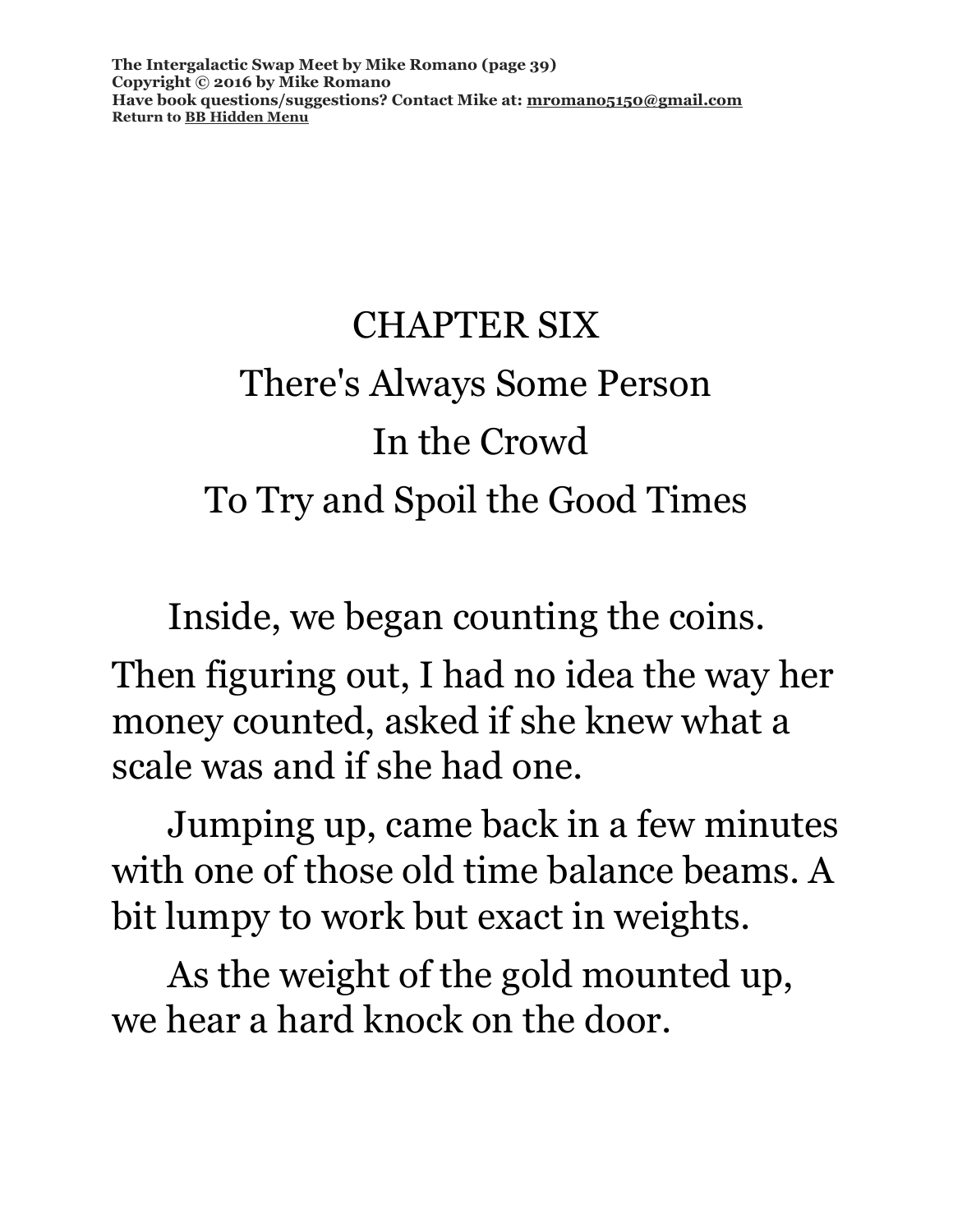Quickly, we covered the coins as Maddy answered the door.

Standing at the door was a well dressed woman with the sourest of looks on her face.

My name is Midian Shotts. I am the banker in town and have a few questions for you both.

"Come in," Maddy said. No worse words could she have come up with for this woman who was suspicious and nasty to boot.

"Amazing things you have brought to sell. Just where did you get these objects of such wonder?"

Maddy started to stutter as I, with all my Italian, "Don't get in my face," heritage attitude, stood up between them, and on the attack.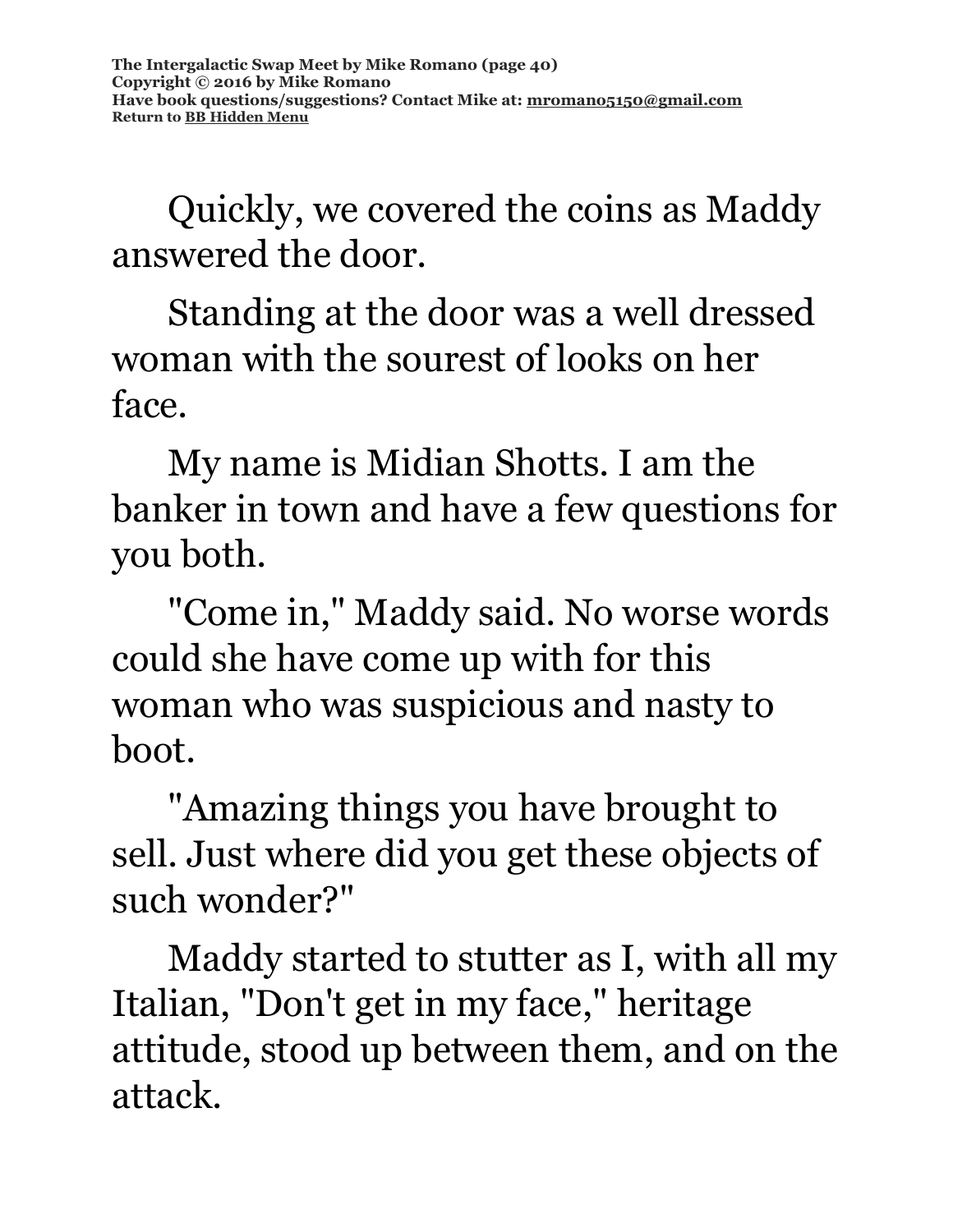"If you must know...They are mine, and I do believe you have no need to know or even be here without an invitation. Now leave before we call the law to "Have " you removed!

Shocked all to heck, she took two steps back. Now "She" was the one stuttering.

"All, All I wanted was to know where I could get two of those cold sweet machines for myself and daughter."

Looking at her eyes, I knew she was lying, but a true sales person never leaves money on the table, so I told her to give Maddy her name and the deposit and we shall try to obtain them on our next day's sale.

Maddy took her info, money and I gave her a scoot out the door.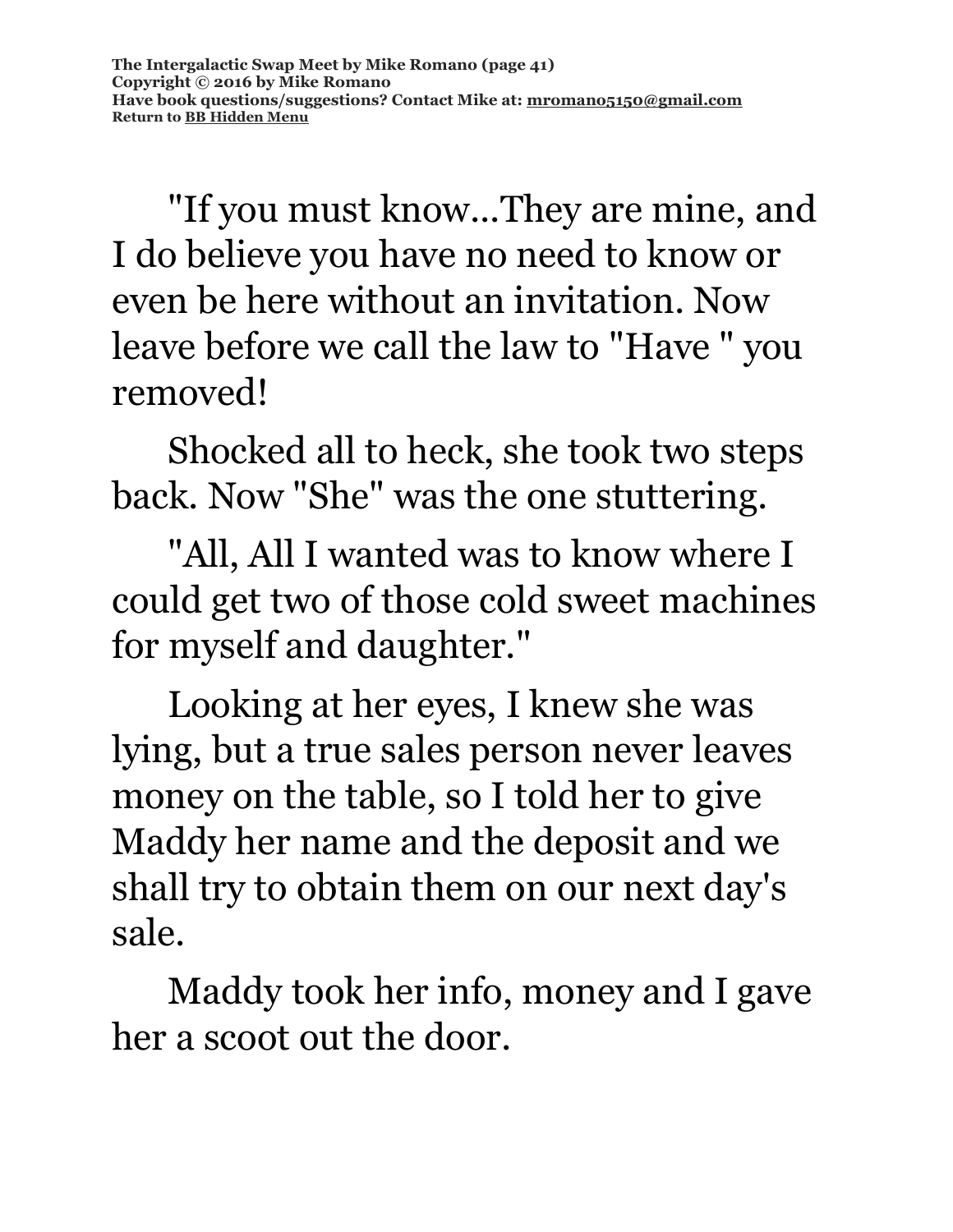Maddy almost busted up saying, "The sheer guts!"

I told her that I was as nervous as her but my reactions were for survival...and that the best defense was a strong offense!

Not having a clue as to my answer, she just hugged me and said, "Thank you Gina."

"Let's finish with weighing the coins and then to the order list," Maddy.

As the weight of the coins got heavier, I stopped to ask Maddy a question. "The metal these are made of ...is it very rare here?"

Answering, she told me, it was a fairly common metal sometimes used in better toys and didn't rust. "Oh, I know," I told her.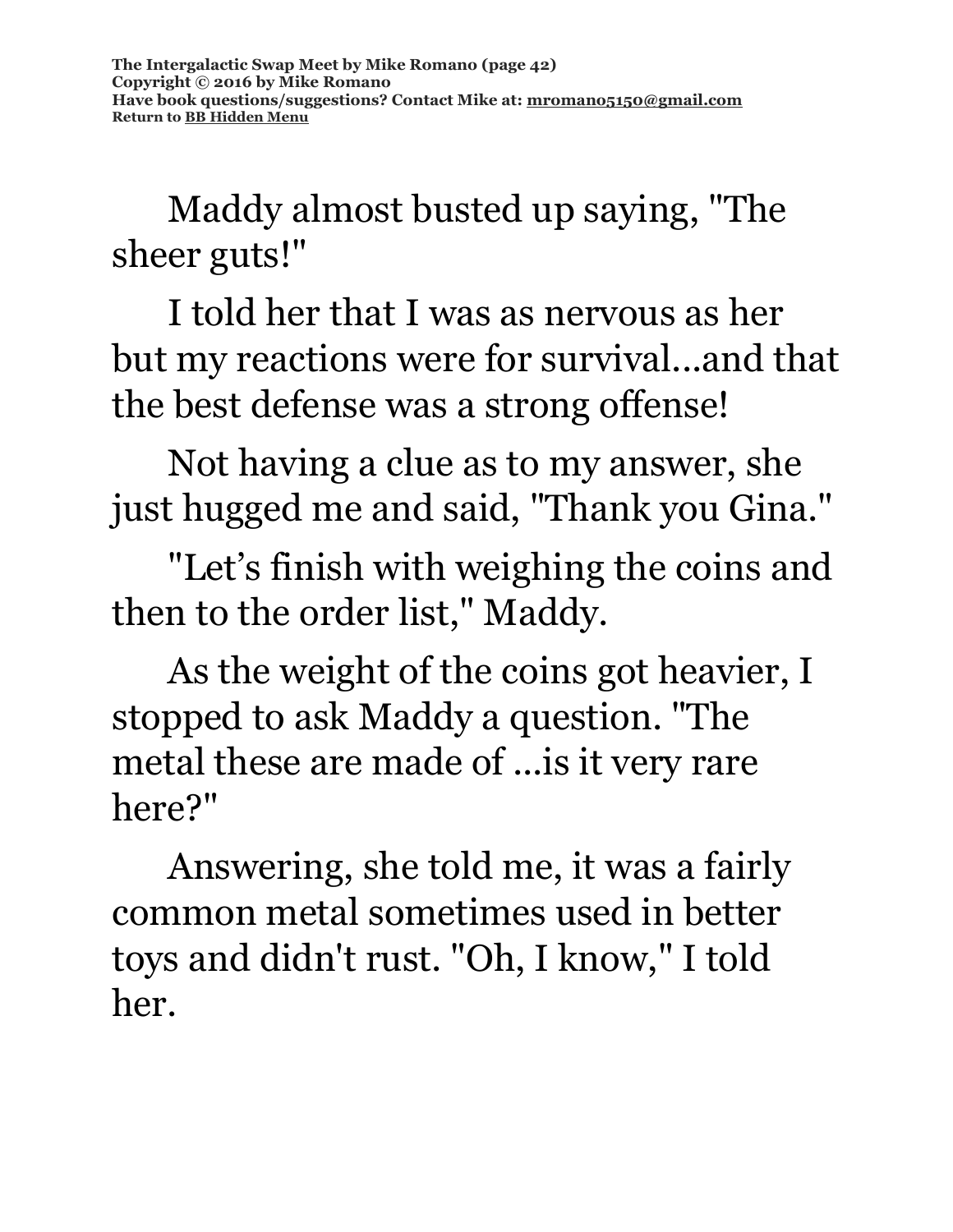Didn't want to add to confusion, yet, telling what we use it for on my side of the twinkle.

As we had some energy remaining, constructed a want list for when we got back to my shop. But now, some sleep.

### END CHAPTER SIX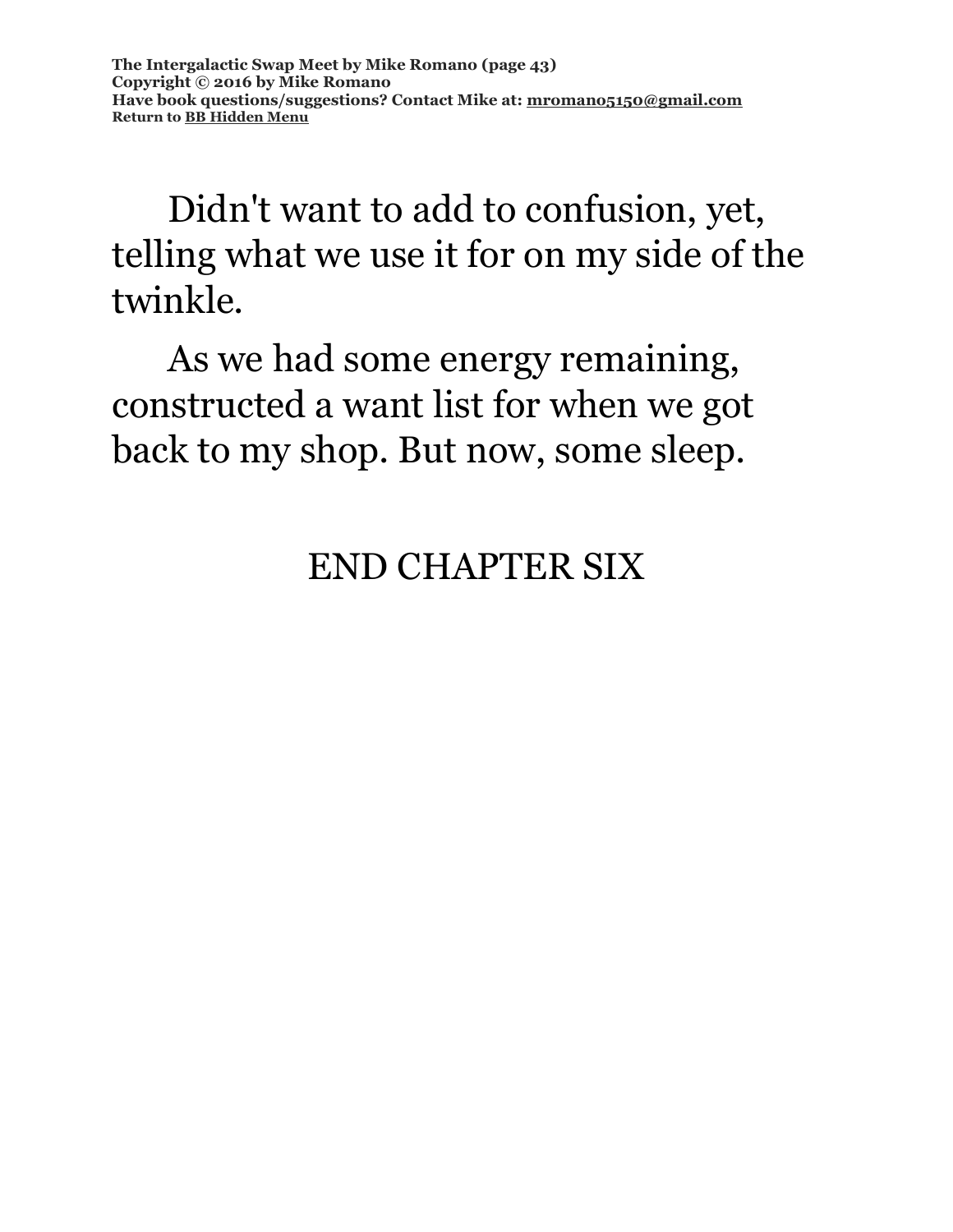**The Intergalactic Swap Meet by Mike Romano (page 44) Copyright © 2016 by Mike Romano Have book questions/suggestions? Contact Mike at: [mromano5150@gmail.com](mailto:mromano5150@gmail.com) Return t[o BB Hidden Menu](https://www.bartlettbiographies.com/hidden-menu)**

## CHAPTER SEVEN The Questions of That Shotts Lady Were Just Beginning

Before sunrise the next morning, I wakened Maddy and said we needed to leave before anyone was up. Understanding, she grabbed the list and handed me the coin bag as we took the twinkle train to my shop.

Once there, sat down on my computer seeing where to order all the items. It was extra for over night shipping, but beyond well worth it!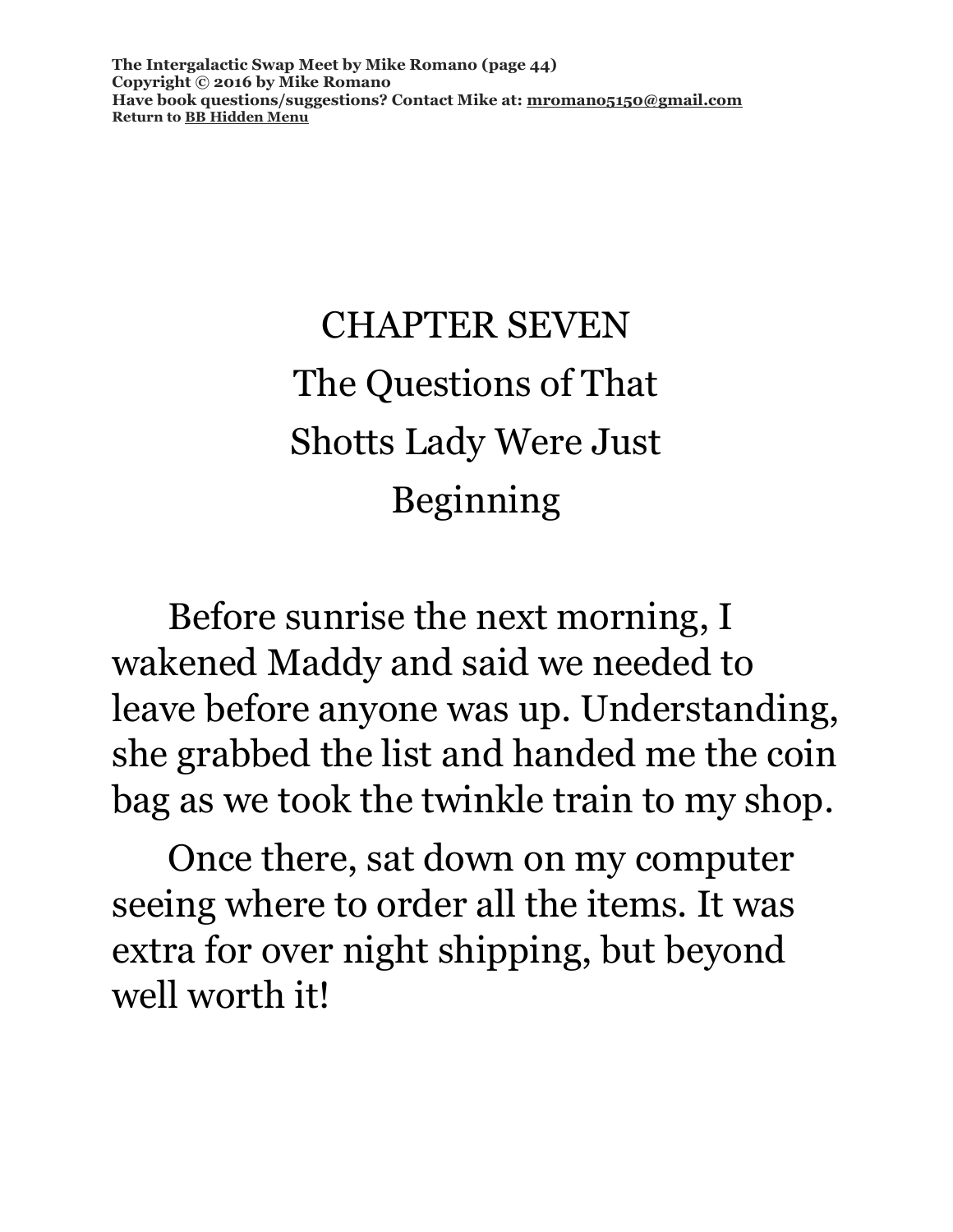With all ordered by eleven in the morning, Maddy's stomach made a grumble kinda sorta like a lion.

We both laughed as I told her we'd better feed that wild animal before it escapes.

"What this time," she said with a kid's enthusiasm.

"I know just the place," "Aunt Jenny's waffle house on the other side of town's edge."

She shook her head and beat me to the car.

Again, a block away, the smells half drove her wild. Pulled up front as grabbed her arm, reminding her of "Calmness" is how we act.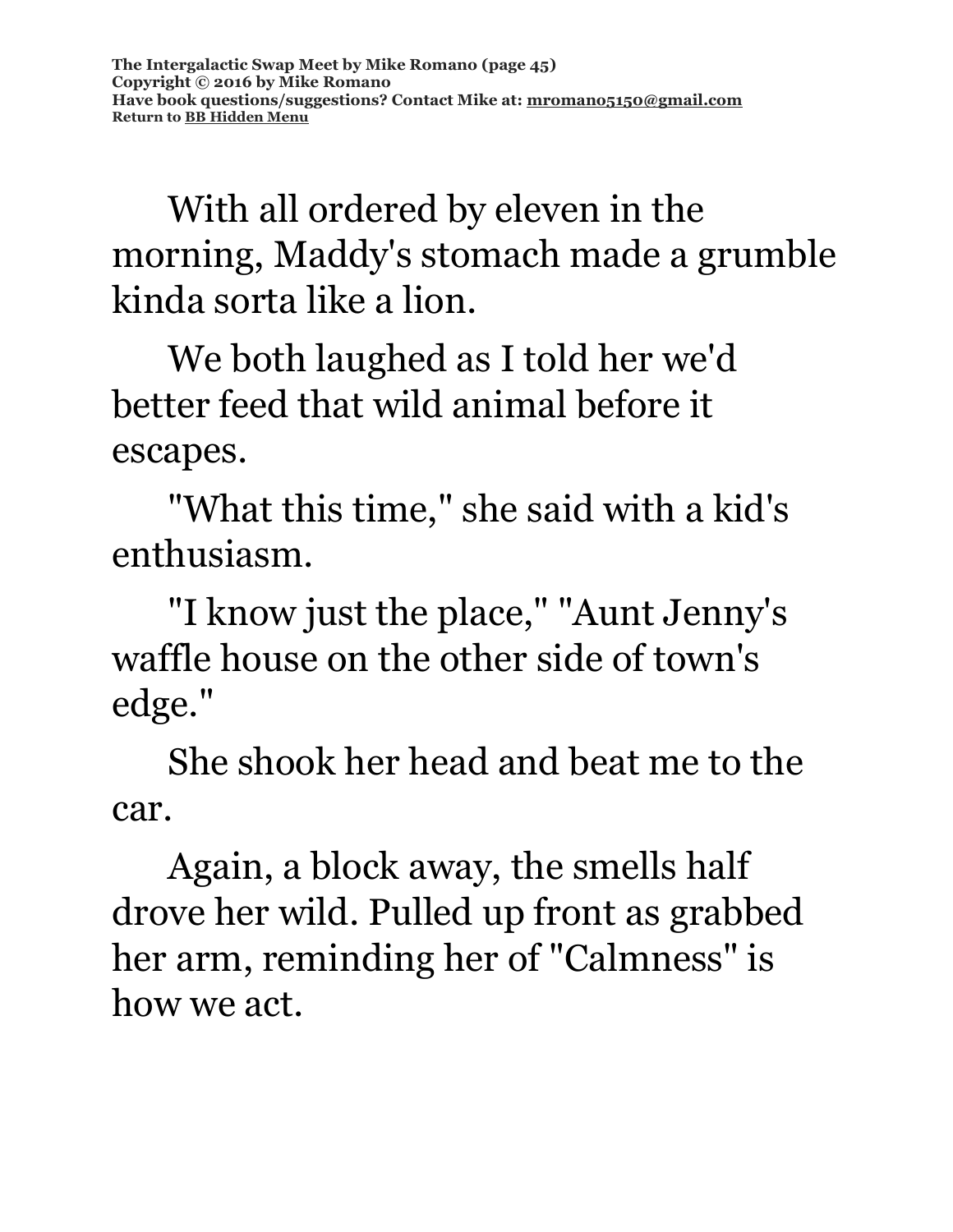Agreeing, well, until the plate of double dipped cream cheese waffles with whipped cream, strawberries and a drizzle of caramel topping.

I swore I saw her break into a sweat on the first of three plate bite. After that I thought a movie might just be in order.

Driving past the "Bijou Theater" I notice a special two day playing of the classic....

"The Wizard of Oz"

Boy, if that didn't fit the current situation, I didn't know what would better!

We sat center pretty far up. Since it was a very early showing, almost no one was there.

Popcorn and Pepsis and Raisinettes filled out arms as we sat. Then it started with all its glory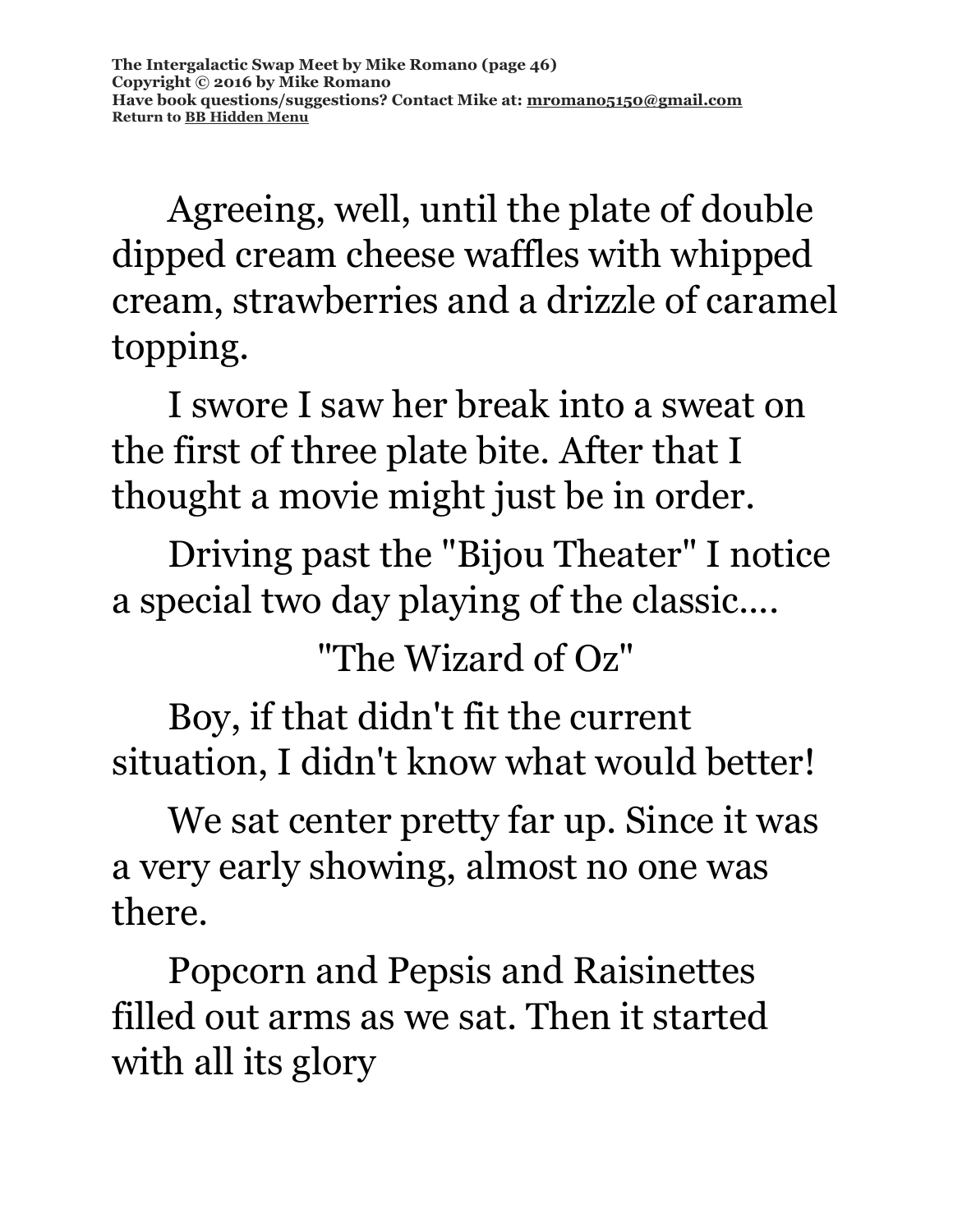Though I could barely keep her quiet, normally, what with questions and just babble, she was transferred into that mystical land of Oz and completely speechless. Oh, except for the "Watch Out" to Dorothy from the witch and some tears here and there.

When Dorothy got home, Maddy gave a grand sigh of relief, slipping from the edge of her seat, which she rode for almost the whole film, to back in her chair. She turned to ma asking, "Was this all real," in a pretty excited voice?!!

"No Maddy, it was just a fairy tale."

"What's a fairy tale," she asked.

"A made up story to make us happy, scared or in this case...thankful."

"My dad writes fairy tales of a sort, I'll get you some of his books," I said.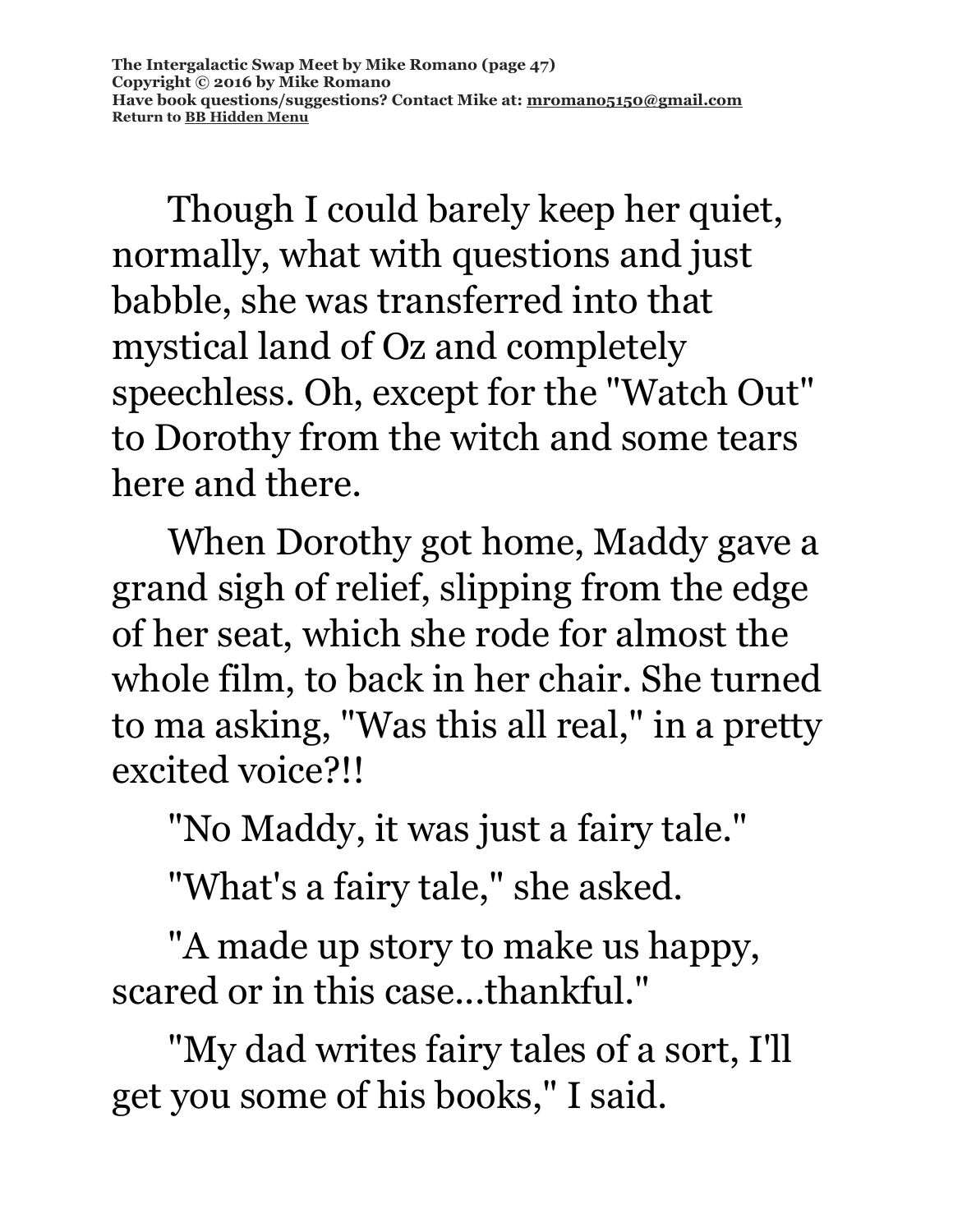### Another smile and a hug as she said, "I am thankful for you." I squeezed her and believe it or not, she was ready for lunch! She must have a bigger inside than it looks.

#### END CHAPTER SEVEN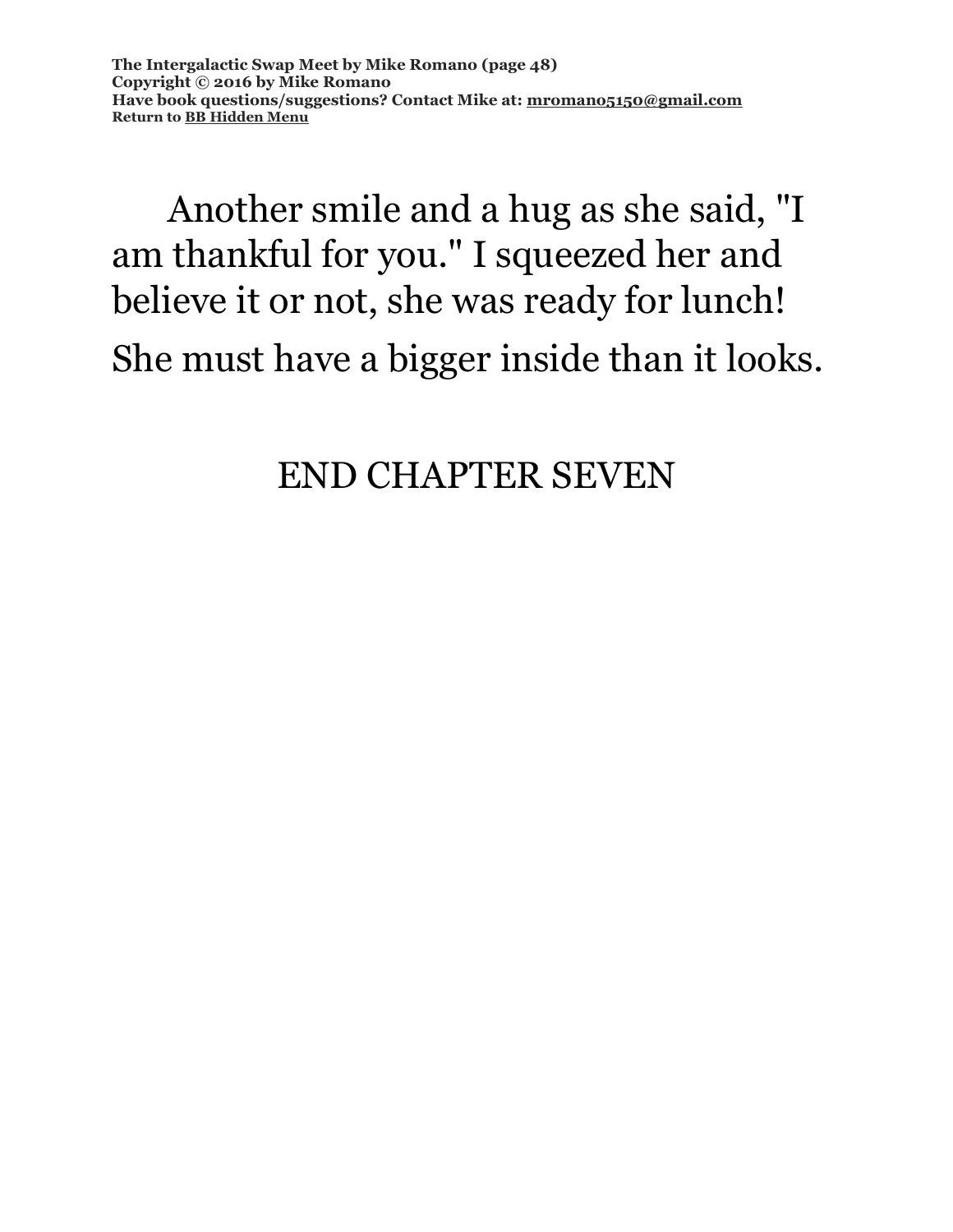**The Intergalactic Swap Meet by Mike Romano (page 49) Copyright © 2016 by Mike Romano Have book questions/suggestions? Contact Mike at: [mromano5150@gmail.com](mailto:mromano5150@gmail.com) Return t[o BB Hidden Menu](https://www.bartlettbiographies.com/hidden-menu)**

# CHAPTER EIGHT The Driver Asked... What the Heck Are You Going To Do With 32 Ice Cream Makers?

Yeah, we got all kindsa looks from delivery guys on multiples of everything. But nothing as much as thirty two "Ice Cream Makers!"

I just smiled and said to the driver, "It's gonna be a hot summer." Gave him a twenty dollar tip, which made him happy and he tipped his hat and left.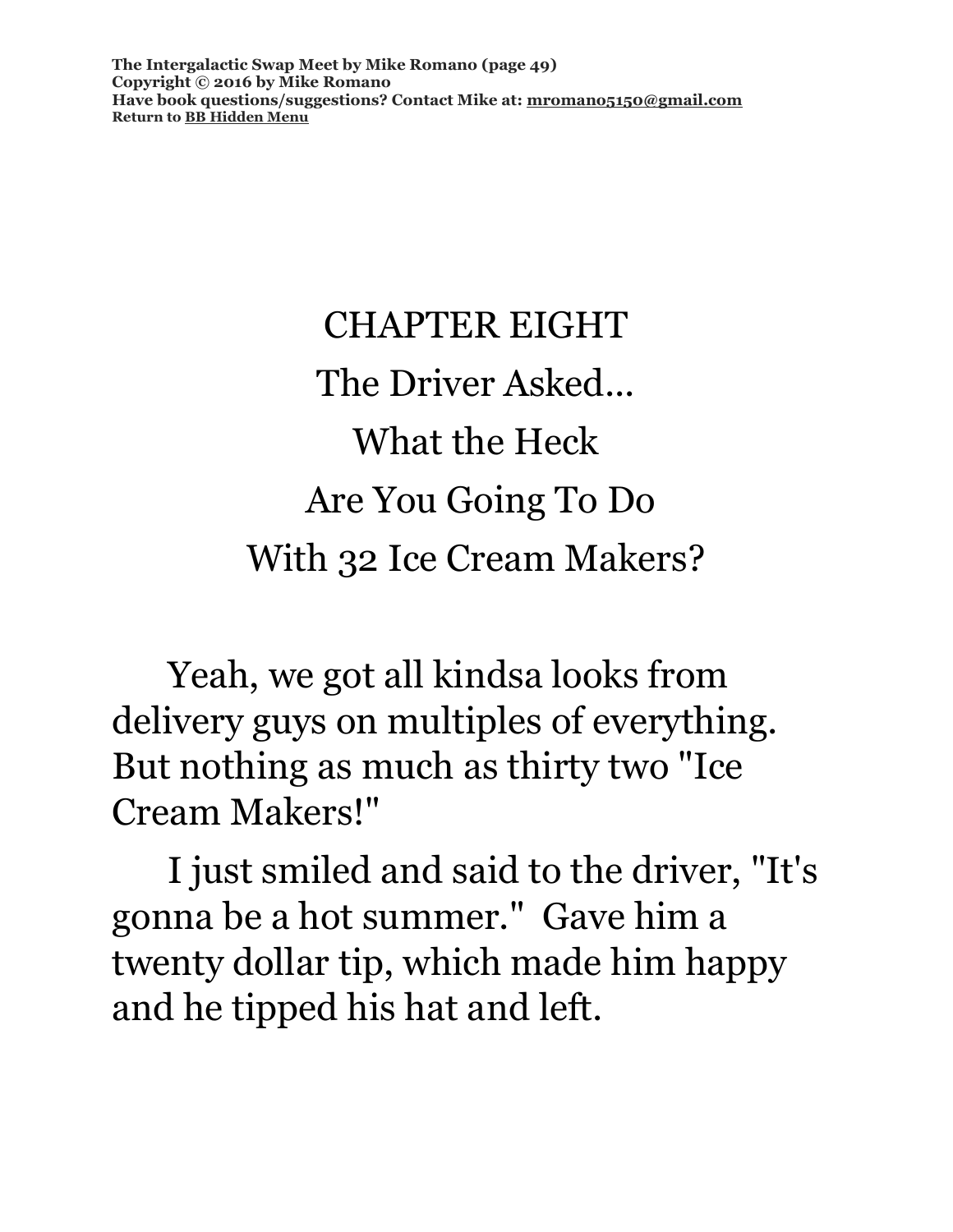By week's end, we had all to fill the orders and about twenty five percent extra to show to new customers, plus eight or nine new items such as nut crackers, electric Phillips screw drivers with boxes of screws and chargers. Anything we can think of that will cross over to their either electrical system or close enough to what they could quickly understand and work.

Getting all the stuff back to Maddy's proved interesting. Then it must be taken out of the boxes to mask where they came from and assembled or set up before the showing.

It took the whole day to unbox all that stuff and set it up. Then, we had to destroy the boxes so no proof that it came from another world. Thank goodness her Mom liked fireplaces and built this huge thing in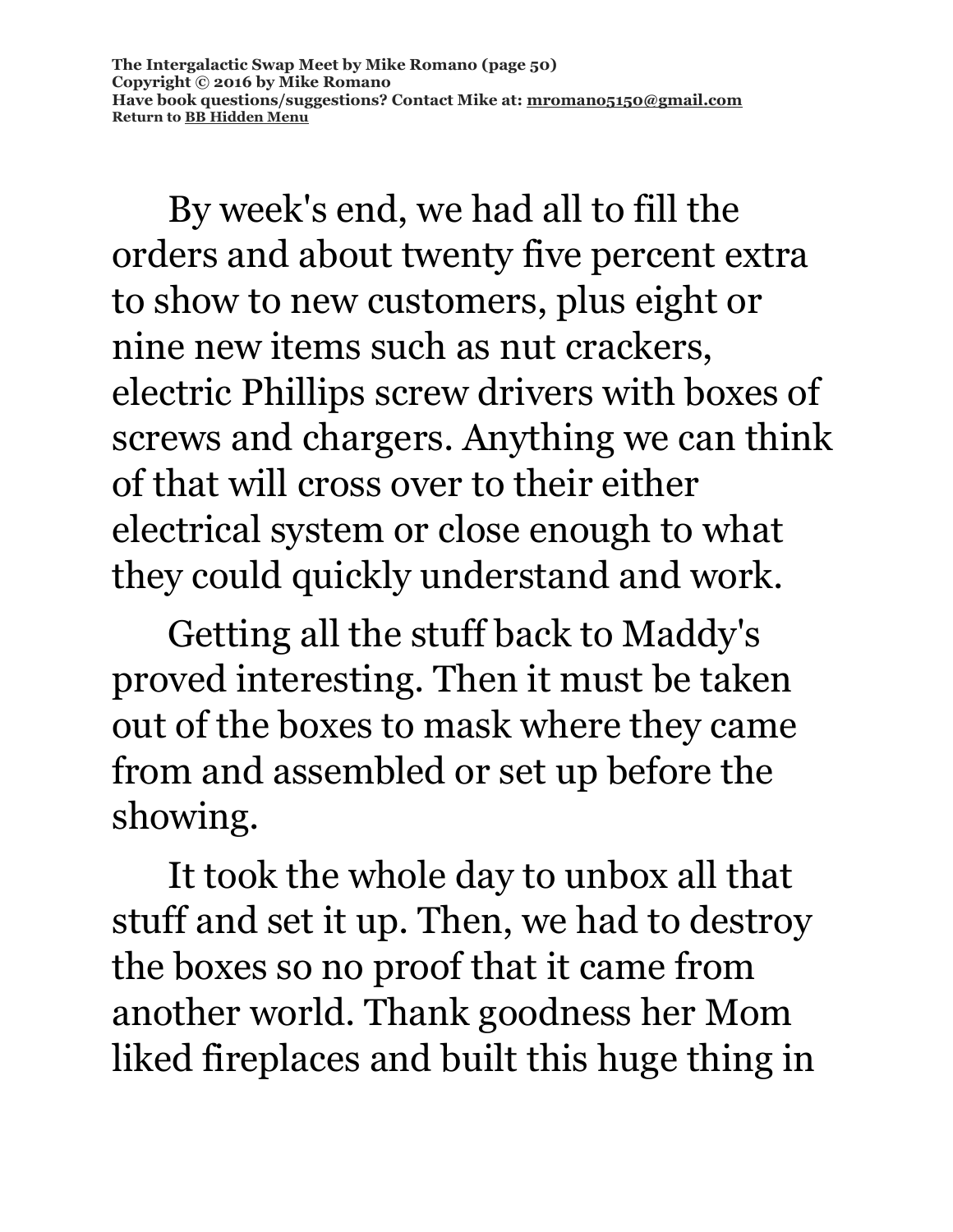the back with grand chairs for evening get togethers.

"Hey Maddy, remind me to tell you about "S-mores when we get back."

She still didn't know what I was saying, but saw that I was happy and she jumped up and down with me and cheered, nodding happily, not knowing what the heck a

S-more was but it sounded good, I guess.

The fire raged as we threw box upon boxes in the hearth.

In two days, we had everything set up, including building more shelves for display of some neat new goodies.

The week between shows was upon us. Just before dawn, well, the second sun would come up and totally light the sky, we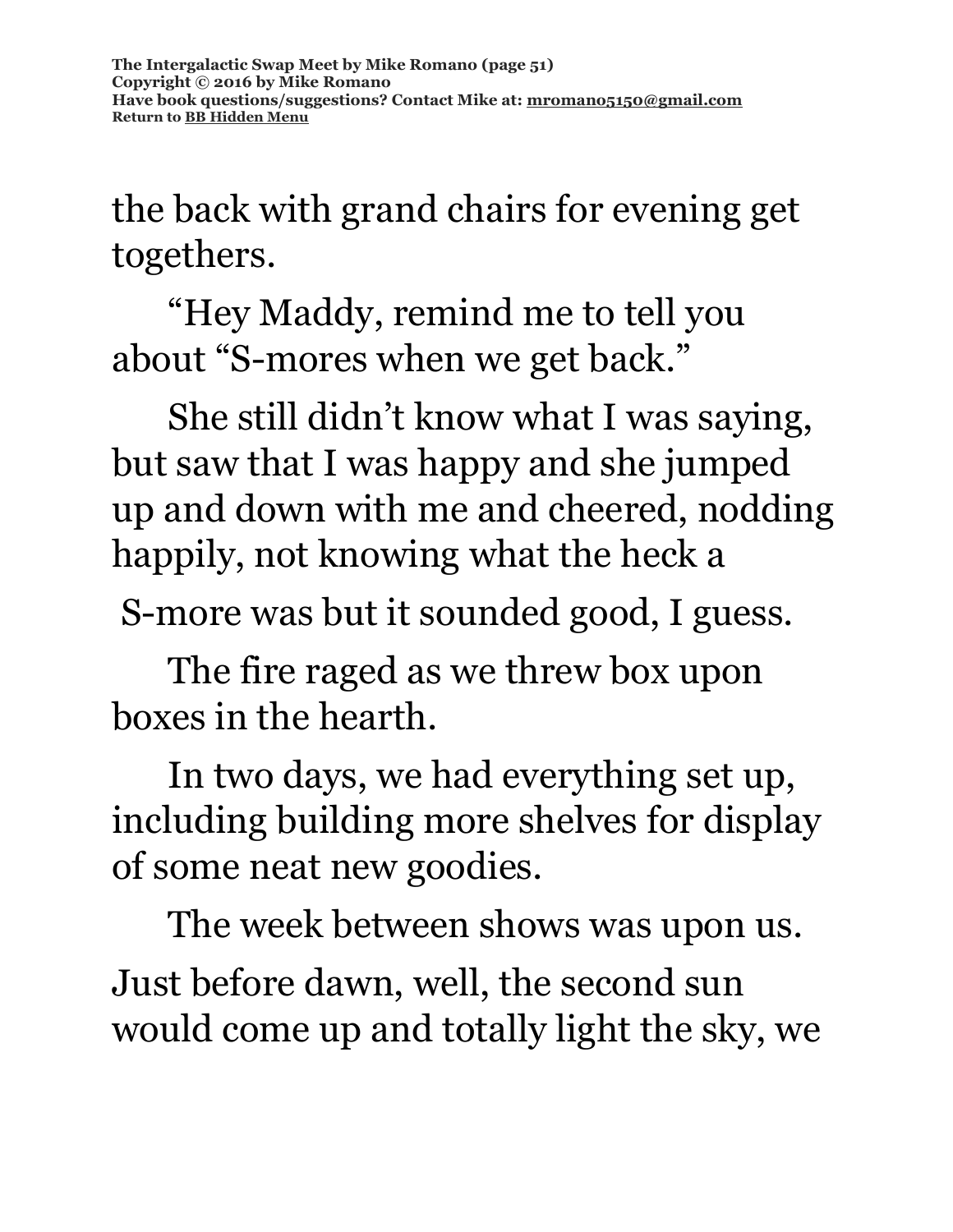jumped on her scooter of death to downtown pasting signs everywhere.

Back home, this time, Maddy made a hot beverage, similar to tea for all who came. I had dragged a shopping full of fresh prebake chocolate cookies to go with it.

I threw them into her oven just before their arrival to give off "That" smell!

Boy, did it work. When the ladies arrived, they swerved. Following their noses to the plate piled high with succulent delights and taking tea only to make the appearance that they weren't cookie pigs!

First came the pre order people lining up with their receipts in one hand and a cookie in the other.

At the display counters, there were at least forty women thrashing themselves over current inventory.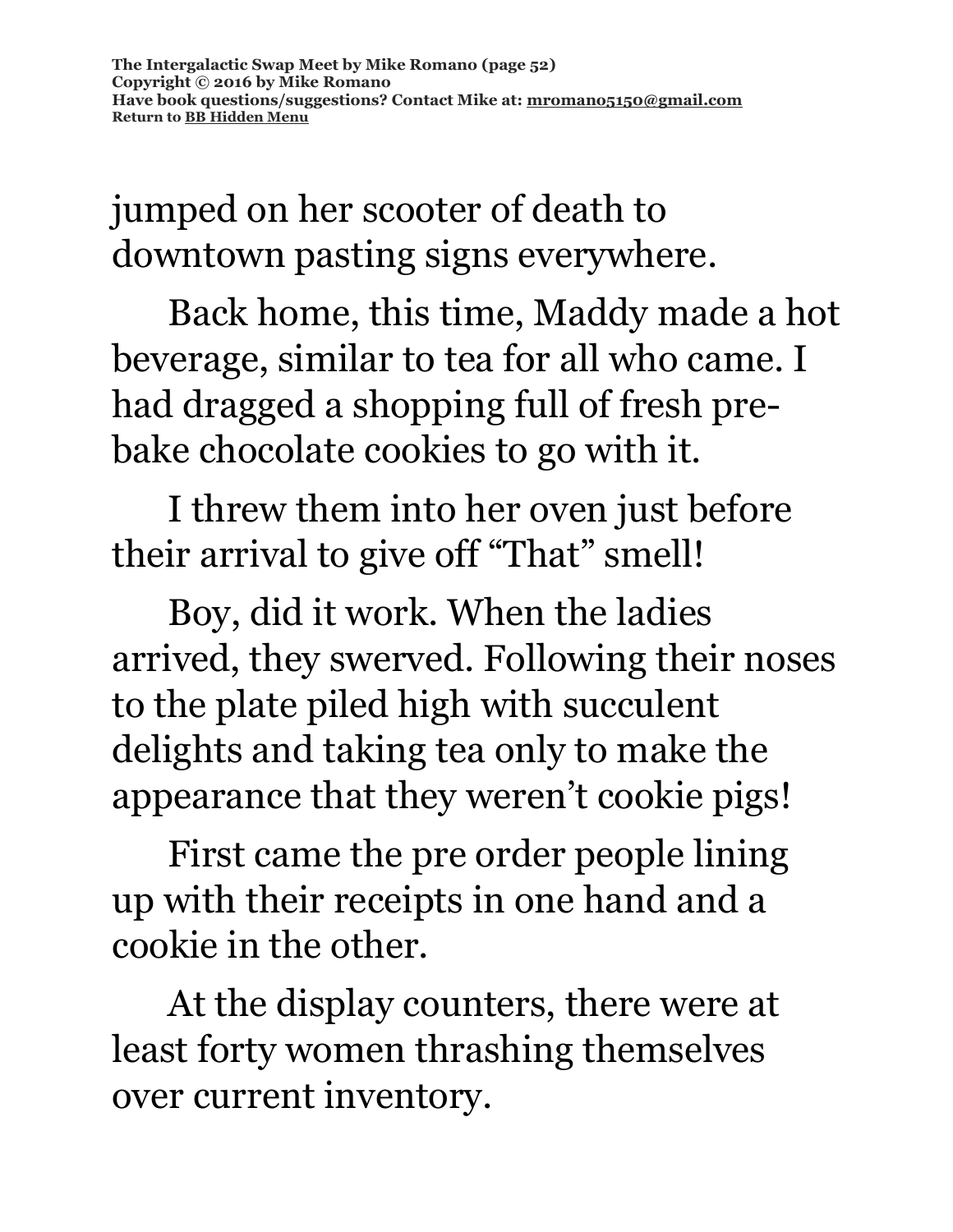They got into groups, where one would read to others the description and what it could do. Item to item, the moved on.

With the orders gone…and half the Chocolate Chips, we slid over to the "Now" stuff.

The bids came fast and hot. Then, all of a sudden... "It was over."

Everyone seemed to get something. Even extra bags of pancake mix or a couple of bags of screws.

Standing high on a stand, I spoke loudly over the crowd, saying, "We will be taking orders on our "New" order forms we printed especially for you including descriptions and their functions.

More than half followed us sitting on the rock built wall by the hearth where we passed them out.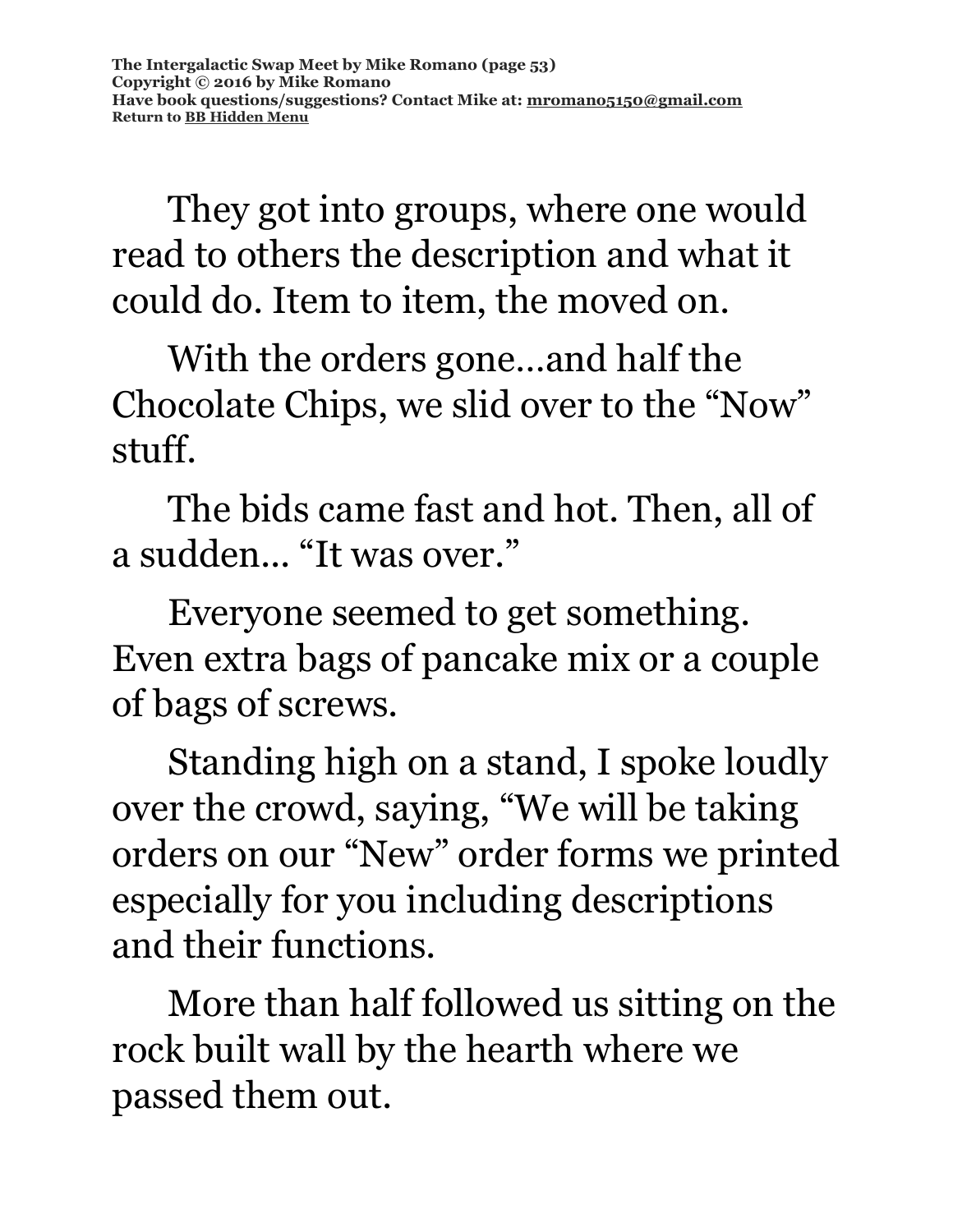Behind them was Miss Shotts lingering around the fire place.

When she reached for an order form, I grabbed her hand seeing fireplace ash on one.

"Looking for something, Ma'am," I asked none too politely.

She just got all flustered turned her nose up and walked away, quickly.

I wonder what she was digging in the ashes for. I am sure we burned up all the boxes really well…well, almost sure.

END CHAPTER EIGHT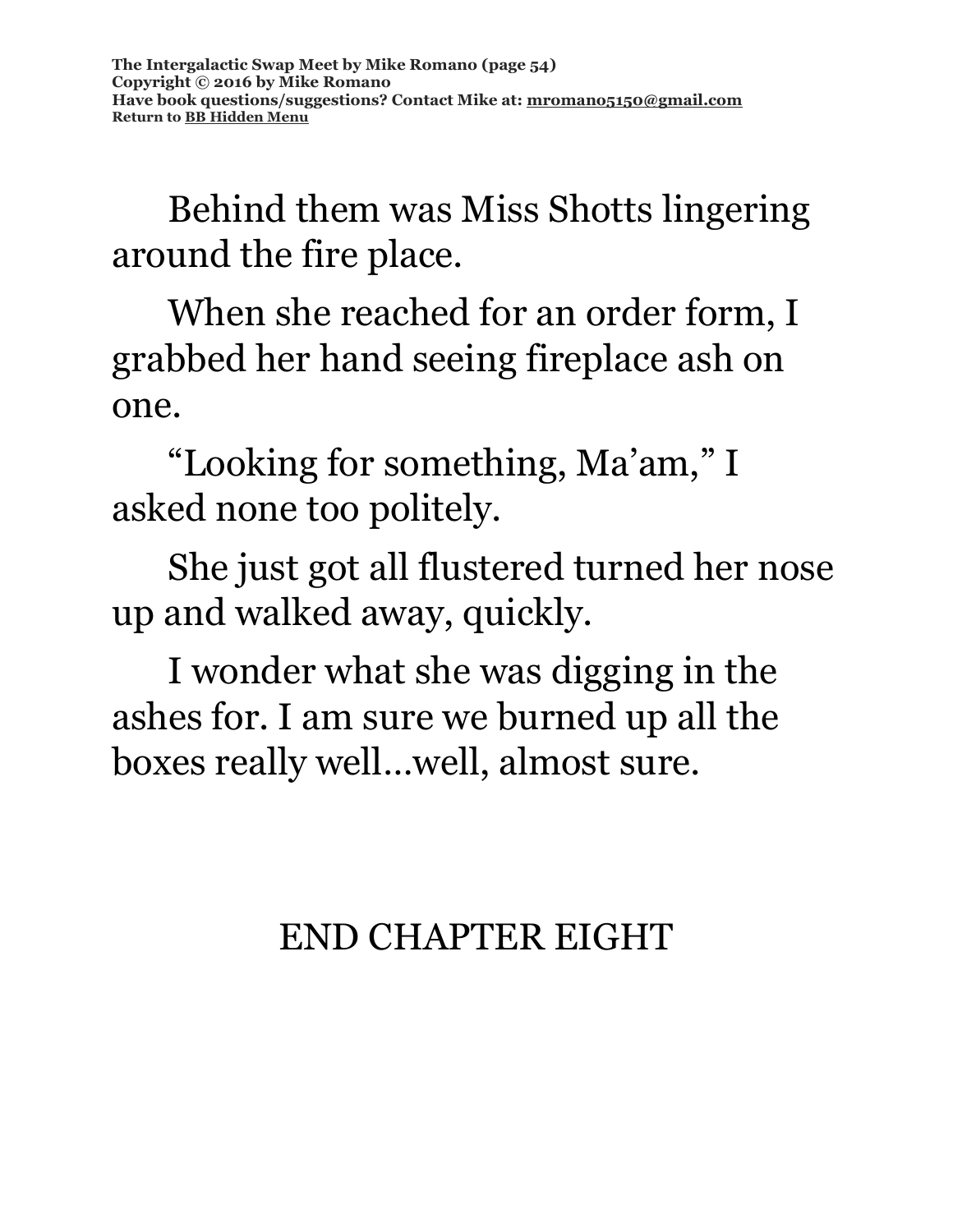**The Intergalactic Swap Meet by Mike Romano (page 55) Copyright © 2016 by Mike Romano Have book questions/suggestions? Contact Mike at: [mromano5150@gmail.com](mailto:mromano5150@gmail.com) Return t[o BB Hidden Menu](https://www.bartlettbiographies.com/hidden-menu)**

> CHAPTER NINE I Believe Miss Shotts Found Something She Shouldn't Have

After the fun of counting the gold coins and getting all spazzed up on how many orders we had, stared in each other's eyes and screamed. Smiling, not believing all was going beyond our wildest dreams we ate some frozen pizzas we brought from Mr. Romano's, kicked back and drifted off to sleep.

Early the next morning, I heard a hard knock on the door.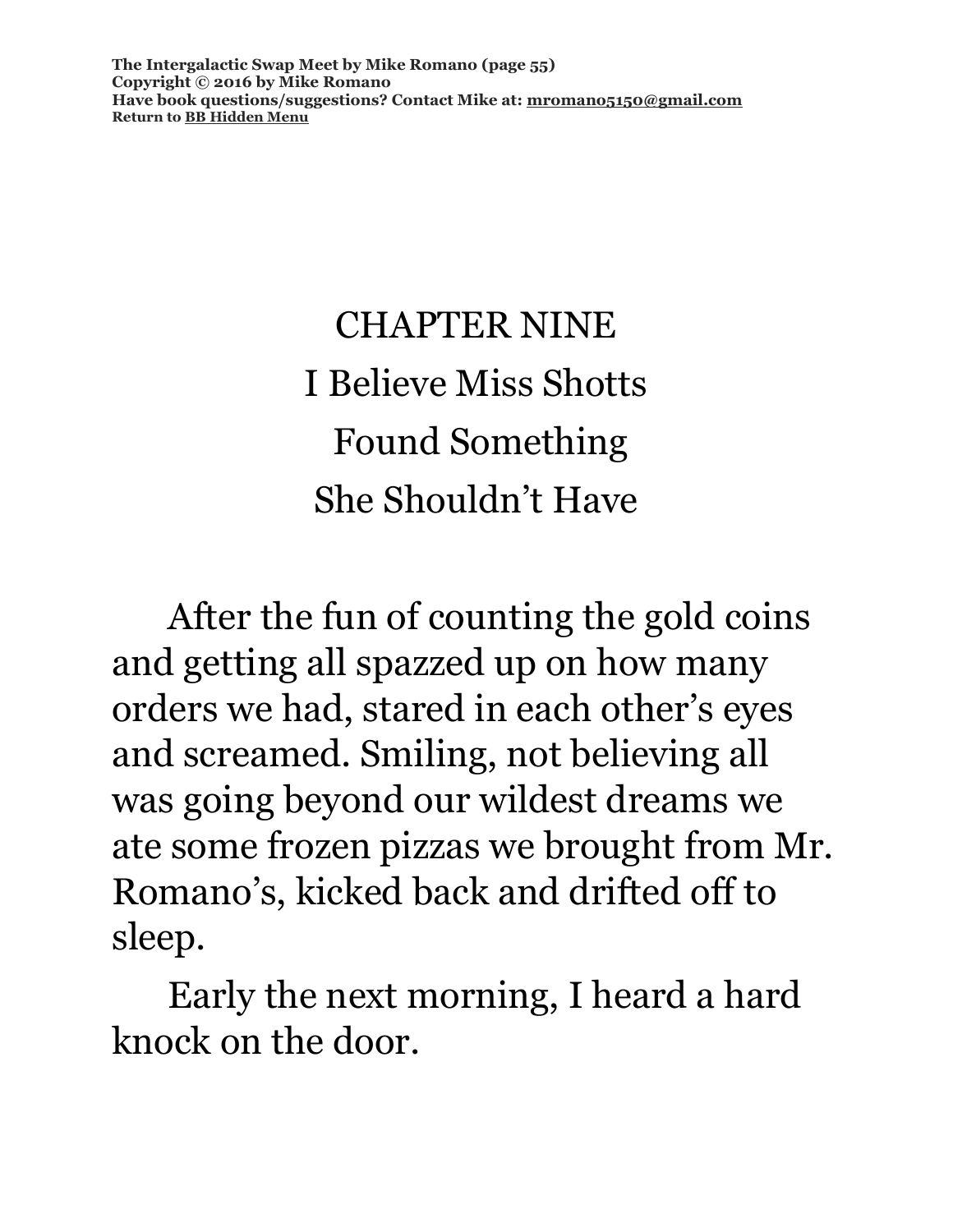Walking, slowly and scratching my belly and head, opened the door to be surprised by Miss Shotts!

"Did you forget something," popped from my mouth.

She held up a pretty burned up piece of cardboard with the printing, "Made in Germany" on it.

"Where's Germany," she cackled like an old witch.

"Let me see and I'll try and figure it out," I told her,

She handed me the piece, I smiled and closed the door in her face.

I went back to bed where Maddy asked, "Who was that?"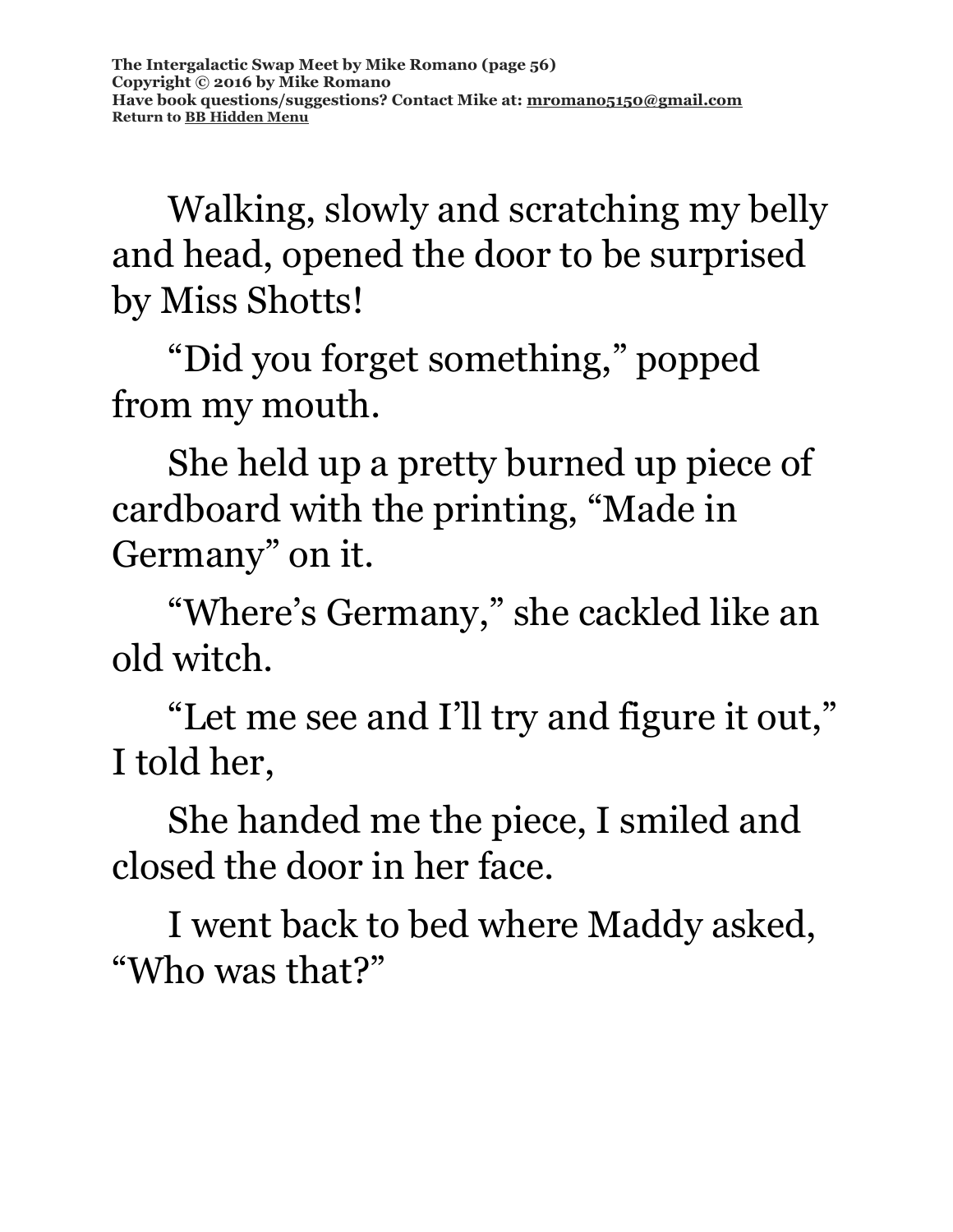"Remember the wicked witch in the wizard of Oz?" Maddy nodded, "That was her!"

I guess she knew, as we both laughed.

Getting dressed went out to the fireplace making sure all the remnants were destroyed and this one piece would go away too.

Looking at Maddy, I said, "I don't think she will invite us for diner any time soon."

She laughed pretty hard, saying how brave I was.

"Not brave…just Italian." She was getting to understand.

After cleaning up, we decided to go right to my shop and go on a minor well, major shopping spree!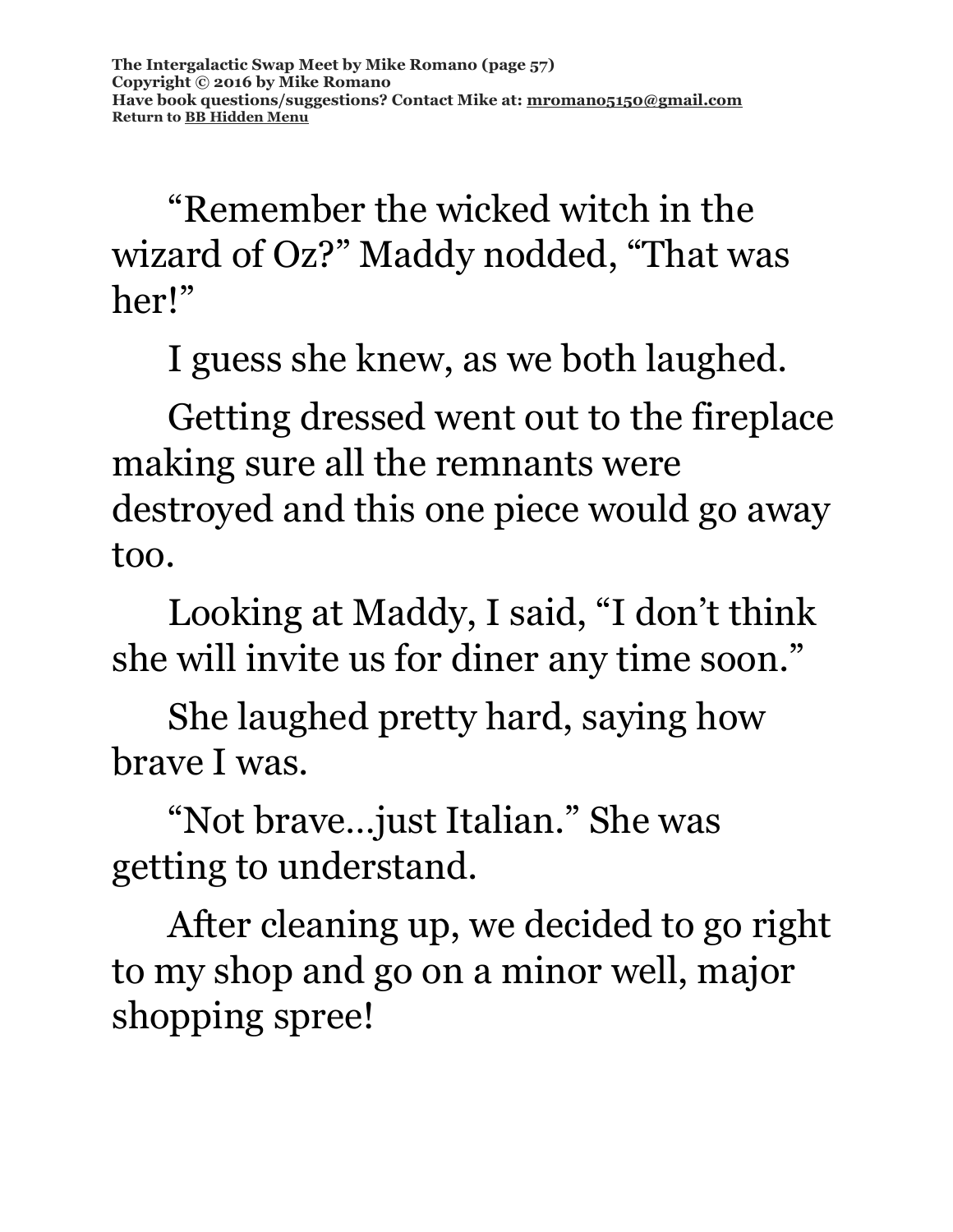Into the back room, as not to be seen, I held the orb with Maddy.

Out of the corner of my eye A nose and eye appeared at the side window, looking through the curtains.

Leaning over to Maddy, told her to stand still as I snuck around the back.

Looking for, what I didn't know to use, I spied the garden hose. Turning the nozzle to tight spray for the power, turned it on full blast!

Caught Miss Shotts right in her wild hairdo and down her back.

Wow, what a scream she let out. Maddy came running, thinking I was killing someone.

"What happened," she asked.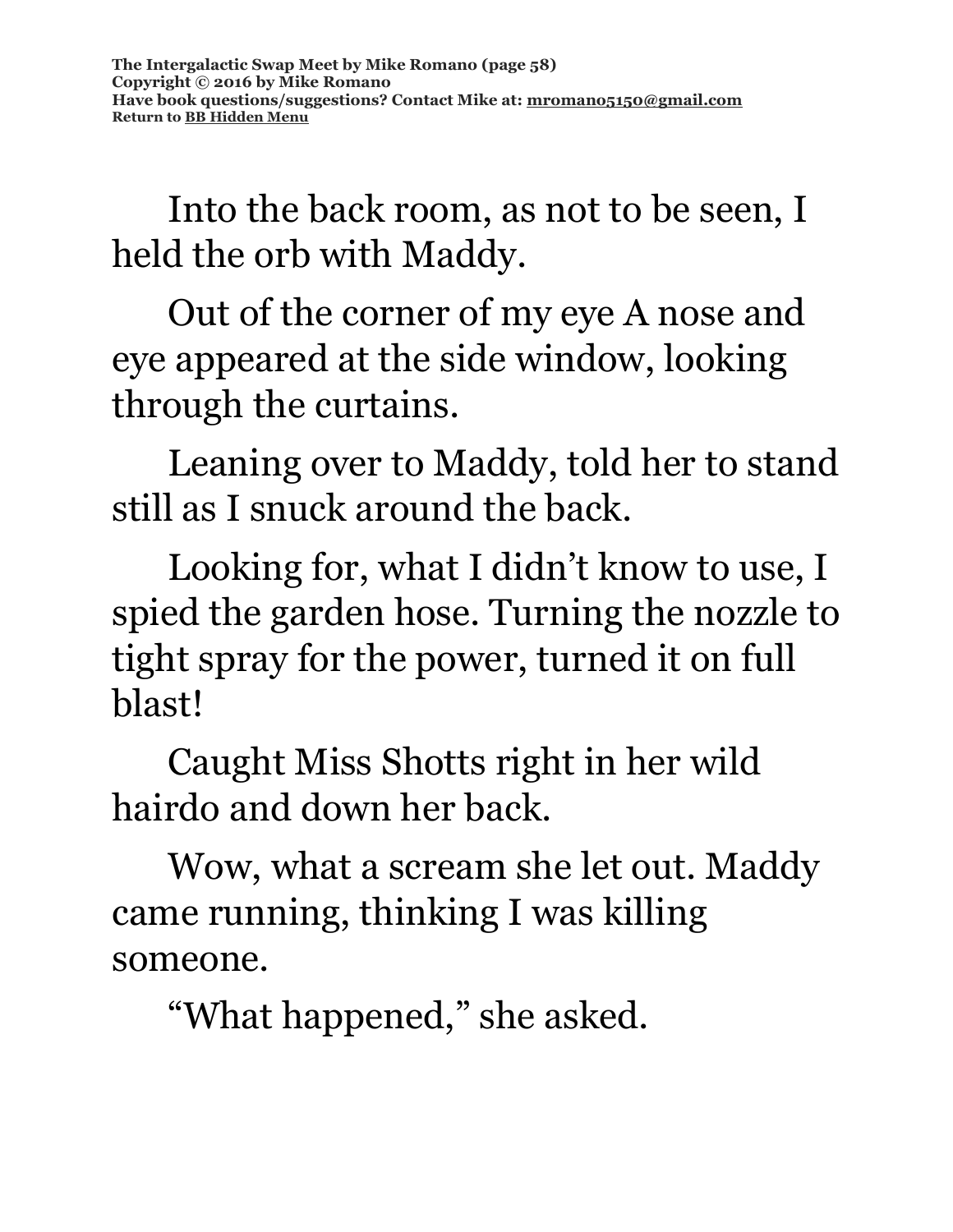"Oh…I caught a wild animal trying to sneak in," I said. "Is there something we can help you with, Miss Shotts?"

Looking like a soaked poodle, she gave Maddy and me the serious "Stink Eye" and squished off, leaving a water trail.

Maddy looked at me and laughed so hard, she ran off. Wondering why, I followed, only to find her in the bathroom, where I started to laugh too.

I looked outside to make sure no evil eyes were peeping, grabbed Maddy's hand as we both worked the magic silver ball.

There was the blink of a flash and we were home at my place.

"Maddy…I noticed that what is worn in your area, well, isn't that chic."

"Isn't what," she asked?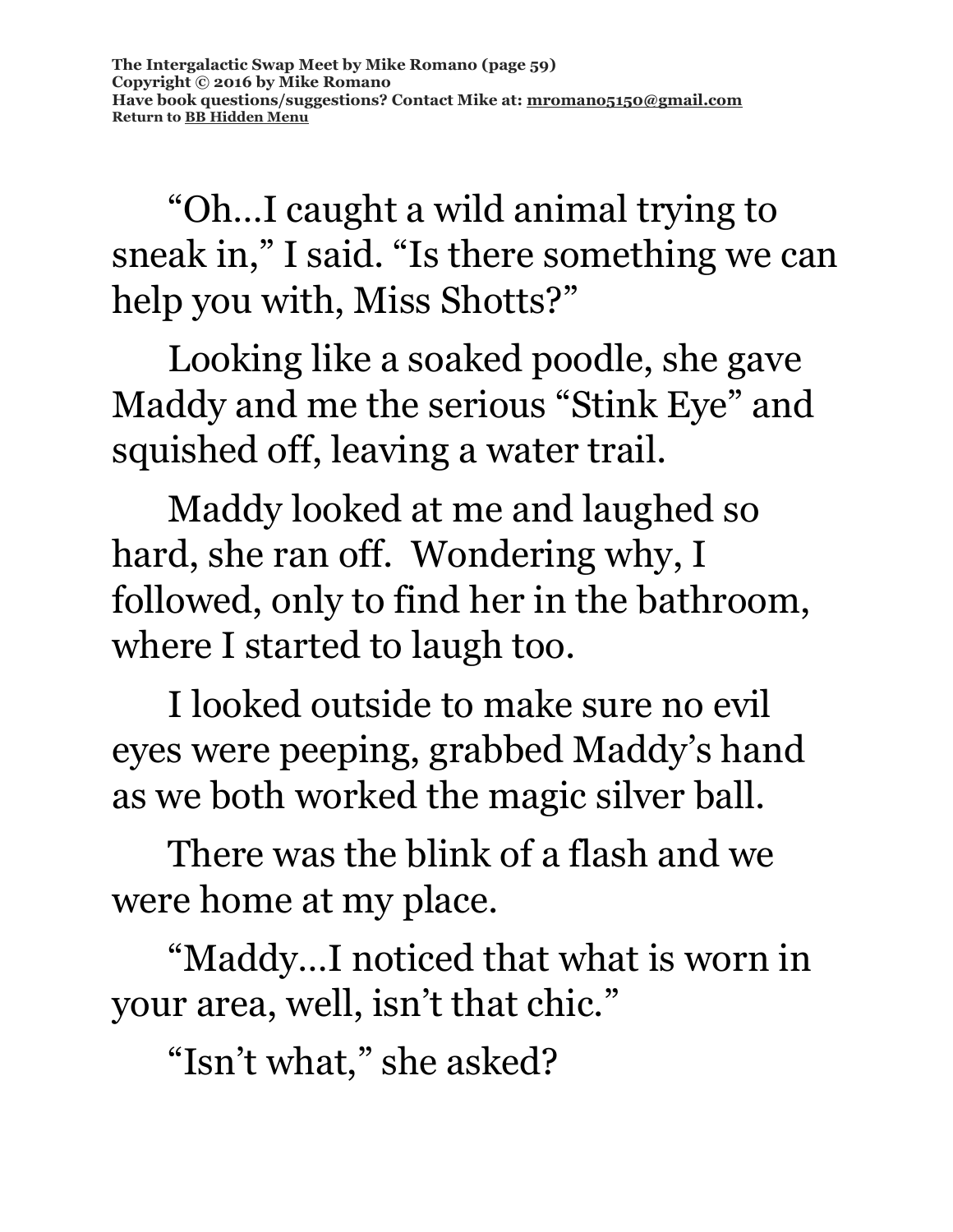"Chic means, it looks so good, others need to have it!"

"Well, let's go get chic…oh, some pizza and ice cream too?"

I shook my head, yes and into the Falcon we got set to fly. But first, showers and shampoos.

Didn't have to ask Maddy twice as she went right into the bathroom.

"Not in the "Tub" this time, my dear, I'm going to show you the shower."

With a bit of, well a bunch of confusion, I simply turned on the water as she jumped back.

Putting her hand in and out of the spray like a kid, she turned smiled large and started into the water as I grabbed her.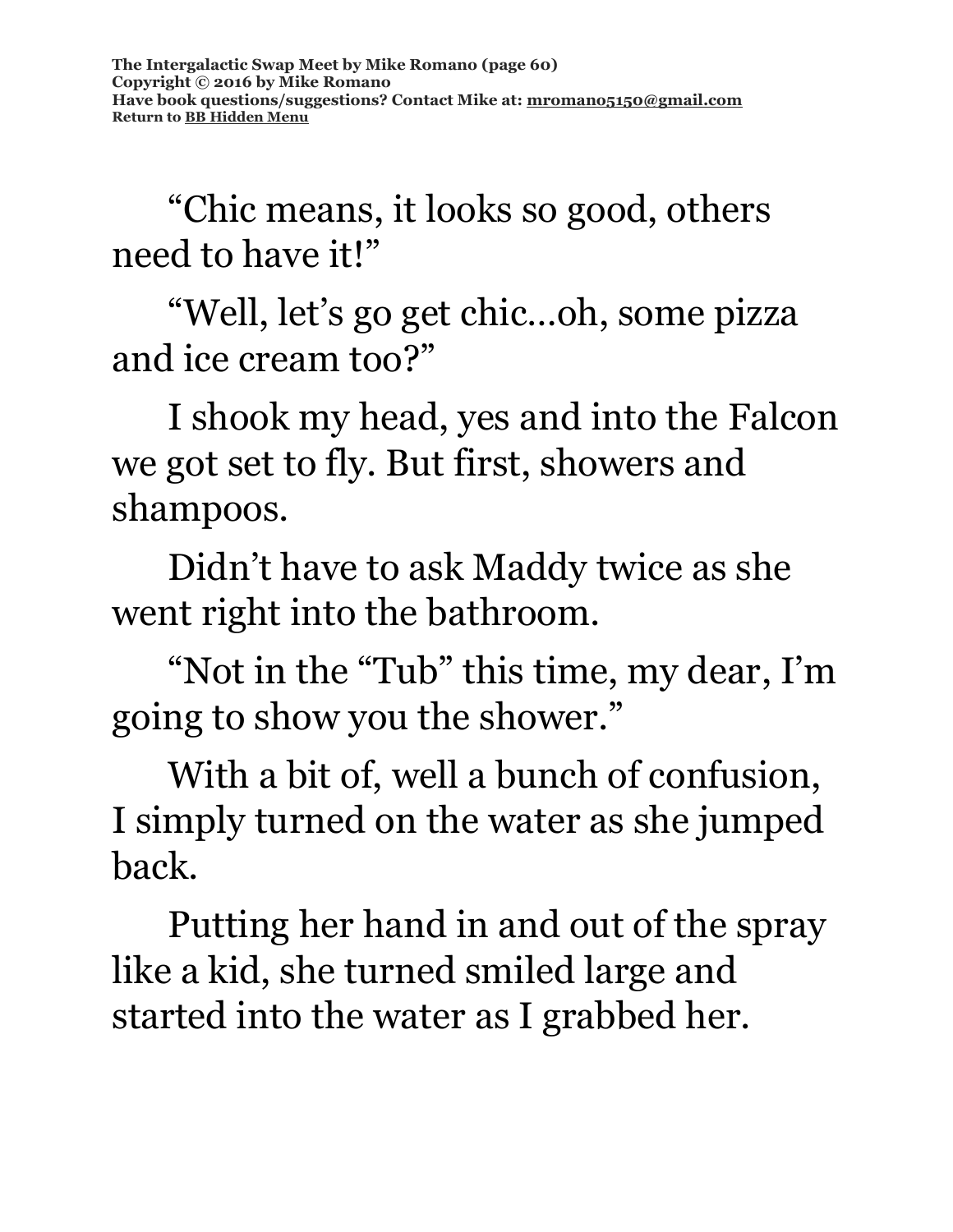"I'll leave, but you need to take off your clothes "Before" you enter. Here's some towels, and this is for your body, this for your hair. Be sure to rinse really well!"

Her clothes flew off, guess she isn't modest, and into the shower she went.

I peeked back in to room to see how she was doing. I couldn't make out any shape in the shower as it was "Full" of suds from floor to ceiling!

"Maddy…what are you doing?"

"How much shampoo am I supposed to use?

"Stop, now," I said and stand under the flowing water till you can see me!"

Nearly five minutes went by till I could see a person in there. "Keep rinsing till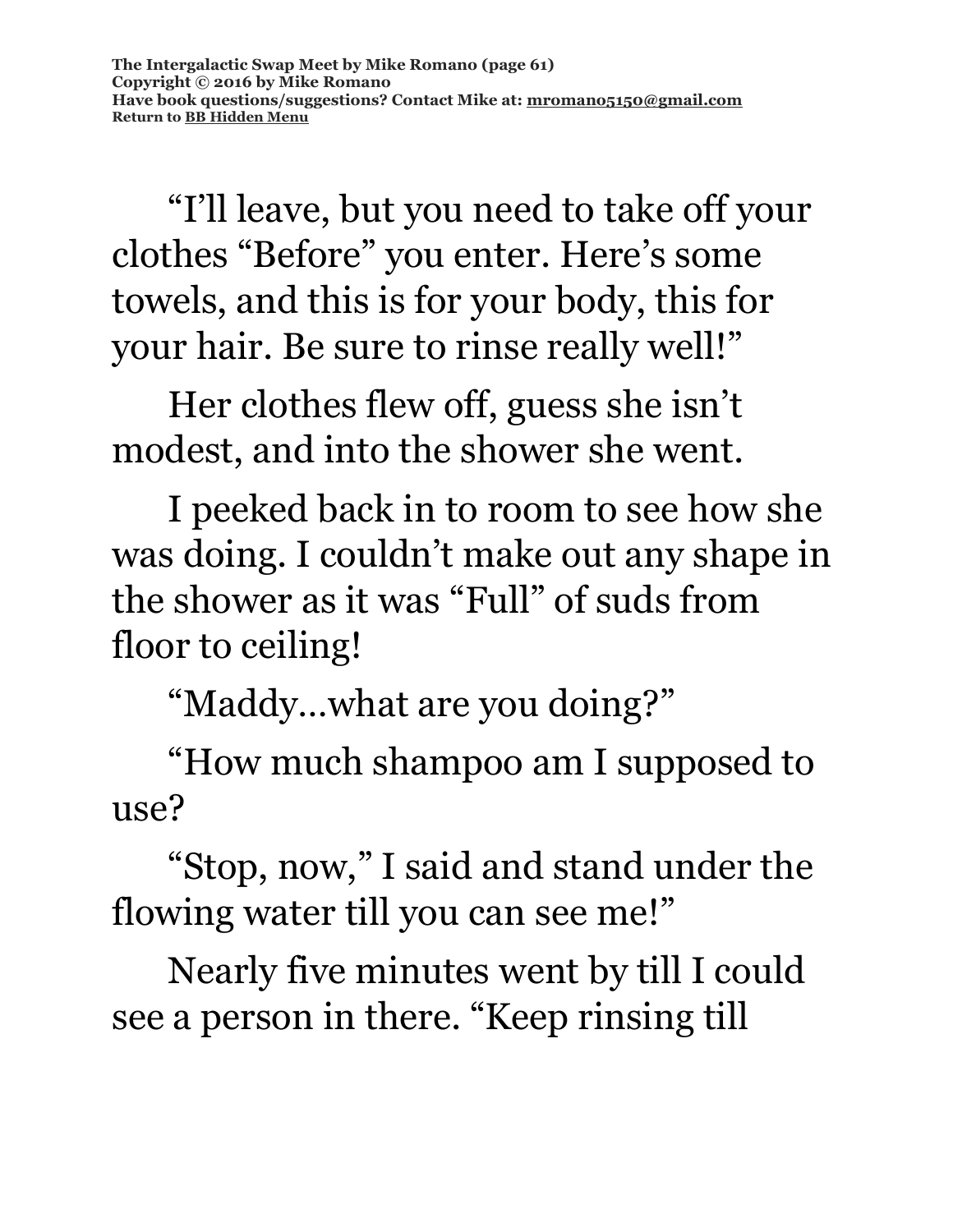there are no more bubbles, then watch your step not to slip, get out and dry off."

After another ten minutes, out she comes, all wrapped in "Two' towels, smiling, saying, "That was the "Most" fun!"

I dressed her in a clean pair of my good jeans, a very cute top and white tennies.

"Ready," I asked? With a nod of her head… "Now" we left to shop!"

I know you don't want to hear of our shopping spree. And certainly not how she stared at a pair of sandals, wondering what they were. Assuredly not when she had the dress on backwards with the buttons in the front. Noooo, not those things, and there were more. Three hours of power shopping and we had the back seat full.

"Now to Mr. Romano's," she asked?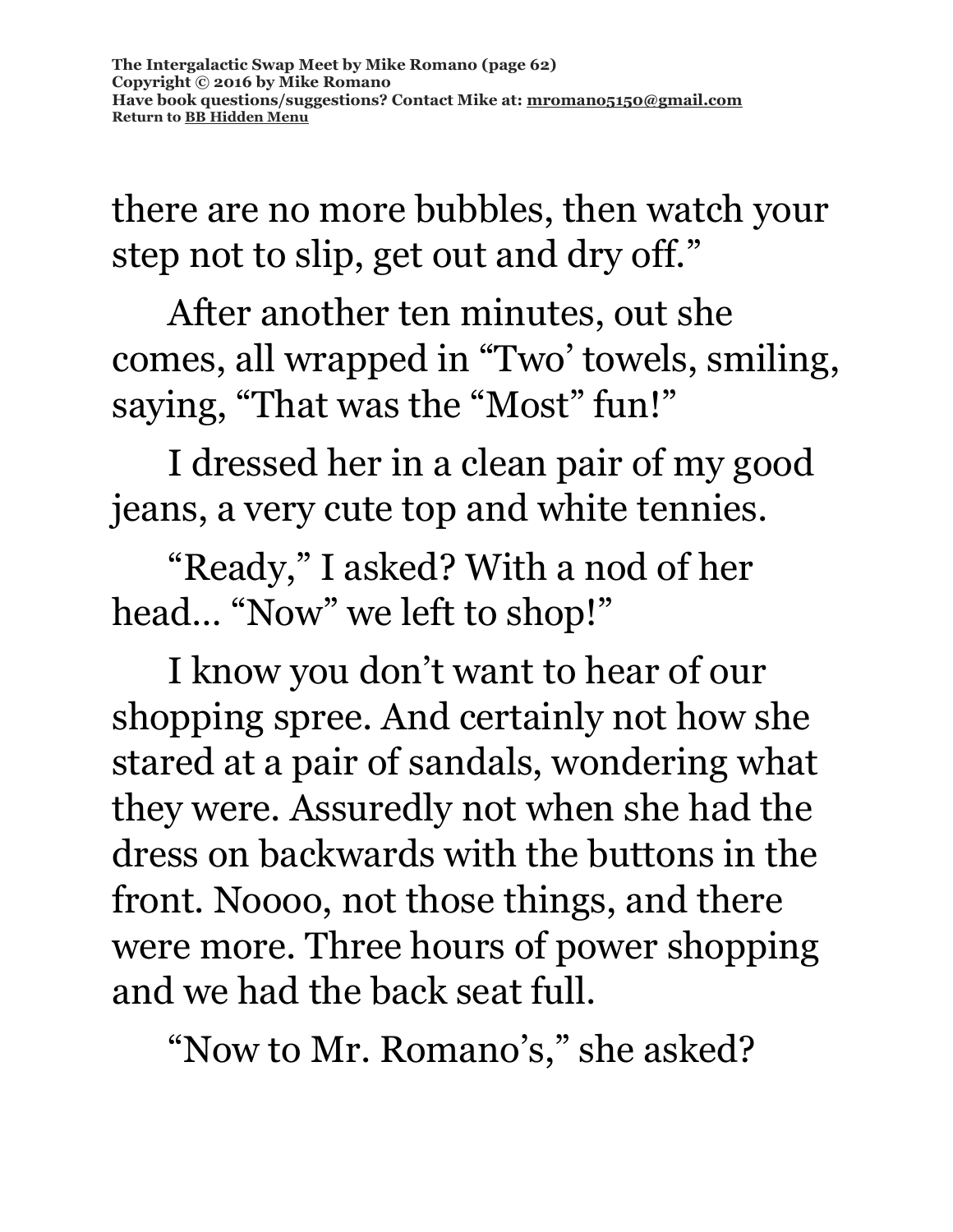"Already in route. We'll be there in four minutes." Maddy scootched to the edge of her seat in anticipation.

Before we got out in front of her favorite place, she leaned over and said, "I always wondered what it would be like having a sister, then kissed me on the cheek.

I sat there for a moment after she got out, thinking. That is until she yelled, "Shall I order?"

### END CHAPTER NINE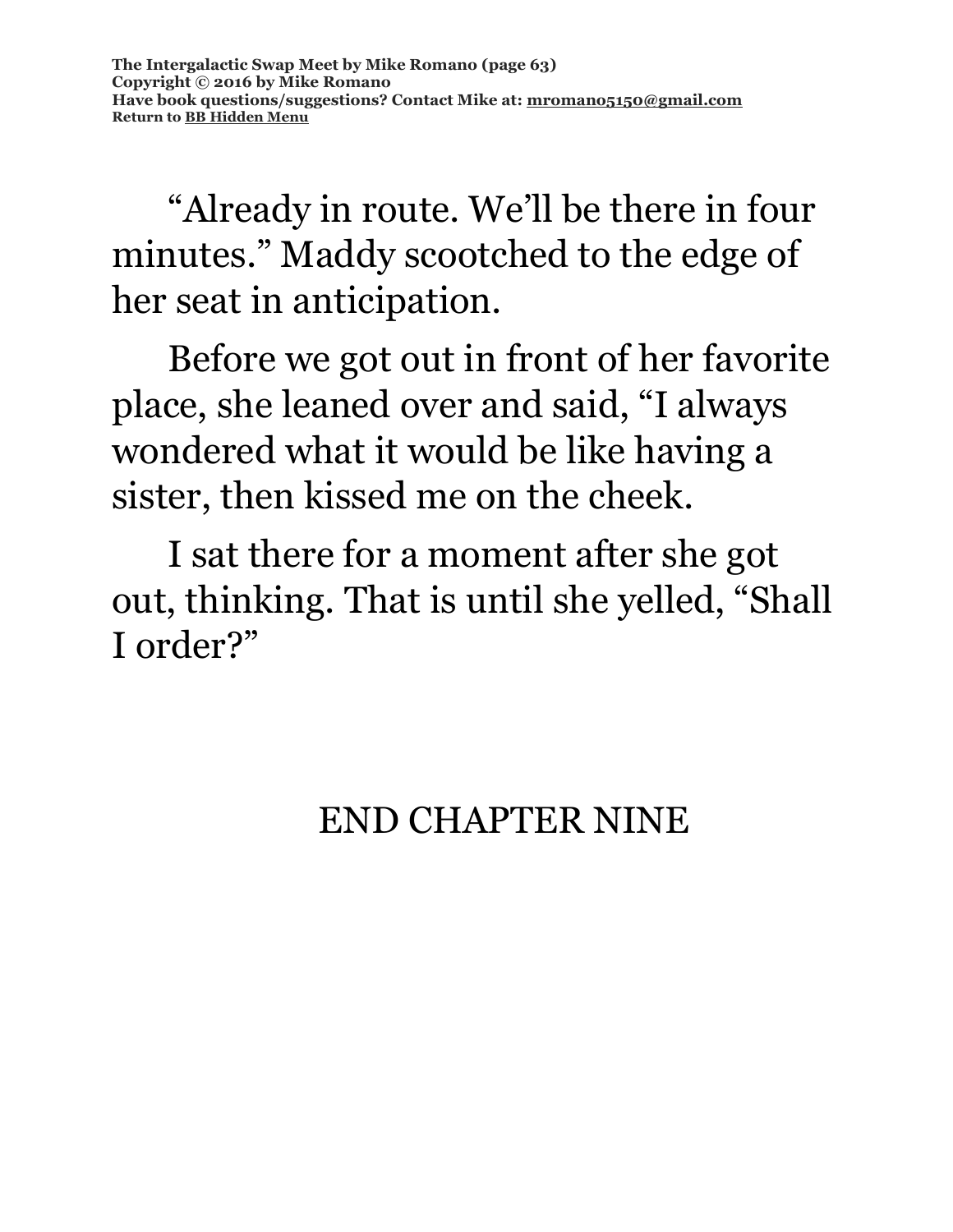**The Intergalactic Swap Meet by Mike Romano (page 64) Copyright © 2016 by Mike Romano Have book questions/suggestions? Contact Mike at: [mromano5150@gmail.com](mailto:mromano5150@gmail.com) Return t[o BB Hidden Menu](https://www.bartlettbiographies.com/hidden-menu)**

### CHAPTER TEN In the Middle… The Bad Seed Arises

After something new at Mr. Romano's, a big juicy sausage sandwich and an Italian soda, caramel, I told Maddy it was time to get a hair style. Not only that she looked a bit "Feral" (Wild) but such a pretty face deserved to be complimented.

An hour and a half later, plus a worn out hair dresser, out walked a beauty all smiles with believe it or not, a "Pixie" cut. Short hair like Tinker Bell. But her blond carried it off amazingly.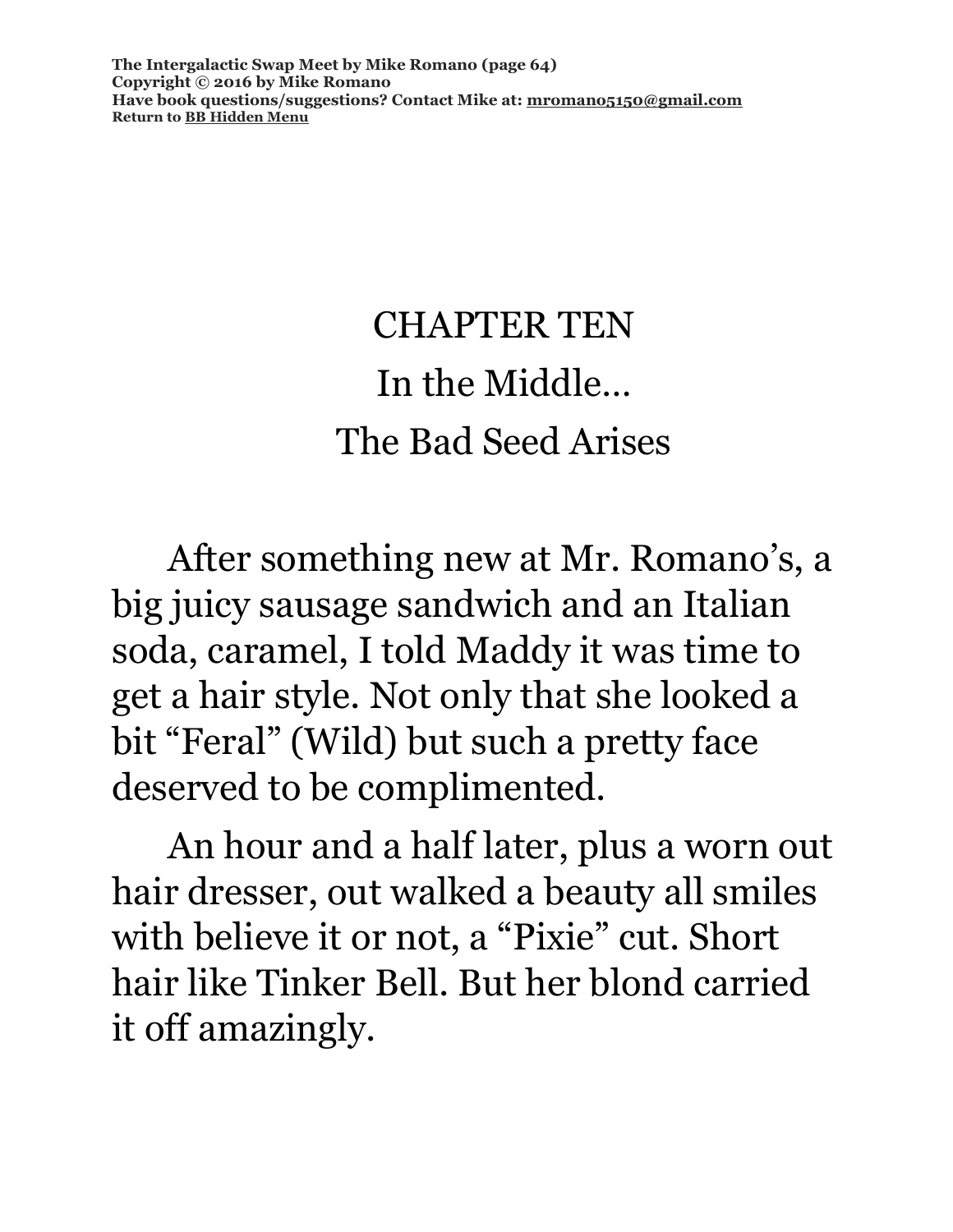"O.K. Partner…time to go shopping, home, for new stock for the upcoming sale.

"I do believe, we were going to stop by the Ice cream parlor," Maddy said sort of half singing.

Shoving a double fudge sundae with all the fixins," I said to her, Slow down, my sister...or these new clothes won't fit you for long!"

She looked confused for a moment, then nodded and decided not to have a second one. "Wise decision," I told her. Then we both laughed on the way back to my chariot.

Home was work and to it we went. Me on the computer and Maddy, checking off things on our list, as well as adding new ones.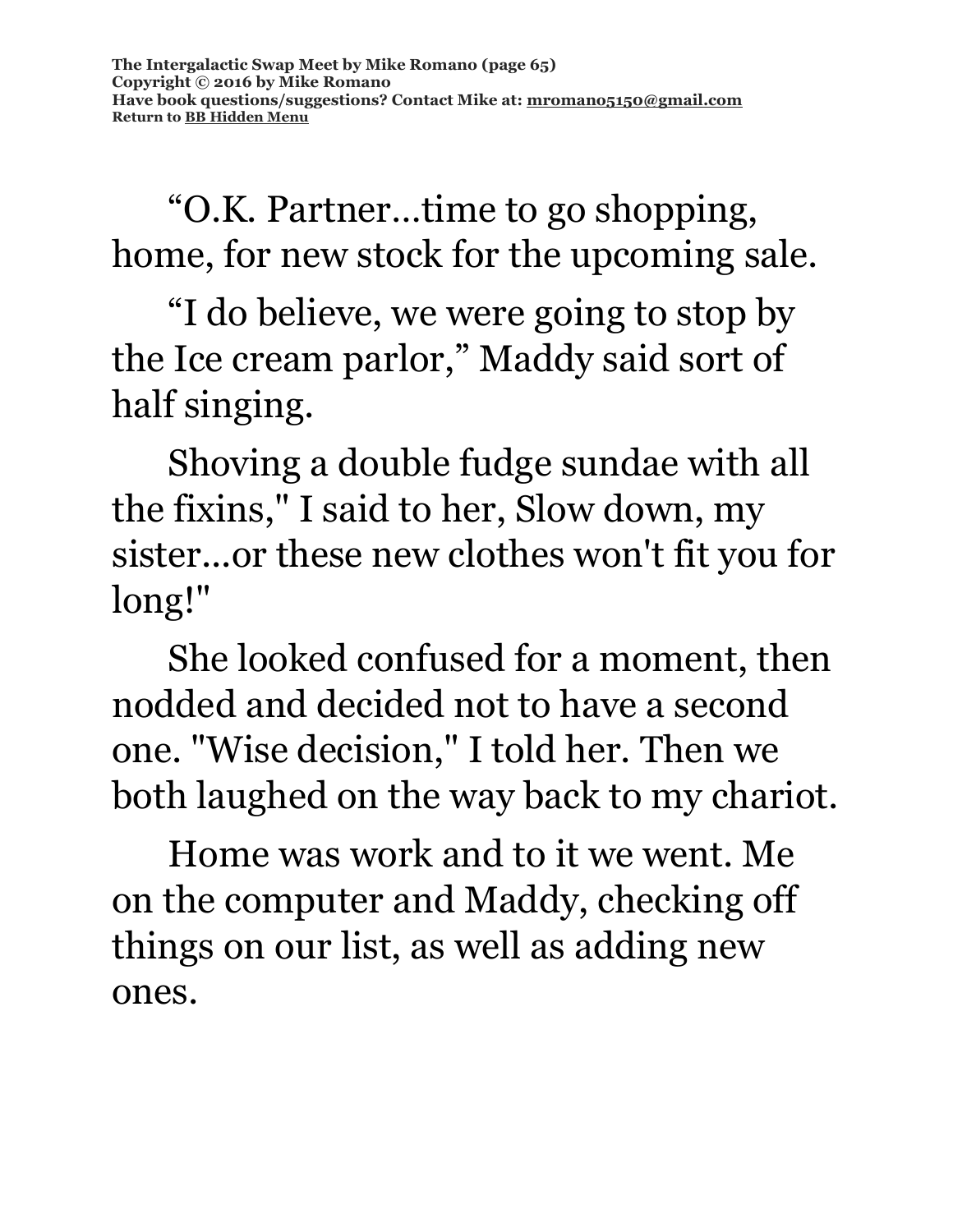Taking the better part of three hours, we finally leaned back and gave a long heavy breath.

"I'm glad we started a bank account with that gold we sold. It makes it so much easier when I "Know" there is enough on my charge card to cover it." I laughed, she laughed, but hadn't a clue to what a charge card was.

Throughout the week, trucks came, dropping off so many things.

I certainly hoped the orb had no weight limit!

Tightly stacking and packing items, we found them too bulky...and way too many boxes to burn. We also didn't want Miss Shotts snooping around when she saw half a forest fire coming from the back yard at Maddy's.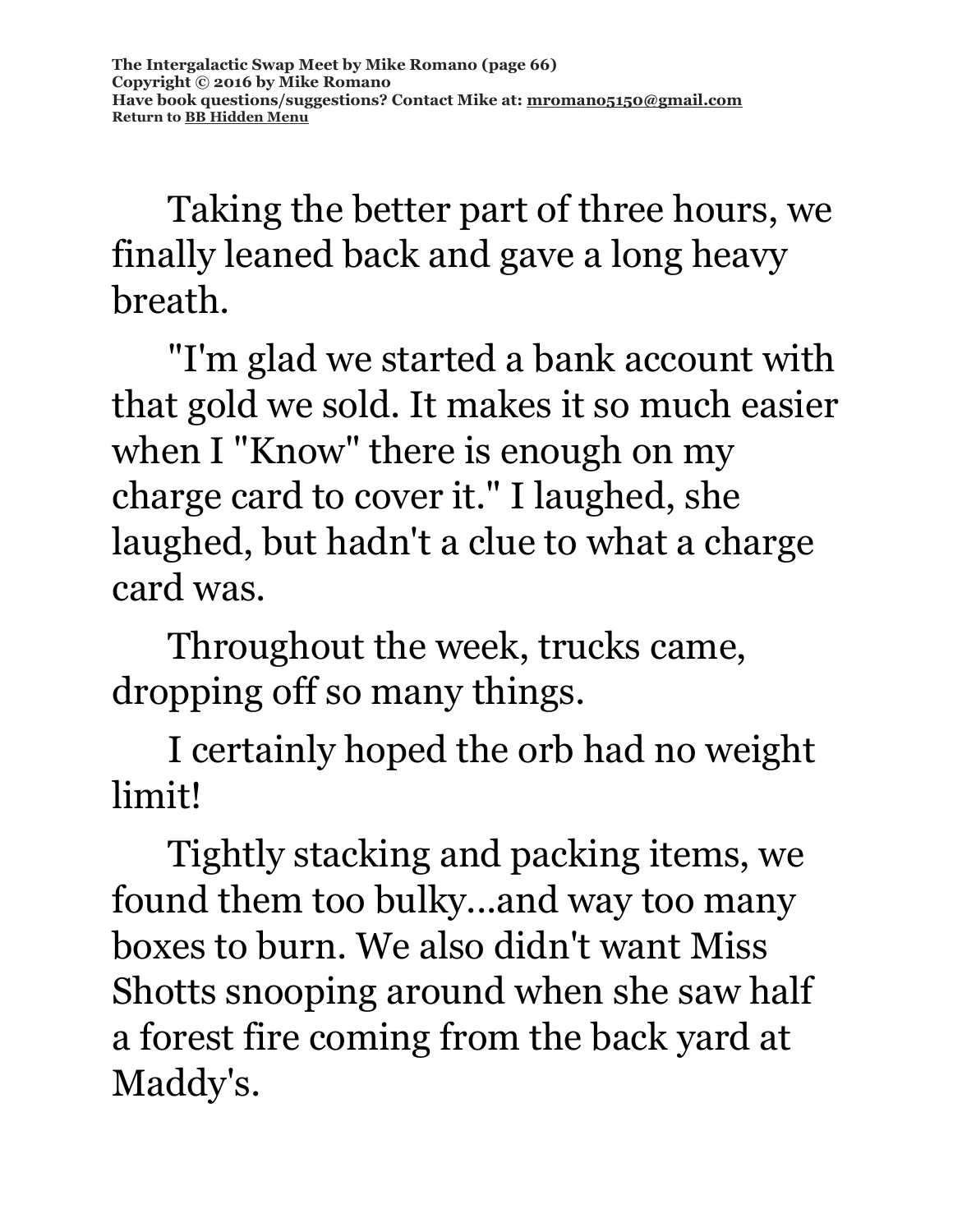Figuring that we could have "Two" big boxes and carefully pack the opened items in it much more compact, we got to work tearing them open.

I had a furnace in the large back shed and burning these boxes would be a snap.

"O.K., Maddy, hold my hand and grab a box edge. Here we and before I could say "Go," we were there!

"Got to write the explanation cards, Gina." "I'll do the repeat stuff and you those new things." With a nod, we were off and writing.

We had a whole extra day till "Sale Day," so Maddy said she would like to take "Me" on a tour and perhaps shop some of her town. I thought that this was a super idea so I shook my head and onto her scooter of death and off we went.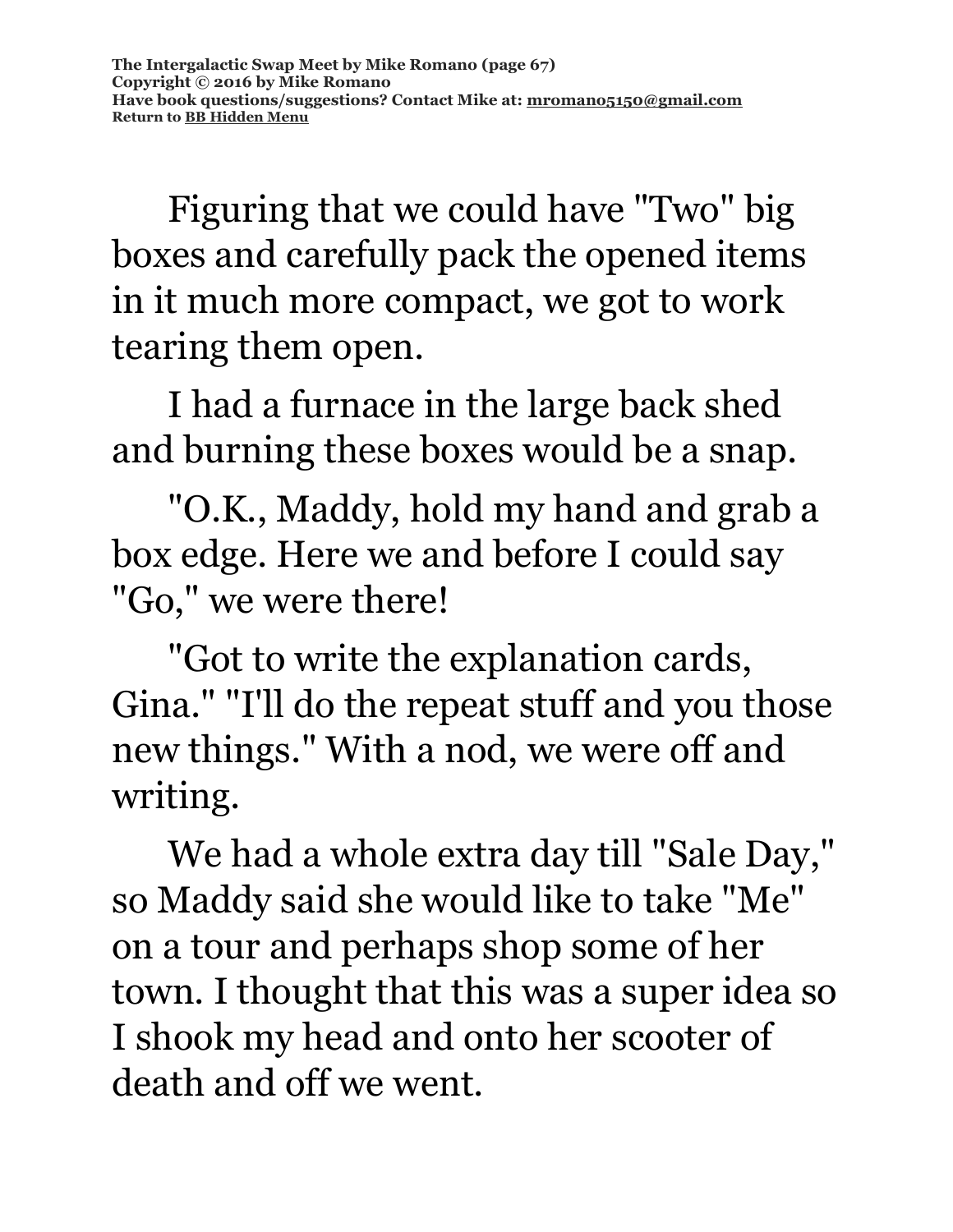On the way to town, we passed a shop that sold motorcycles and scooters.

"Maddy, stop here for a moment." We went in and there she was…the brand new "Scooter of Death!"

"Maddy, sit on this one for a moment."

She smiled and sat there while I went a bit away to talk to the sales person.

Little did they know how to deal with me, but fifteen minutes later I had the keys and papers behind my back.

"Maddy, is there anything important on your scooter you'd like to keep?"

Now confused as ever, she looked at me crooked her head, then her eyes opened wide as I handed her the keys to her new bright red machine!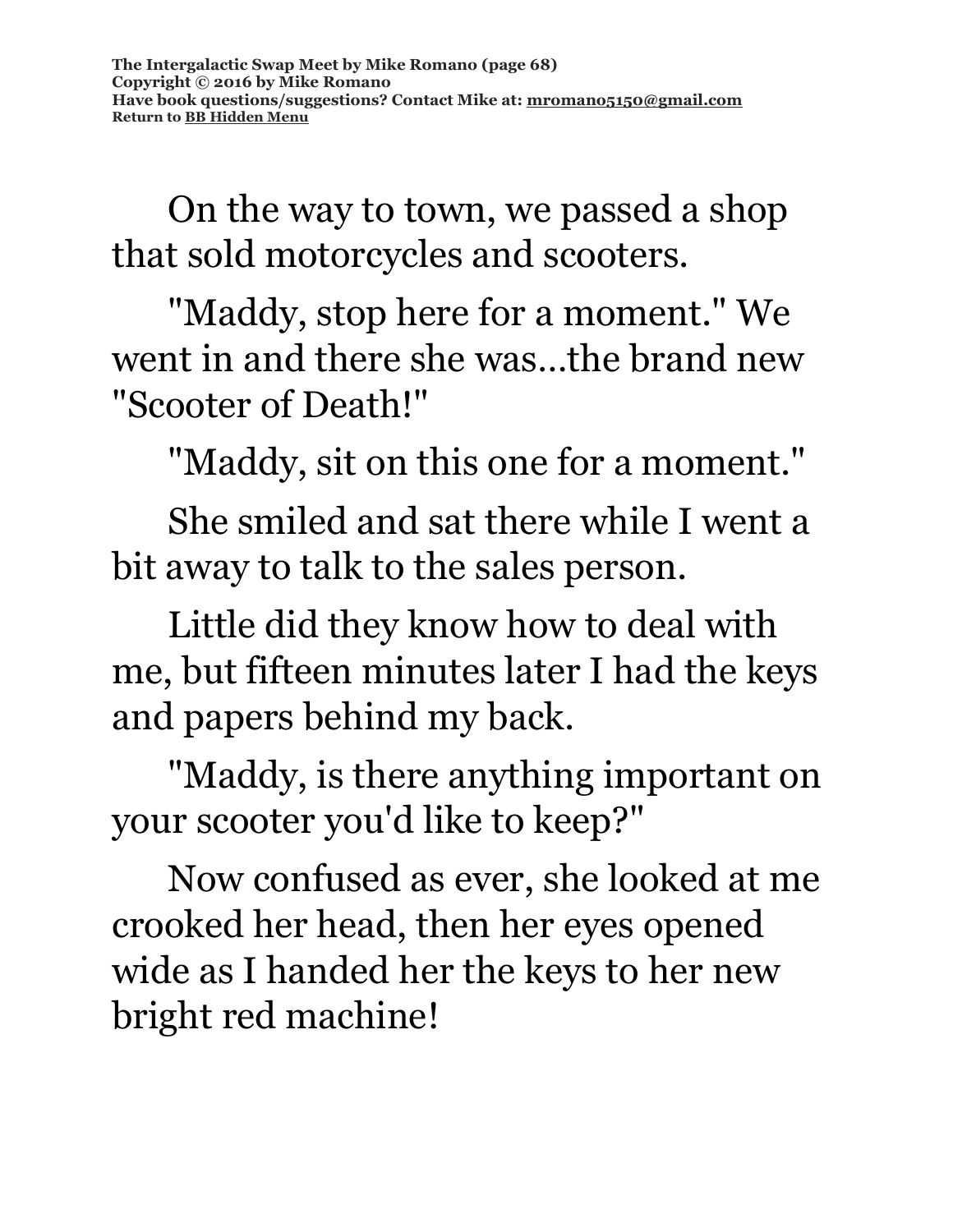Bouncing up and down so hard, she almost fell over.

Up and off, I got the tightest hug of my life. "Now, we go shopping."

I could hear her squeal as we took off. This was starting to be a great day. We had no clue as to what, or who was waiting in town for us, and stirring up trouble.

### END CHAPTER TEN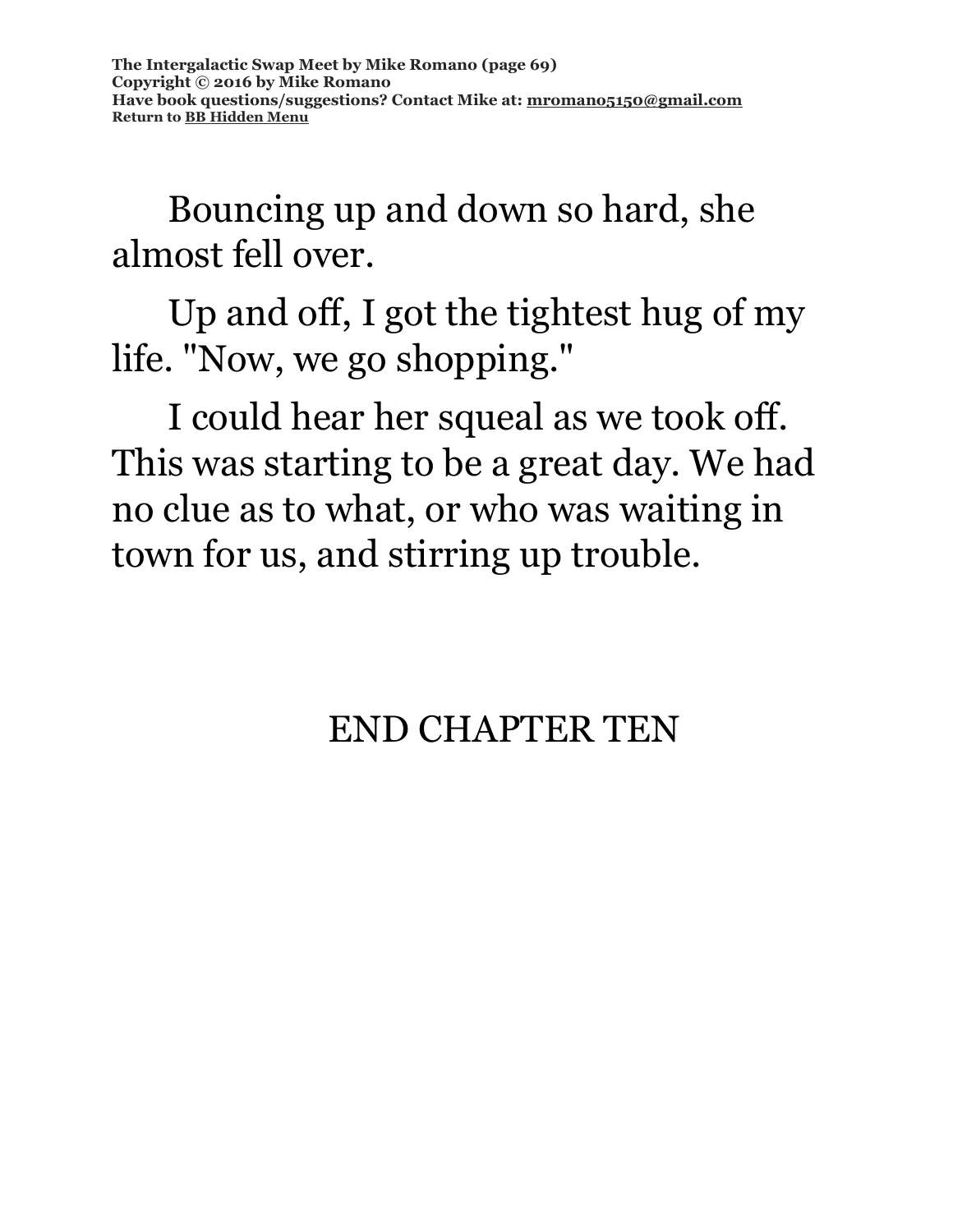**The Intergalactic Swap Meet by Mike Romano (page 70) Copyright © 2016 by Mike Romano Have book questions/suggestions? Contact Mike at: [mromano5150@gmail.com](mailto:mromano5150@gmail.com) Return t[o BB Hidden Menu](https://www.bartlettbiographies.com/hidden-menu)**

### CHAPTER ELEVEN A Full Frontal Attack!

Seeing a crowd around a store, Maddy slowed down so we could snoop.

There, walking out from the crowd was Miss Shotts. Seeing us, she pointed, shouting, they need to be investigated, and started towards us.

We looked around and quickly figured she meant us, and drove the heck off!

I thought a moment and asked Maddy if there was a Police station in town. Saying, "Yes" I asked her to drive there immediately.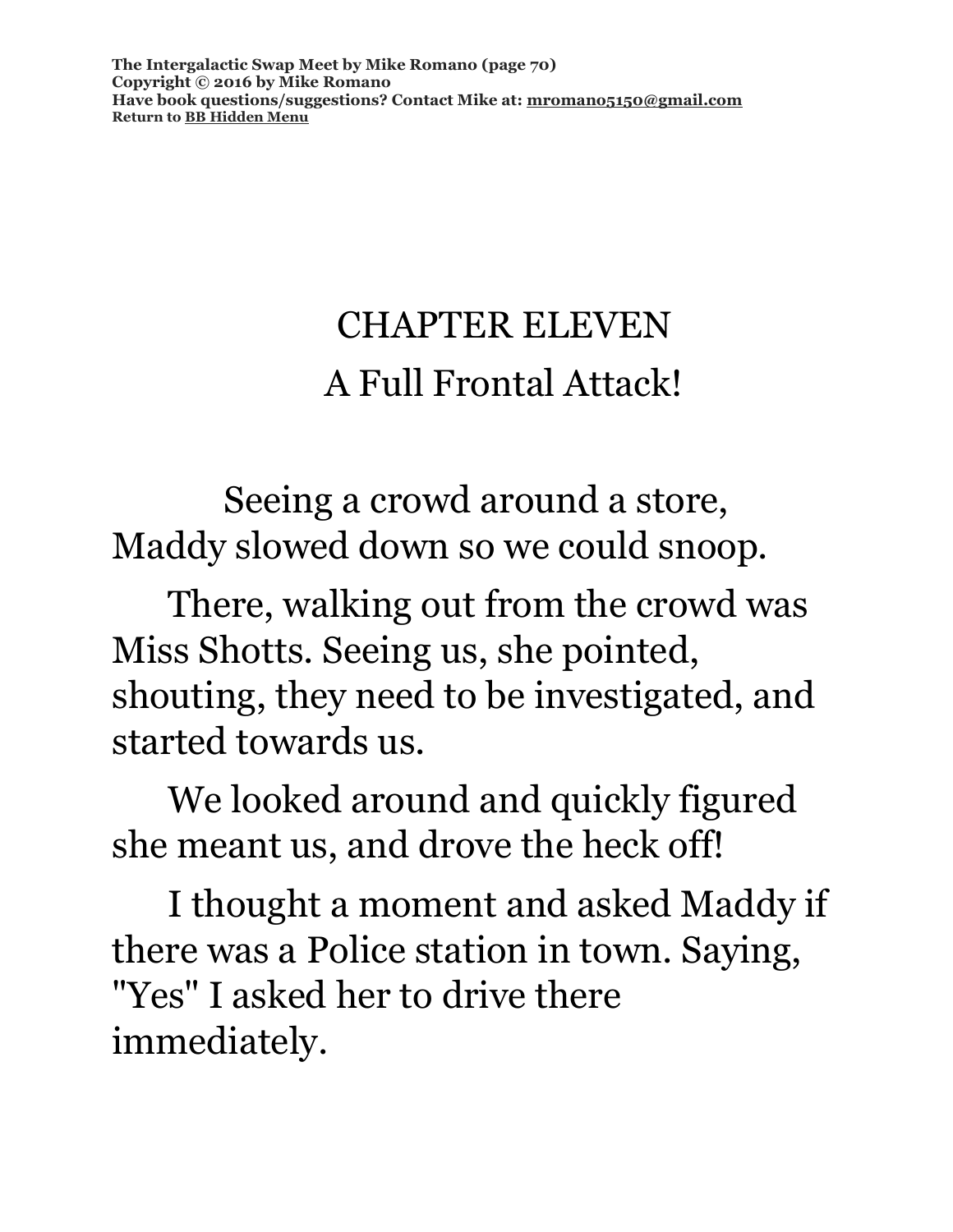Up front, we asked an officer if the chief was in? "The who?"

"Oh, the person in charge," I told her.

"She's right inside back office," the officer said.

Sitting there, we told her the whole story, oh, except for the magic orb and shooting back and forth from one world to another.

Explaining how this "Crazy Lady" has taken up this insane idea that no one knows why!

"We found her "Twice" sneaking into Maddy's house and stealing trash from the fire place," I said with some excitement in my voice. Now, she is trying to stir up people in town for anyone's guess!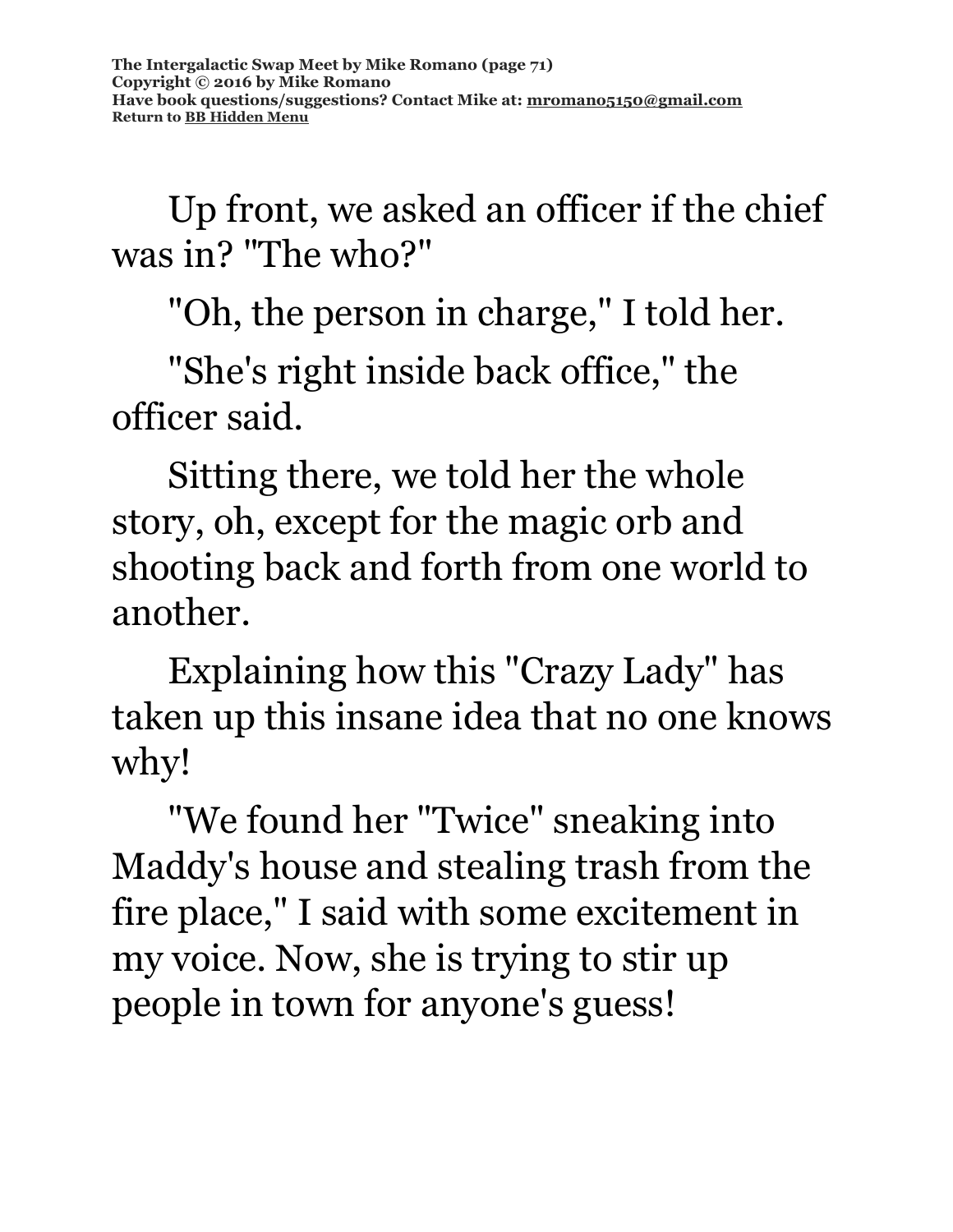"She did what," the head constable said?! "Would you like to file charges against this mad woman?"

We just need her spoken to and to leave us alone. Most of all...be quiet.

"What's her name," she asked us?

"Miss Shotts," Maddy said.

"Oh, I know her," the chief said with a growl in her voice. "Where is she...I'll take care of her "Now!"

Maddy explained that it was "Her" in the middle of a decent sized mob front of the shoe store on Center road.

"Let's all go in my official vehicle and see if "I" can explain her choices," the chief said with such a biting tone.

As we pulled up front, Miss Shotts came to the front of the crowd as if to show her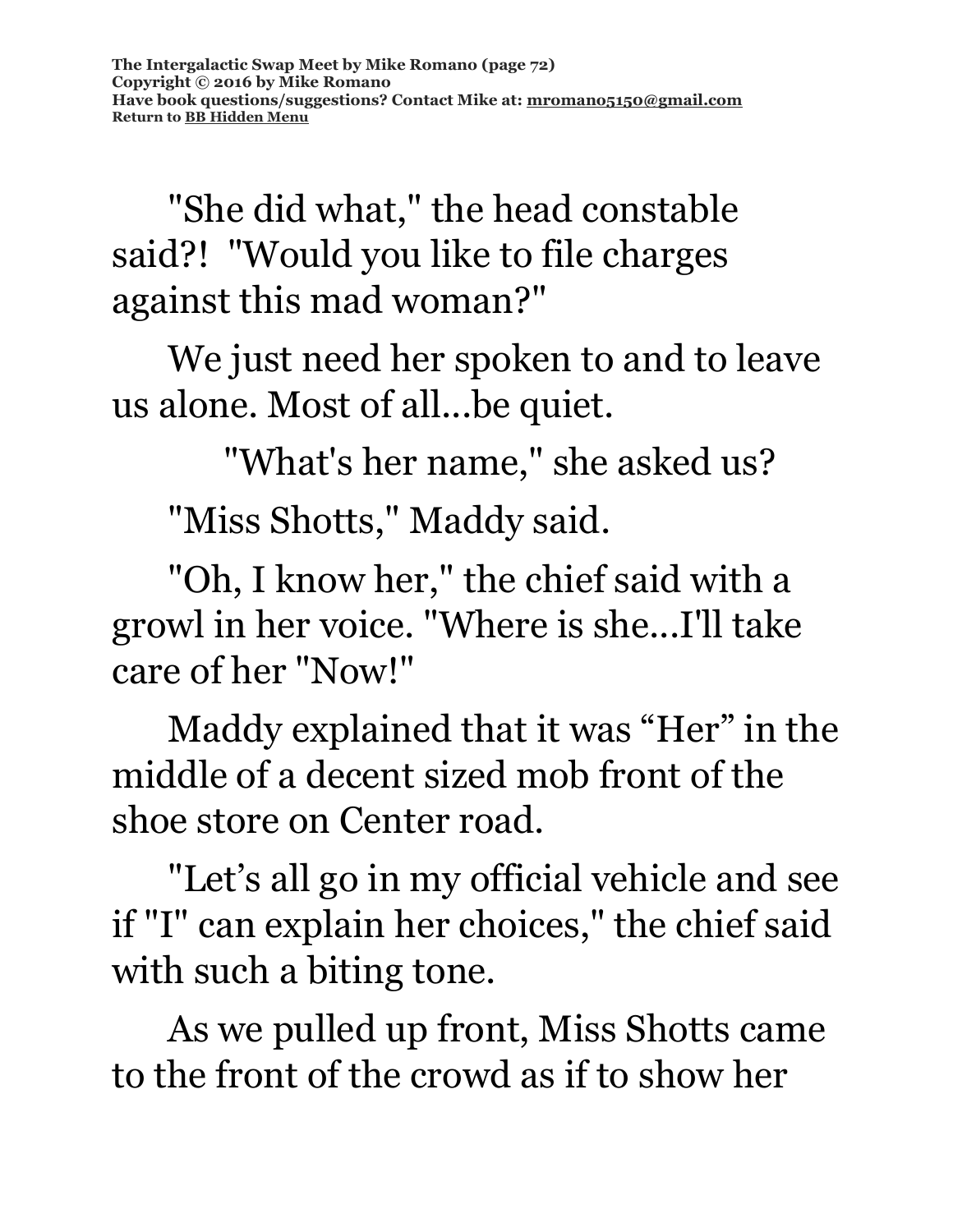power. Our protector got out, listened to her ranting, spun her around and put the handcuffs on her. Stuffing her in the back seat, we, both in the front, said "Hello Miss Shotts and smiled"

The chief looked over to us and grinned sorta big then turned to drive.

"I've heard enough of this hunt you're on and I'm telling you now, "It will stop here!!"

From the look on her face, I thought Miss Shotts would pee herself when she was spoken to like that.

When we returned back to the station, she was put right into a cell.

"Oh, chief, we didn't want her arrested," we both said.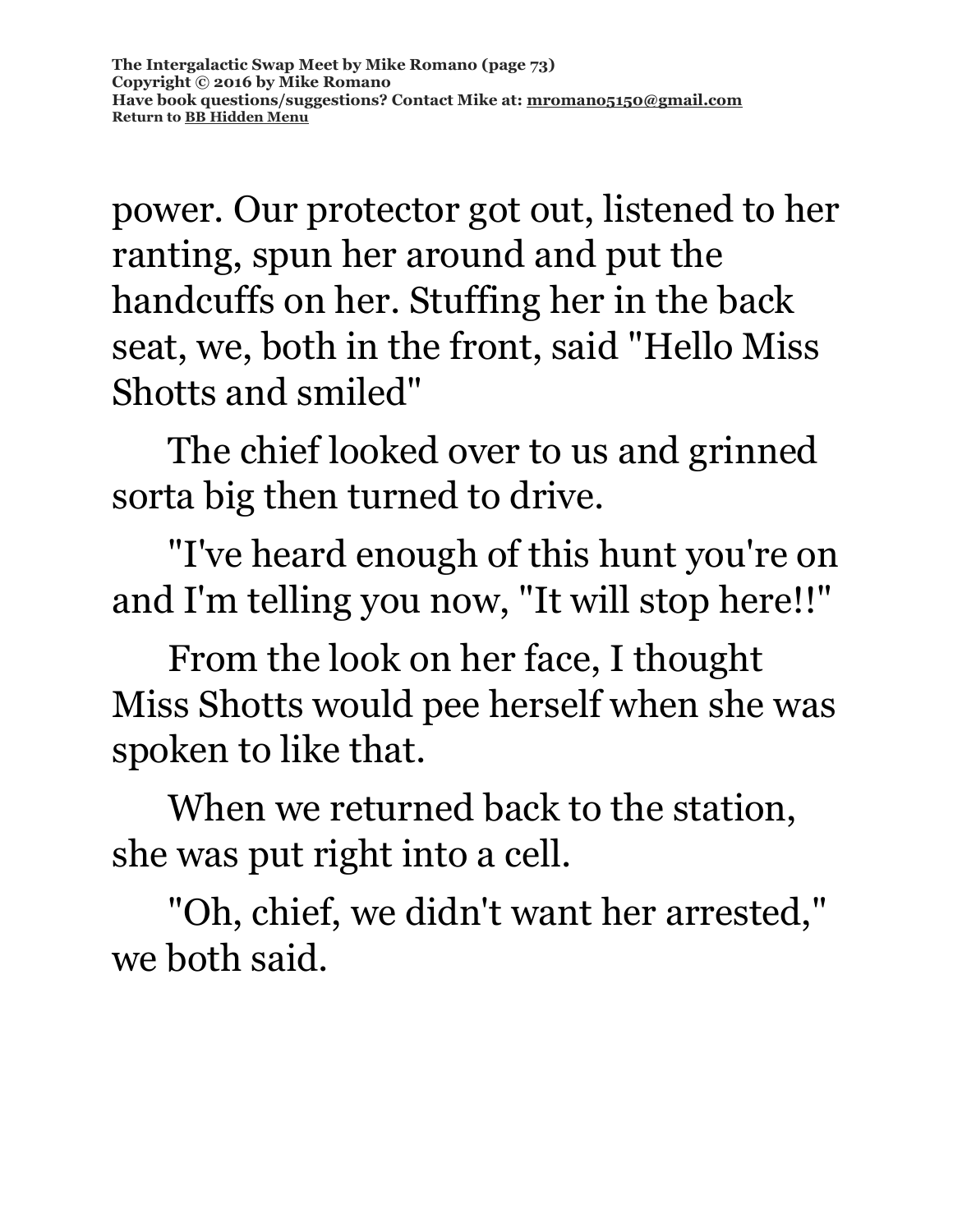"She isn't really arrested." "I simply wanted her to get a dose of what she does to others, maybe it'll tone her down a bit."

All three of us looked at each other, smiled and said "Naaaaw!"

"Hey," the Chief asked," When is this spectacular sale you have?"

Morning after tomorrow at a bit after second sunrise." "Police all get a ten percent discount," Maddy said.

"See you girls then." Then off we rode.

"You know Maddy, there were some cute shoes in that window."

"First stop," she said!

END CHAPTER ELEVEN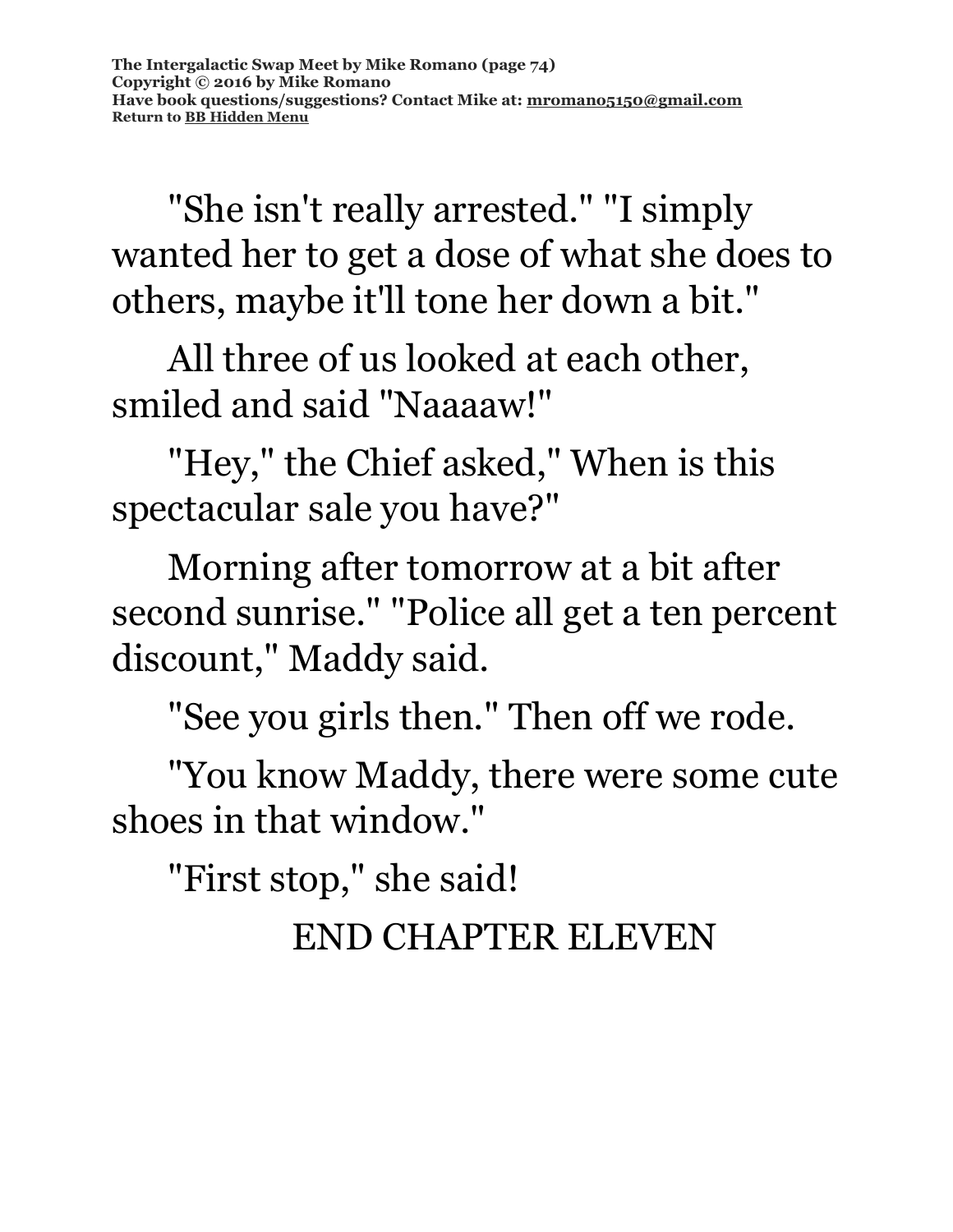**The Intergalactic Swap Meet by Mike Romano (page 75) Copyright © 2016 by Mike Romano Have book questions/suggestions? Contact Mike at: [mromano5150@gmail.com](mailto:mromano5150@gmail.com) Return t[o BB Hidden Menu](https://www.bartlettbiographies.com/hidden-menu)**

# CHAPTER TWELVE "I Think They'll Love These Back at Your Place," said Maddy.

Believing it was all over, we got down to some "Shoe Shopping!"

"These are gorgeous," I said to Maddy. "I've never seen their likes anywhere...I'll take these," I said to the shoe lady.

Back out the door in my new feet adornments, we putted off to home and finished setting up.

This time, the signs were of a much better quality and we had seats set up out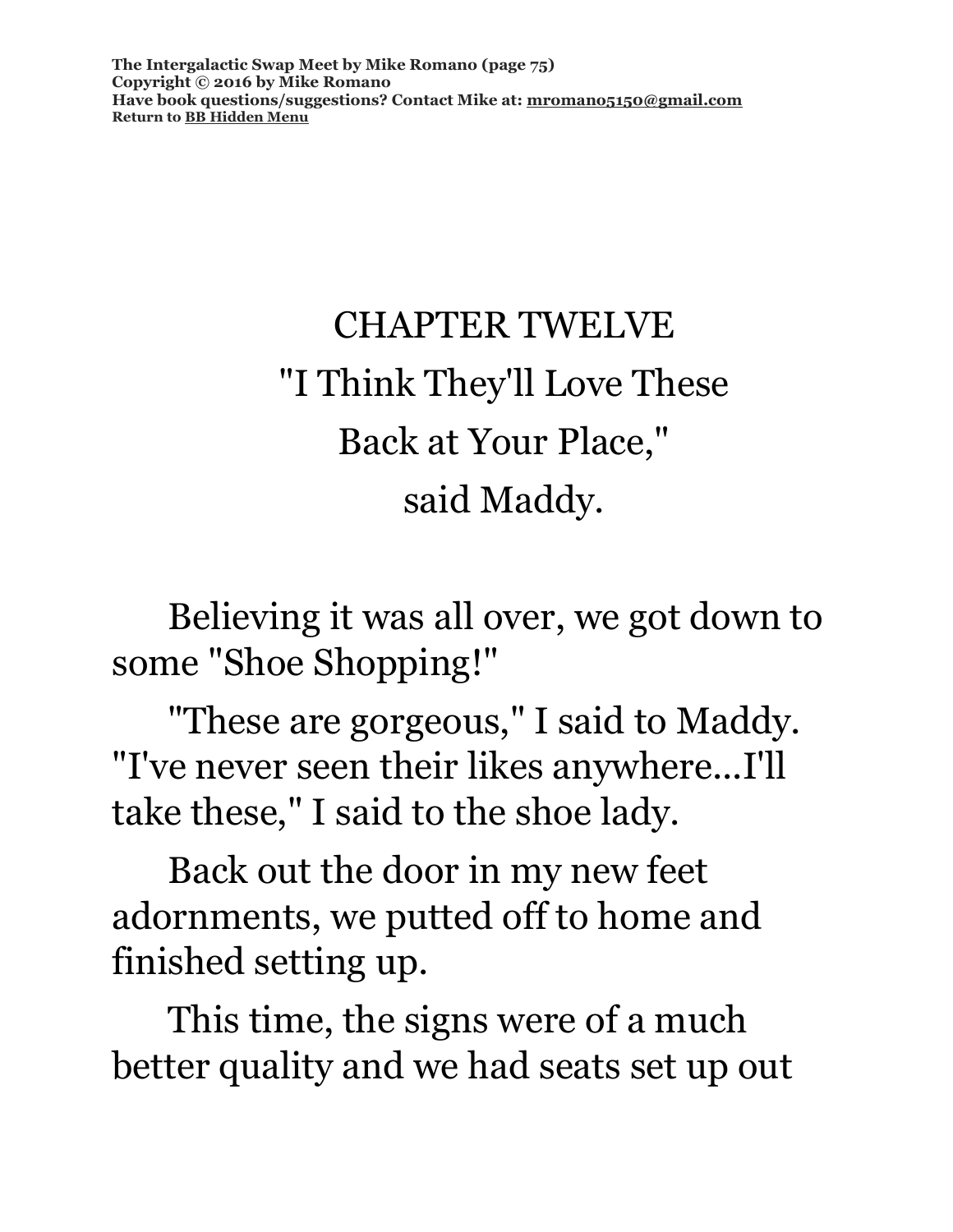front. Well nice benches we built and painted from the wood pile in the back.

Little tables in the back all to be piled high with cookies and cut up cake this time.

"They won't know what hit them, Maddy!" She nodded, but I think she didn't always know what I meant, just smiled when I did.

This time, no flimsy dot printing computer paper. We hired a local sign lady to make us a dozen painted wooden signs that people allowed us to place on their property...for a 5% discount, of course.

A good night's sleep before our largest sale and up jest before dawn.

A once over of the items and into Maddy's two ovens went a bunch of batches of cookies and cakes.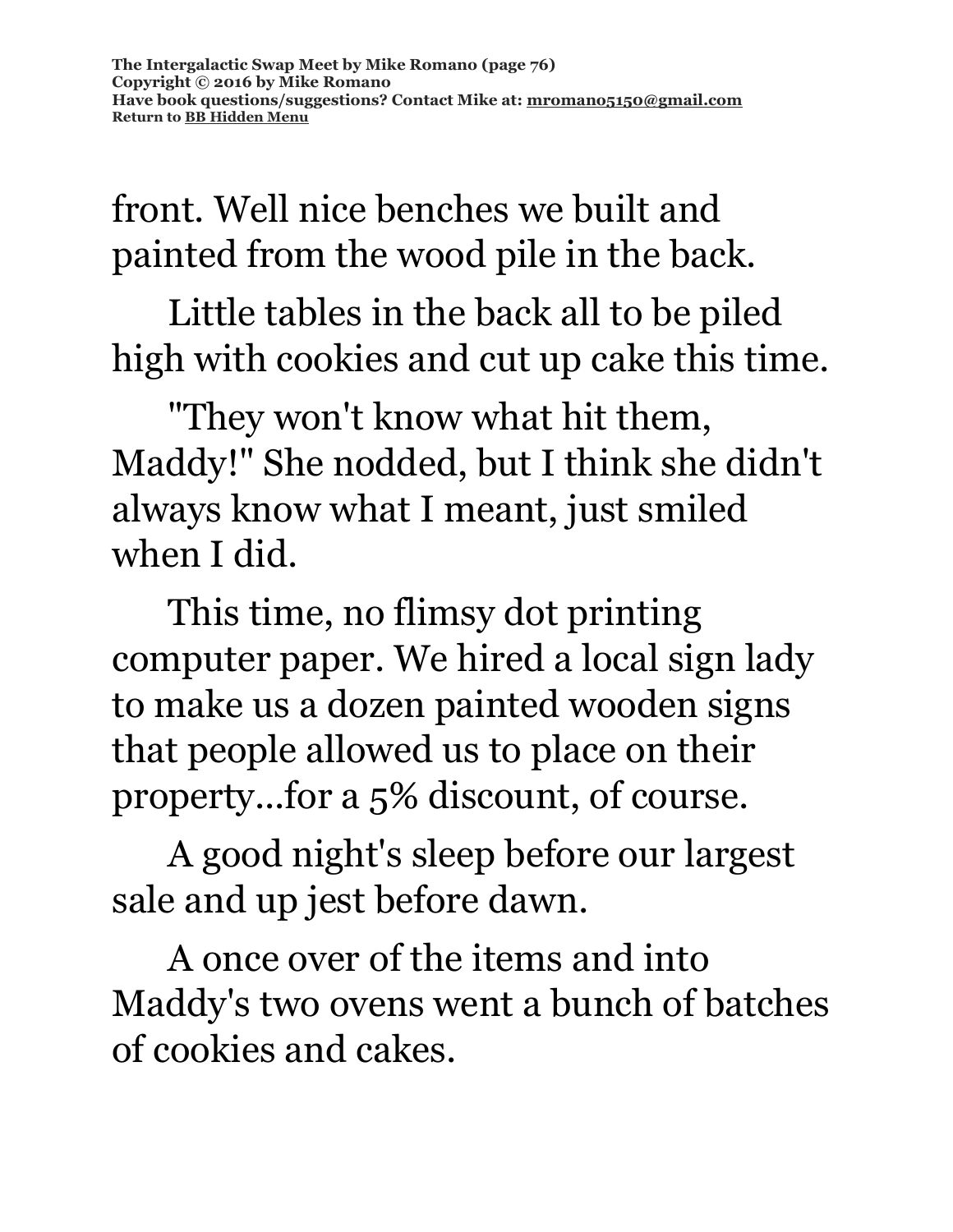By the time the sun hit the yard, an unbelievable smell of yummies hung over like a wonderful cloud.

Just like before, in came, this time about almost a hundred ladies and even a couple of guys! Right for the sweets they went.

Now, like a commercial at home, they sat on the benches and awaited the show.

This time we explained the descriptions on the items and we were off to the races.

Hands and voices went up all over as product flew off the shelves so fast, we were almost unnecessary except to take payment!

Within an hour, there wasn't a thing at all on the shelves...or on the sweets tables.

As people began to leave, there were the ones staying for orders.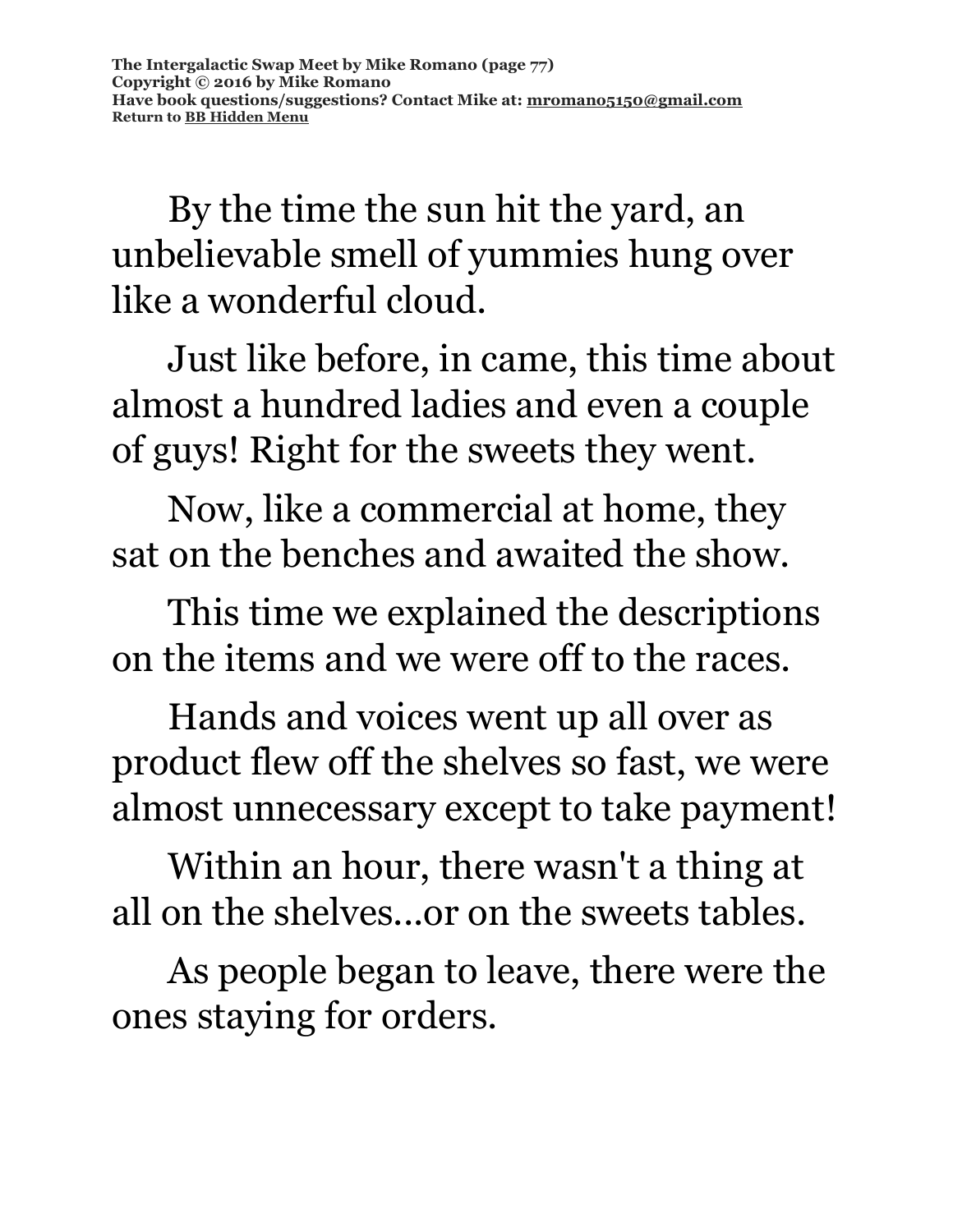"To the back yard and seats for ordering, please," Maddy yelled over the noise.

We had seen to it that the near forty folks who came back for orders had a sufficient supply of warm cookies and cake too. It surprised them, along with the nice benches. not the lumpy stone wall, to see the improvements we made towards their comfort.

"Everyone, look to your product sheets and markers on your seats, take your time and fill in your desires plus quantity. A few forgot the quantity, last time.

All those here for orders, see Maddy over there.

I guess the filling out of the order forms took, interesting enough, the same time it took to swoop in and clean off the three little tables of munchies. Go figure that!?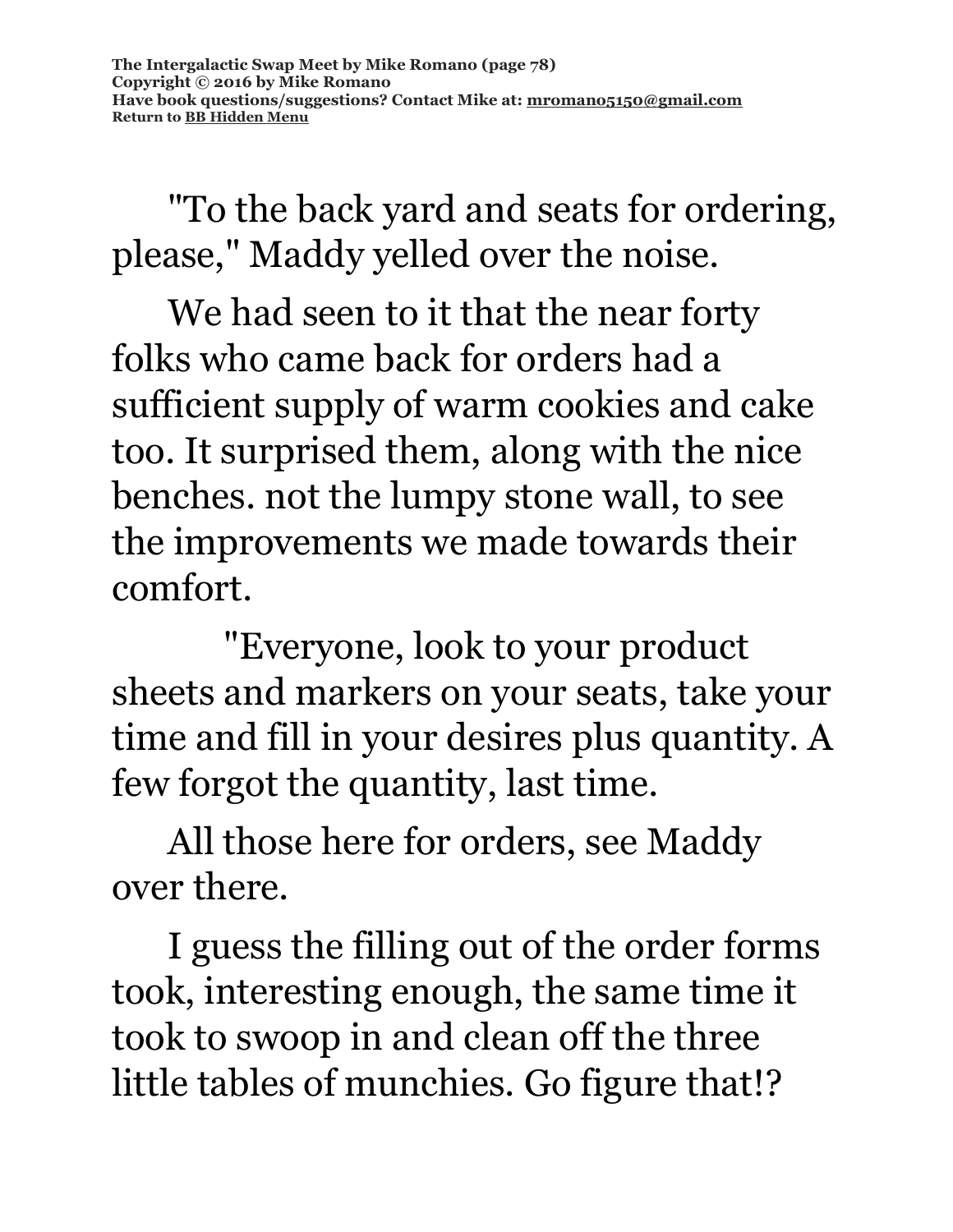When all had left, and orders were itemized, it took Maddy and I to drag in the bags of coins.

I kept looking over my shoulder for Miss Shotts, wondering if she would sneak up on us.

But...Not this time anyway, as we went inside to plop down for a breath.

#### END CHAPTER TWELVE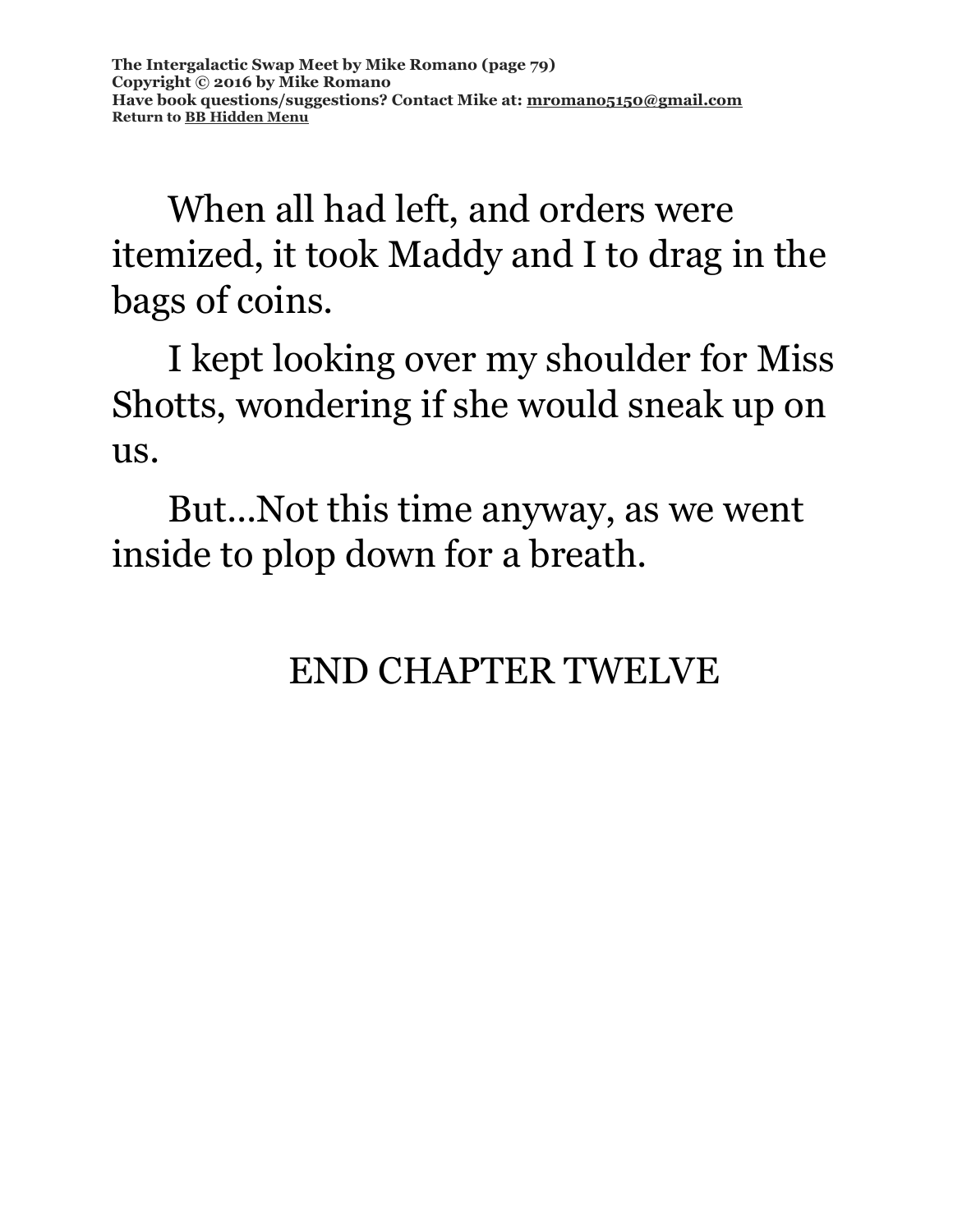# CHAPTER THIRTEEN And When You Thought It Was Safe to Go Into The Water, The Shark Came Back!

The day was finished and hard to believe, but the yard was clean and not a cookie or cake crump to be found anywhere.

Not like the sales back home, when the aftermath usually looks like a tornado passed through.

Relaxing in Maddy's Mom's beautiful garden, we snacked on the cookies and cake I had hidden from the hungry hands of our loving crowd of buyers.

I couldn't shake the feeling that some eyes were on us.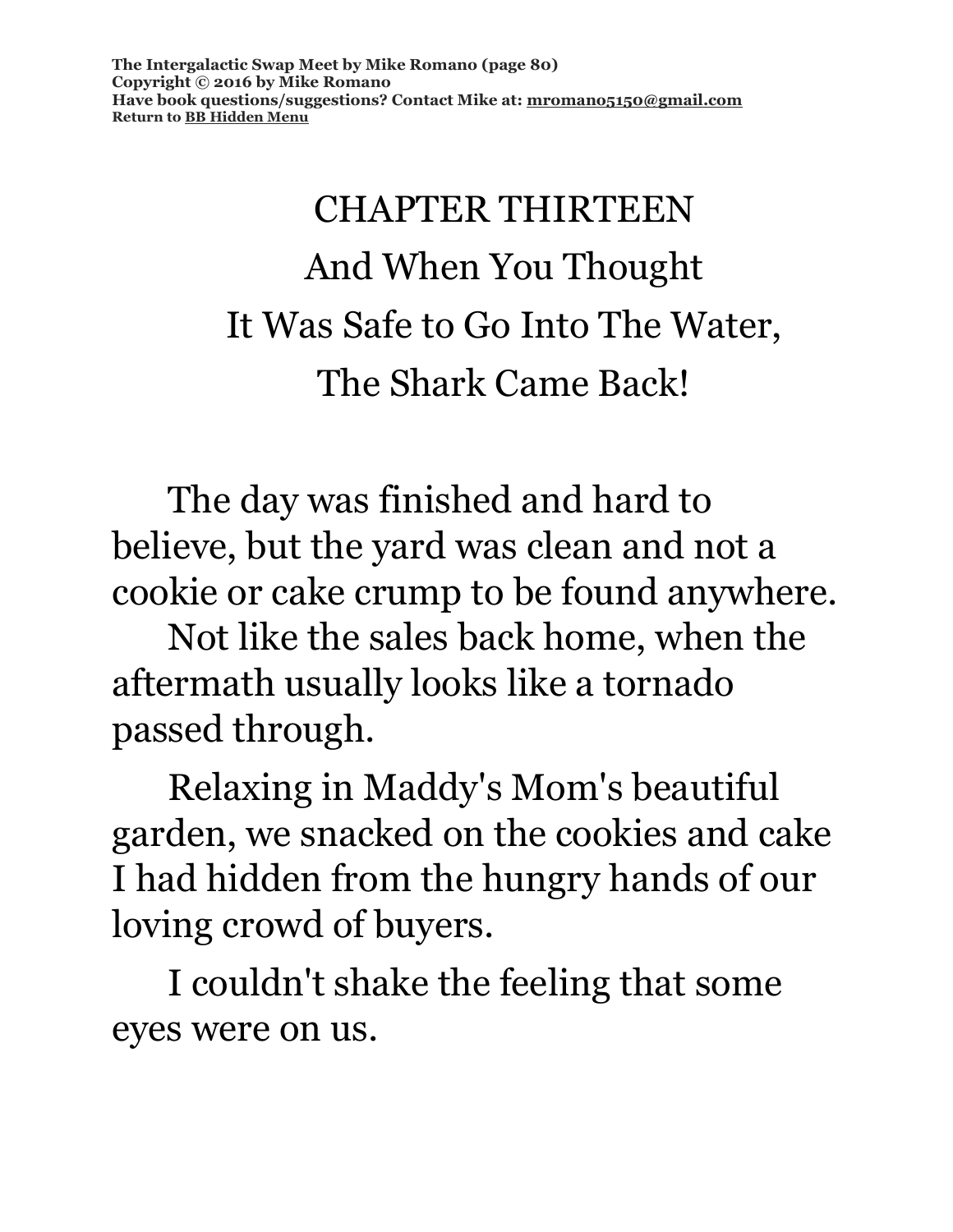Maddy looked at me and asked, "Do you feel uneasy?" Pointing to my eyes with my two fingers, then around the yard...Maddy understood, as we went on a hunt.

"Nothing, she said. Then with a single creak, we both looked up.

There, up in the tall fruit tree, was Miss Shotts looking oh so uncomfortable.

"Would you like us to help you down so you may share in some cookies and cake with us," we both asked?

With a pitiful half smile and a quiet "Yes," we helped her scraped and scratched up self down.

She looked at us as a dog who had done something wrong.

Taking a look at each other, Maddy and I gave her a big smile, taking her hand and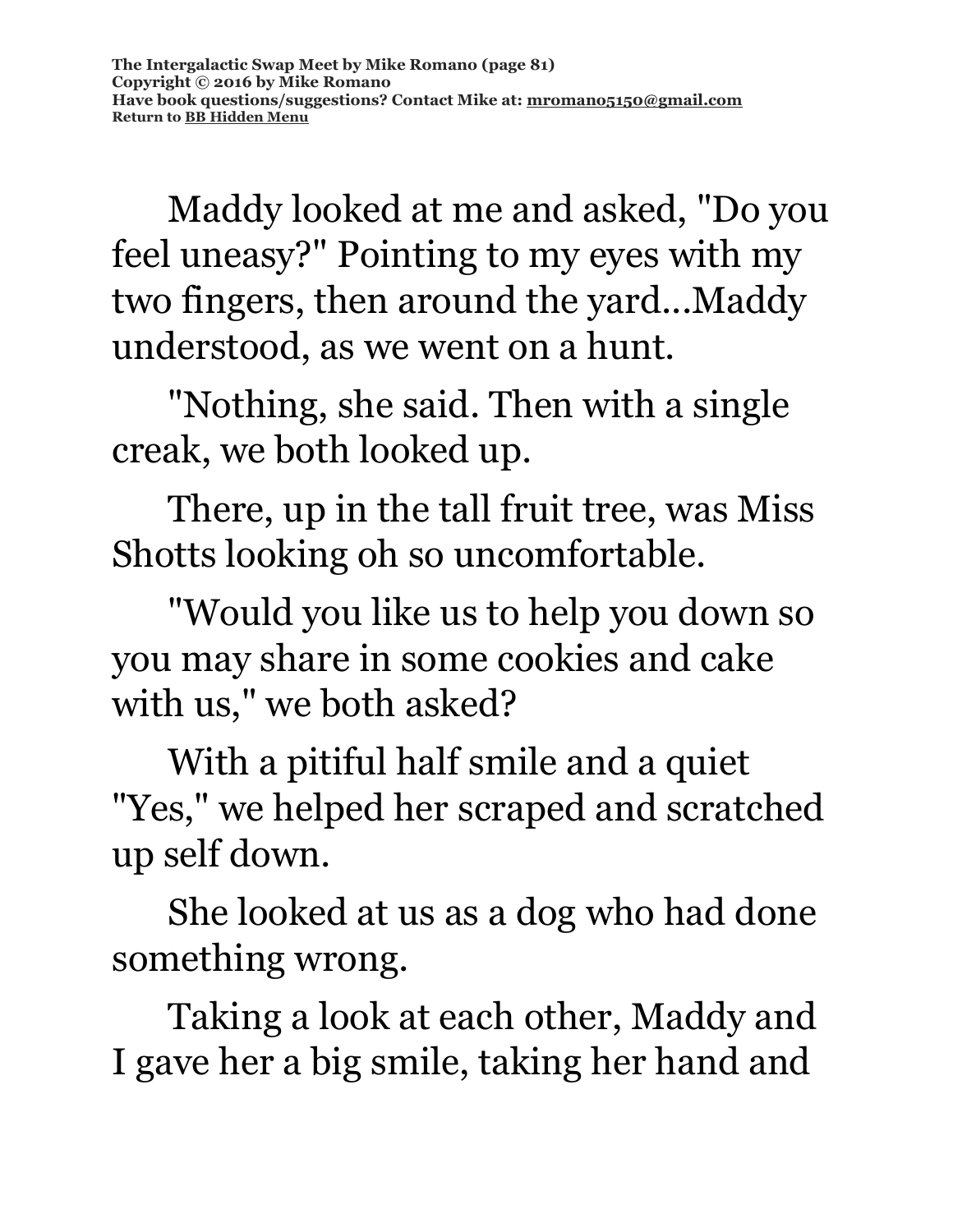leading her to a comfortable seat. Her legs were fairly asleep from sitting on that branch for two hours plus, so she gleefully accepted our help.

"You know, by the way, what is your first name...mine is Gina and this is Maddy?"

"Oh, well, my first name is, ahhh, Elma."

"Well," Maddy said, "What a lovely name. All I could was nod with a small smile.

This seemed to change her whole appearance. Her face lit up when she smiled. An occurrence that hasn't probably happened in a while.

Maddy reminded me that it sometimes only takes a kind word to change an adversary kind of someone who doesn't like you at all, into a friend.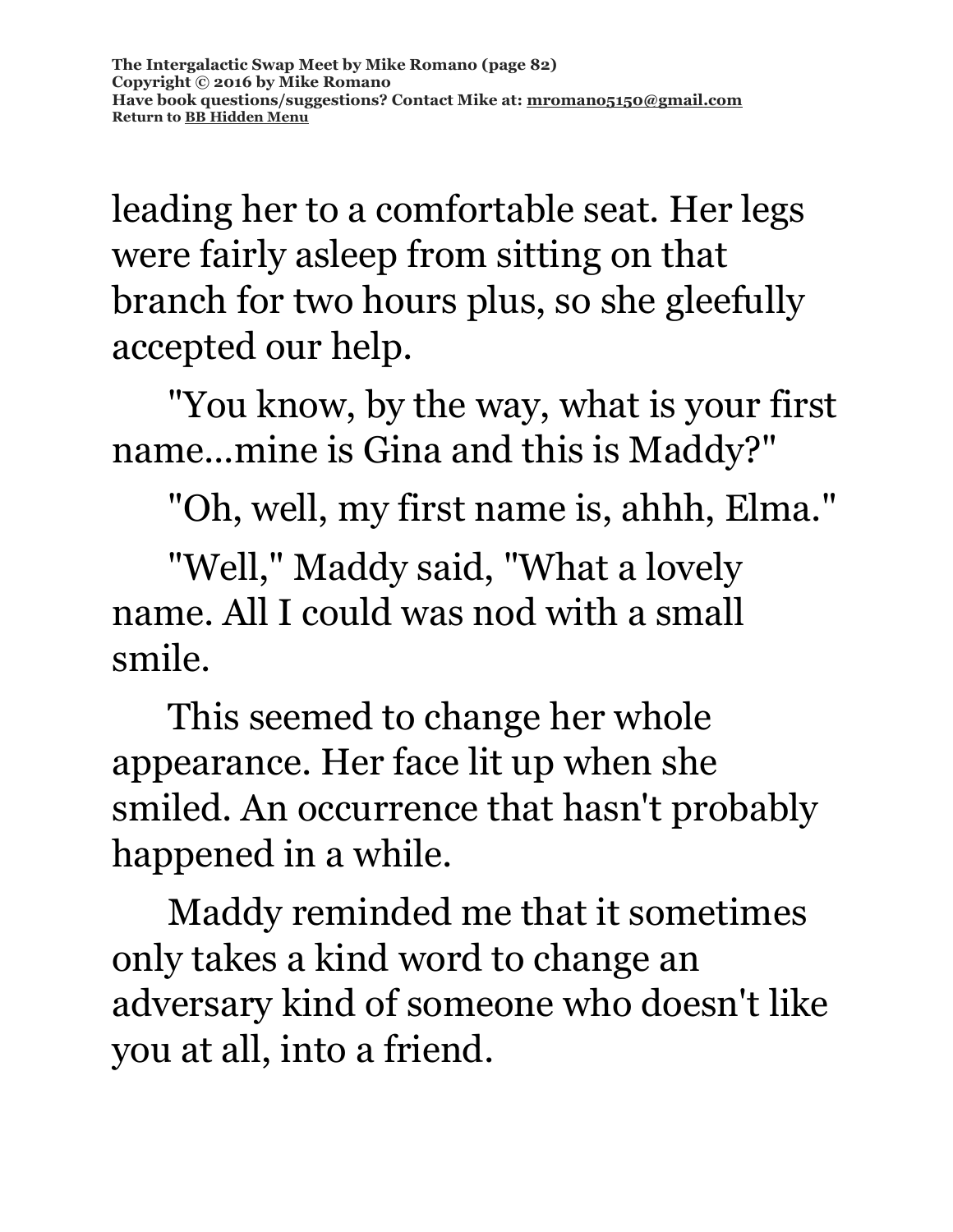Although either way foe or friend, she sure could eat cookies,

Out of nowhere, she asked, "May "I" put in and order.

Maddy almost choked on a cookie, but like the true salesgirl she had become, grabbed a marker and order sheet, handing it to her.

I looked at her, when Elma wasn't looking and gave her the "Thumbs up." Oh, I had already taught her that one.

Our new friend finished and prepared to leave, stopped, turned and grabbed two cookies saying, "For the trip home." All three of us laughed as she turned and left.

### END CHAPTER THIRTEEN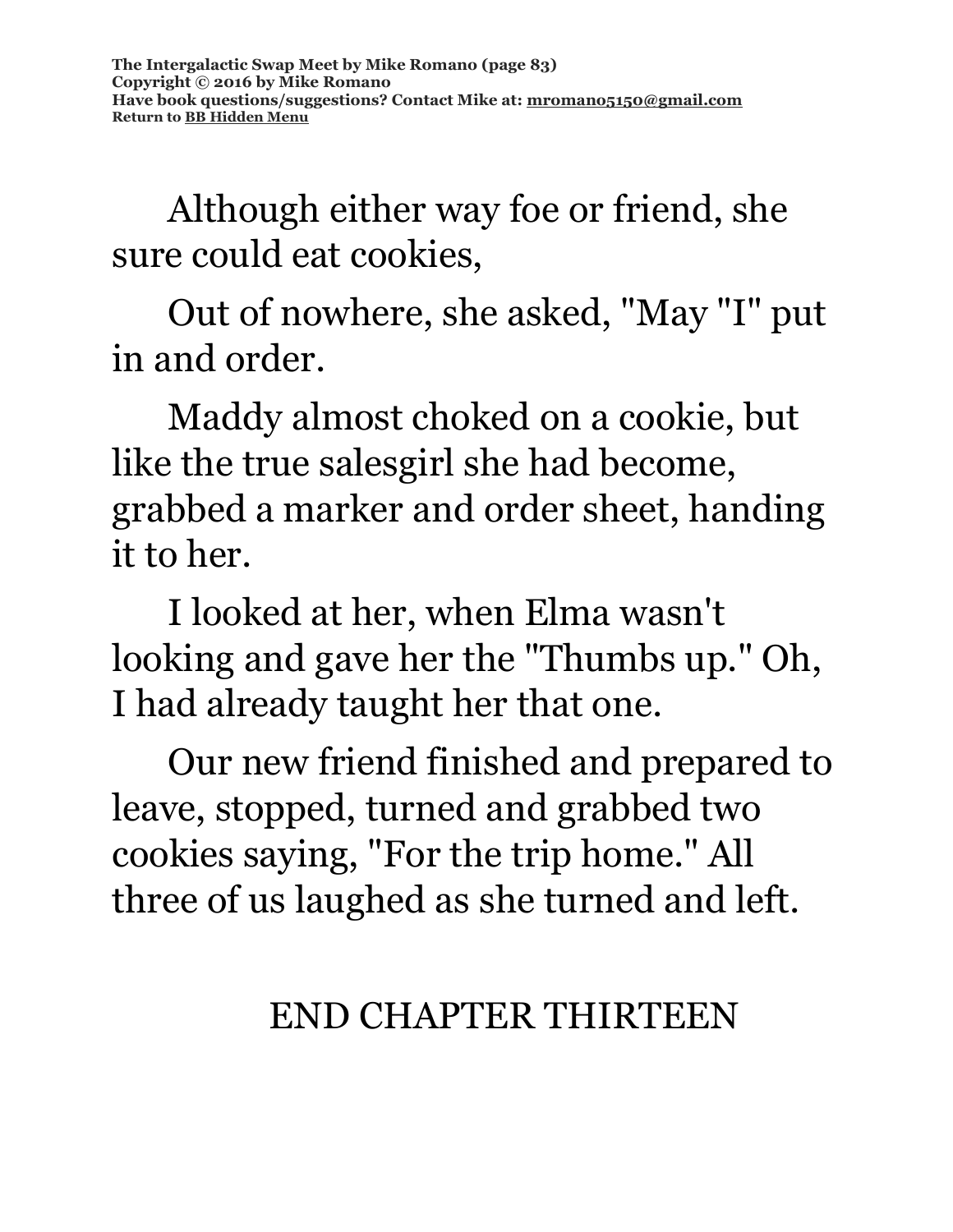### CHAPTER FOURTEEN Which to Choose?

Time passed and our business blossomed into a booming store in the middle of town.

We bought a truck in order to take the sale items from Maddy's to there...and even had bags made to carry items home with these words printed on them.......

THINGS YOU CAN'T LIVE WITHOUT

#### WITH THANKS

#### FROM

#### MADDY AND GINA

#### ENTERPRISES

Maddy almost cried the first time she saw them.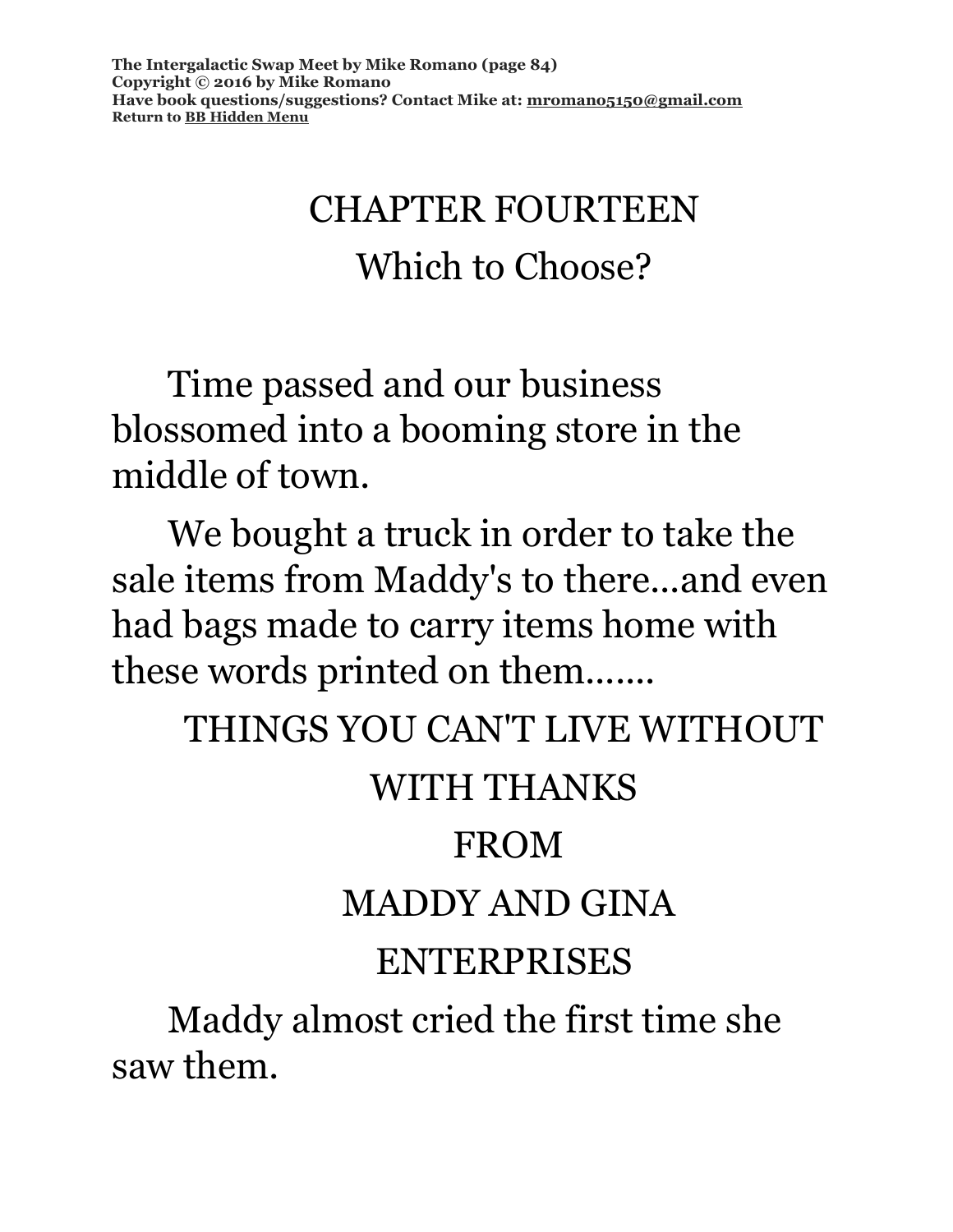"I never had any idea, I would ever amount to very much, but look at us!" "I'm so proud of us both."

"Well, let's stop blubbering and get set for the grand opening," I said.

"What do we do," Maddy asked nervously?

"Most important...is to step back out of the way or you'll get crushed!"

She looked at me with initial fear, but when she saw my smile, began to laugh along.

"O.K. partner, "RUN!"

This was the beginning of a beautiful friendship.

The end of a grand beginning!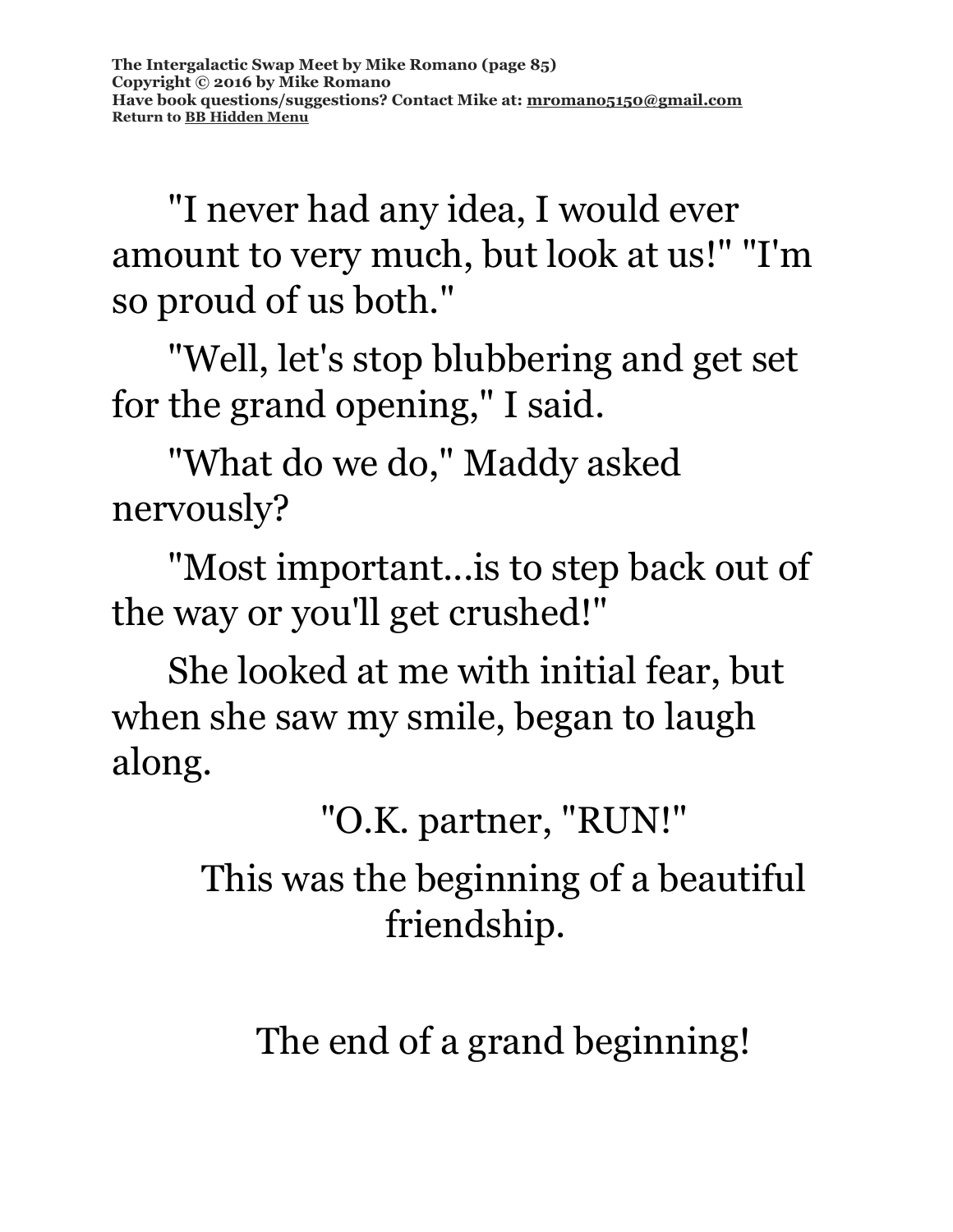**The Intergalactic Swap Meet by Mike Romano (page 86) Copyright © 2016 by Mike Romano Have book questions/suggestions? Contact Mike at: [mromano5150@gmail.com](mailto:mromano5150@gmail.com) Return t[o BB Hidden Menu](https://www.bartlettbiographies.com/hidden-menu)**

Table of Contents

## THE INTERGALACTIC SWAP MEET Chapter One A Tinker's Damn

CHAPTER TWO "Just What Were You Doing When the Flash Happened," Maddy asked?

CHAPTER THREE Now...Earth's Greatest Invention …. Pizza! CHAPTER FOUR What If We Swapped Stuff For A Yard

Sale?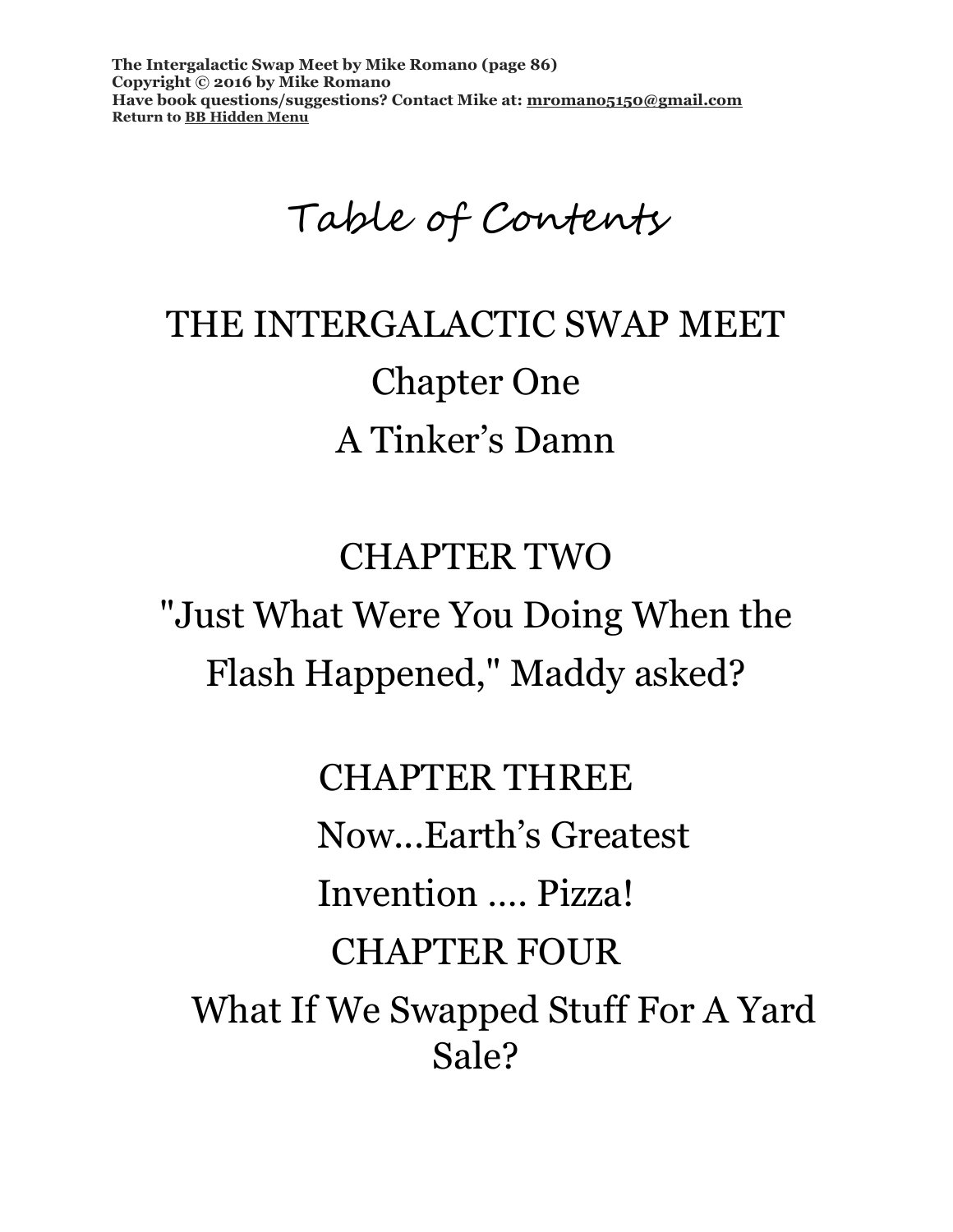# CHAPTER FIVE We Weren't "Even" Ready For What Was to Happen CHAPTER SIX There's Always Some Person In the Crowd To Try and Spoil The Good Times CHAPTER SEVEN The Questions of That Shotts Lady Were Just Beginning CHAPTER EIGHT The Driver Asked... What the Heck Are You Going To Do, With 32 Ice Cream Makers?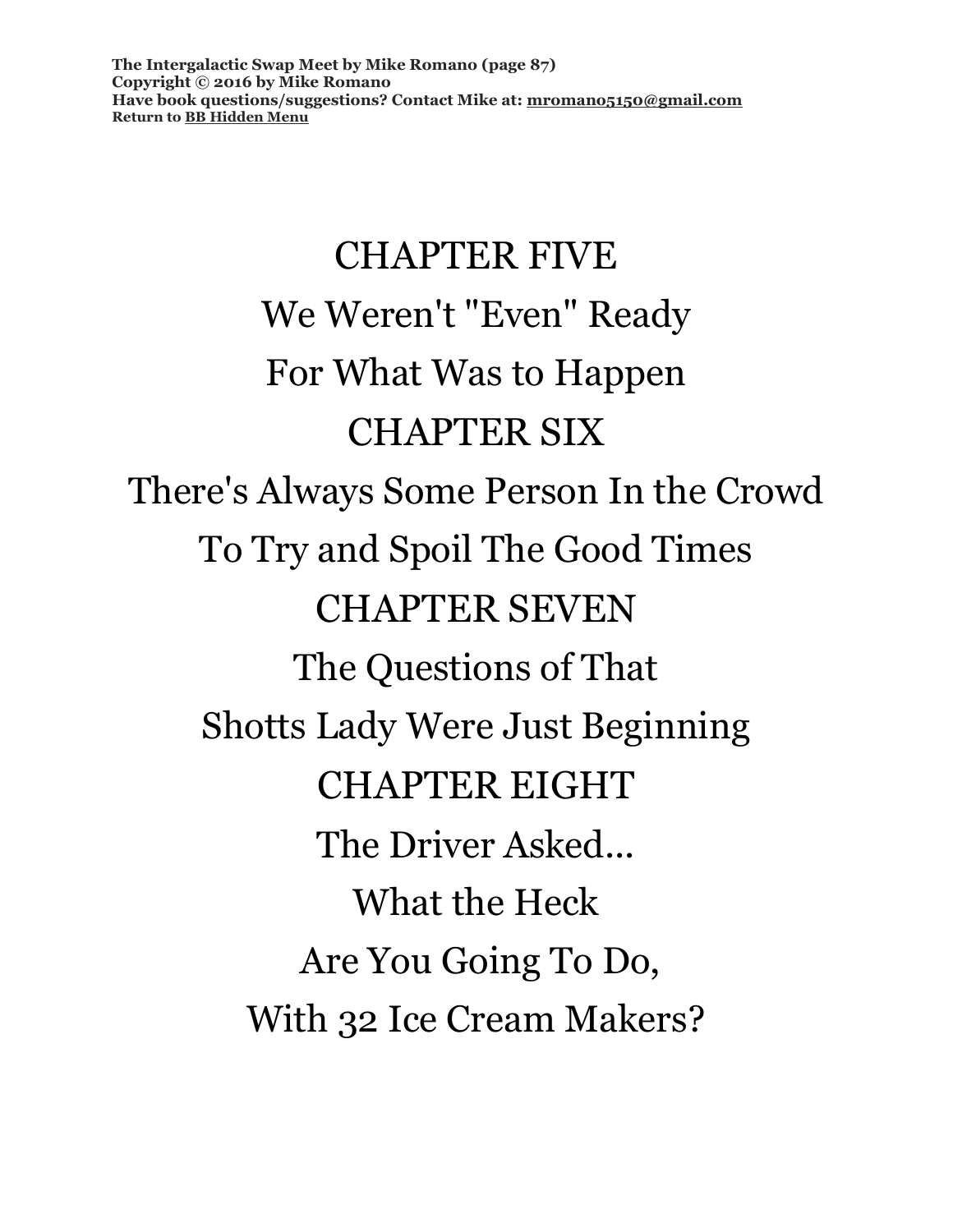**The Intergalactic Swap Meet by Mike Romano (page 88) Copyright © 2016 by Mike Romano Have book questions/suggestions? Contact Mike at: [mromano5150@gmail.com](mailto:mromano5150@gmail.com) Return t[o BB Hidden Menu](https://www.bartlettbiographies.com/hidden-menu)**

# CHAPTER NINE I Believe Miss Shotts Has Something She Shouldn't

CHAPTER TEN In the Middle… The Bad Seed Arises

CHAPTER ELEVEN A Full Frontal Attack!

CHAPTER TWELVE "I Think They'll Love These Back at Your Place," said Maddy.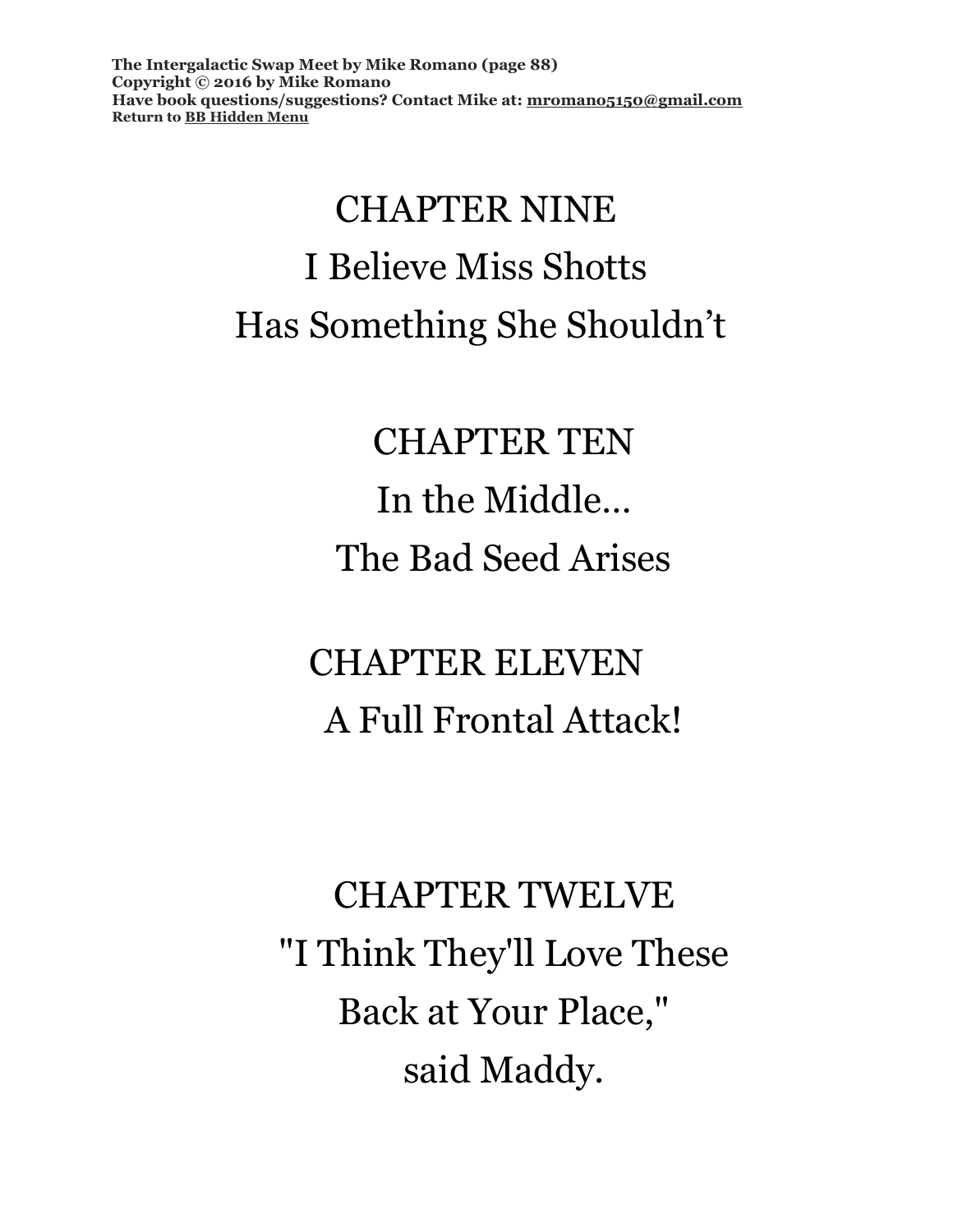**The Intergalactic Swap Meet by Mike Romano (page 89) Copyright © 2016 by Mike Romano Have book questions/suggestions? Contact Mike at: [mromano5150@gmail.com](mailto:mromano5150@gmail.com) Return t[o BB Hidden Menu](https://www.bartlettbiographies.com/hidden-menu)**

# CHAPTER THIRTEEN And When You Thought It Was Safe to Go Into The Water, The Shark Came Back!

This is the last chapter, unless you can think of more! Michael

This book is for my daughter Gina, she's named in my book, but in truth, more like Maddy.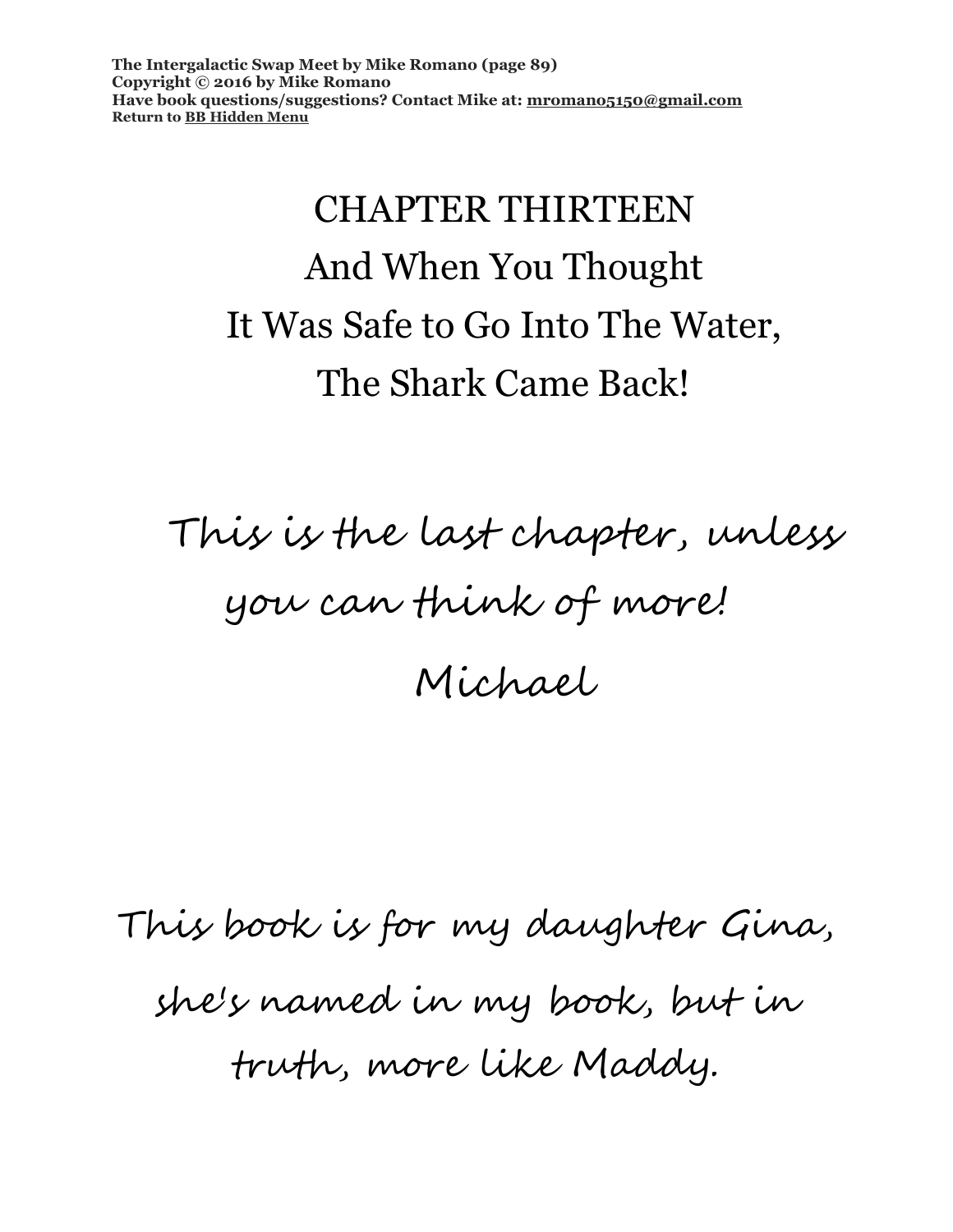**The Intergalactic Swap Meet by Mike Romano (page 90) Copyright © 2016 by Mike Romano Have book questions/suggestions? Contact Mike at: [mromano5150@gmail.com](mailto:mromano5150@gmail.com) Return t[o BB Hidden Menu](https://www.bartlettbiographies.com/hidden-menu)**

She never believed she could sell, until she noticed and her partner too, that she was just simply a born natural.

She will always persevere!

(Do grand!)

Love Pops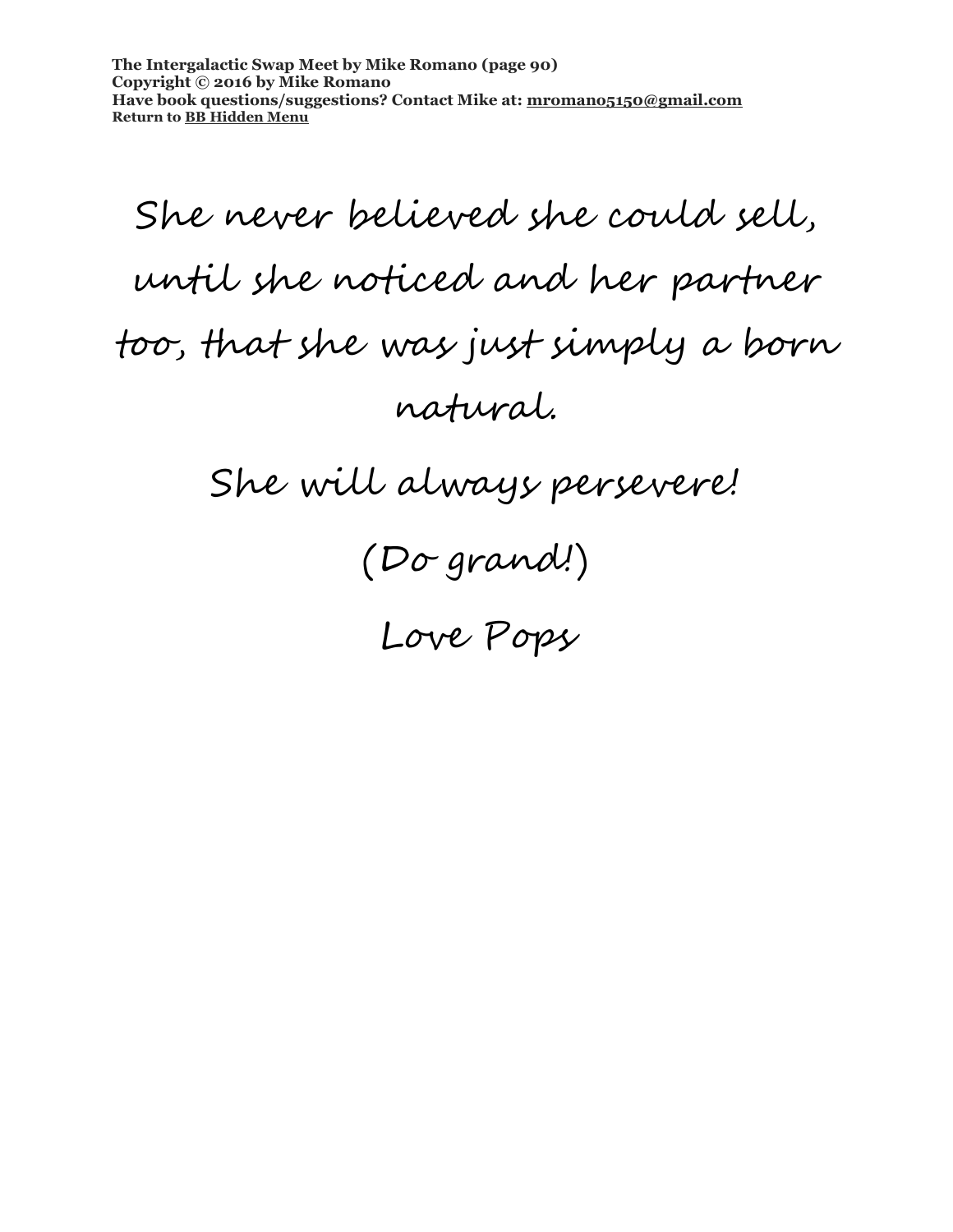**The Intergalactic Swap Meet by Mike Romano (page 91) Copyright © 2016 by Mike Romano Have book questions/suggestions? Contact Mike at: [mromano5150@gmail.com](mailto:mromano5150@gmail.com) Return t[o BB Hidden Menu](https://www.bartlettbiographies.com/hidden-menu)**

Gina, and Maddy...two girls who had to scramble to survive, all their lives, meet through a magic silver orb (Ball)

Together, they were more than a match for a whole town!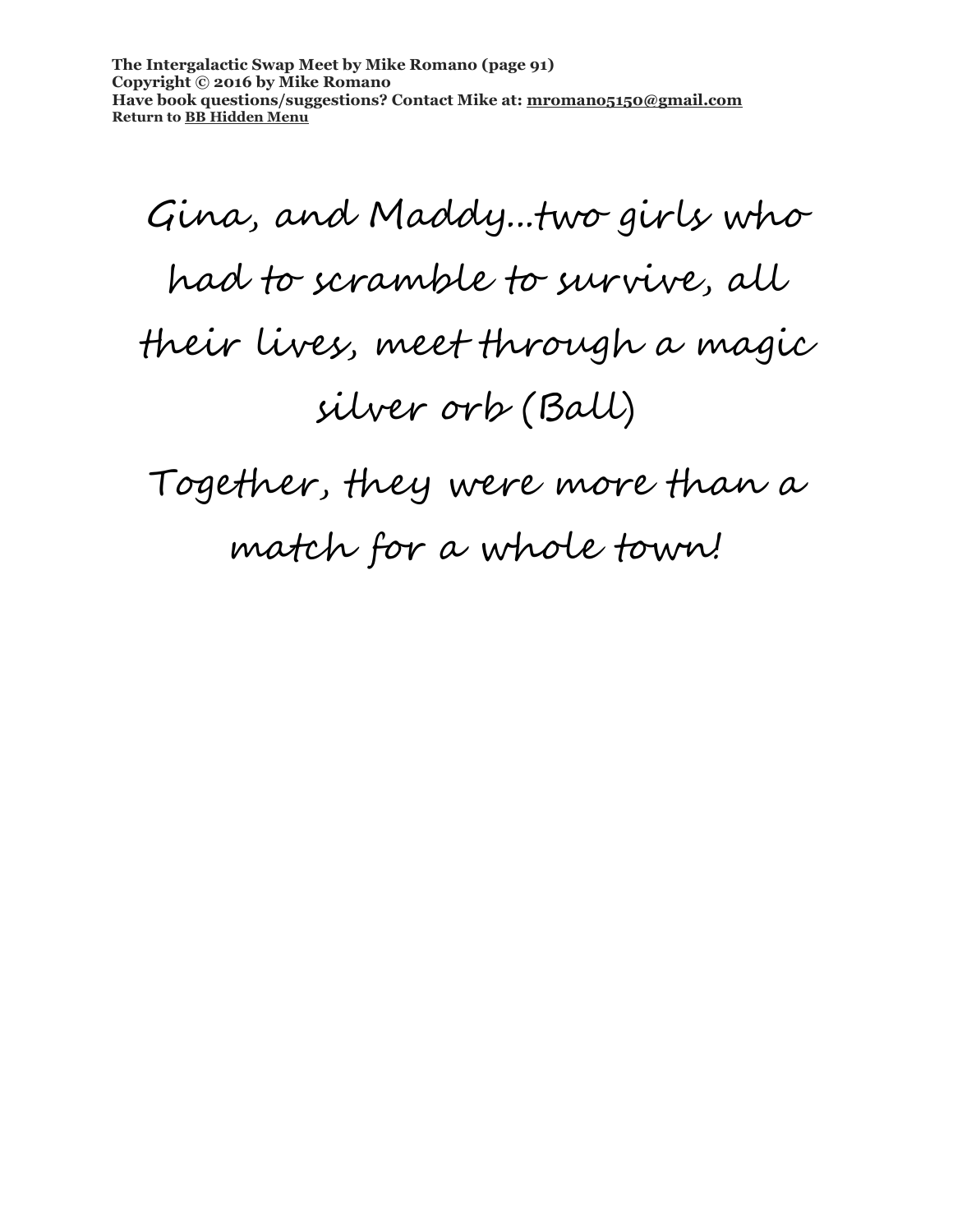**The Intergalactic Swap Meet by Mike Romano (page 92) Copyright © 2016 by Mike Romano Have book questions/suggestions? Contact Mike at: [mromano5150@gmail.com](mailto:mromano5150@gmail.com) Return t[o BB Hidden Menu](https://www.bartlettbiographies.com/hidden-menu)**

Magic, in some instances, can be found around us. If it happens to be found with a friend,

#### Then…..

### That's true magic.

Sedecim anno Domini bis

millesimo

**In the year of our Lord two thousand and sixteen**